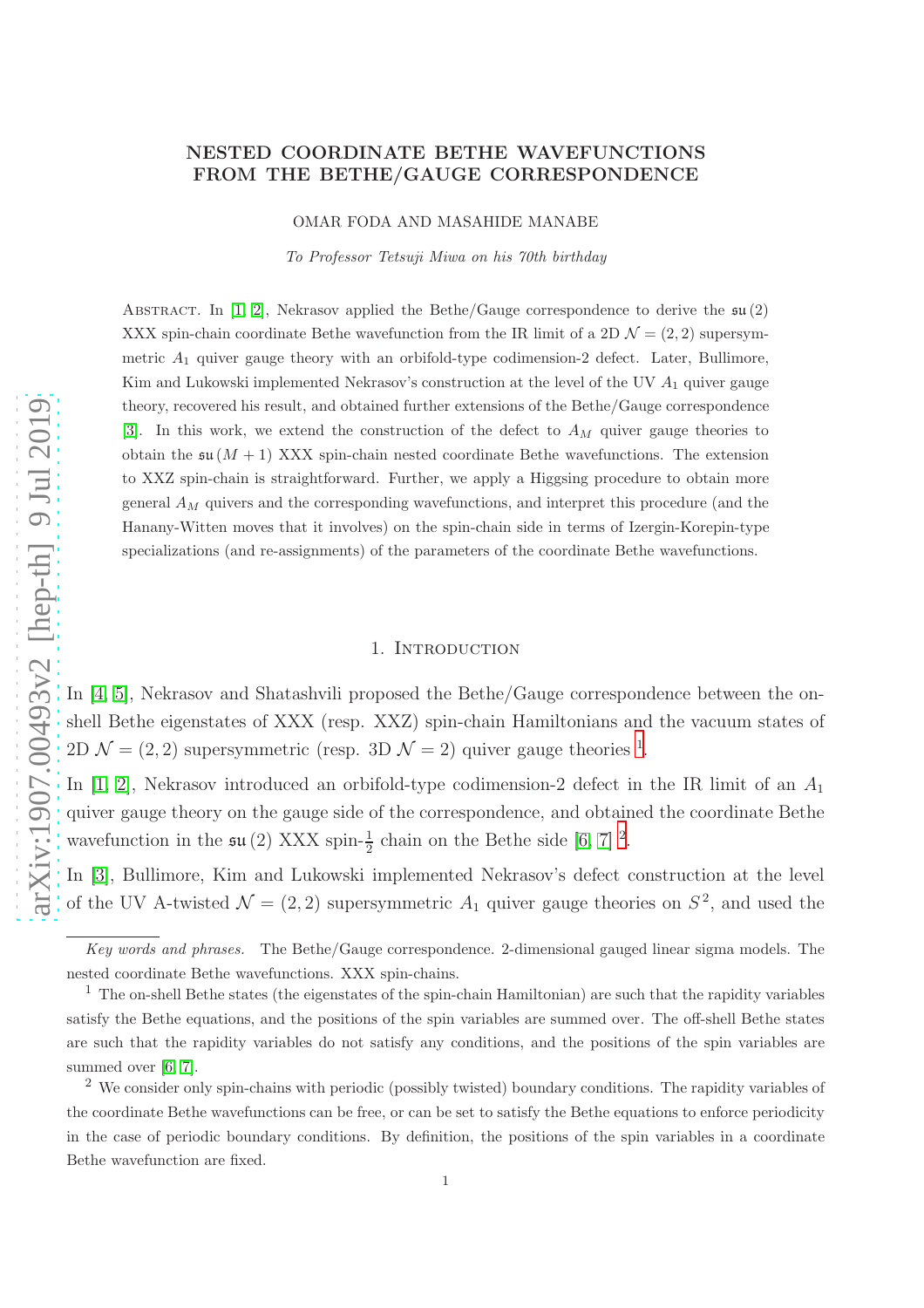localization formulae of [\[8,](#page-34-2) [9\]](#page-34-3) to recover Nekrasov's result, amongst other results that further extend the Bethe/Gauge correspondence.

In this work, we extend the construction of [\[3\]](#page-33-2) to  $A_M$  quiver gauge theories with orbifold-type codimension-2 defects to obtain  $\mathfrak{su}(M+1)$  XXX spin-chain nested coordinate Bethe wavefunctions, with spin states in the fundamental representation.

Further, we apply a Higgsing procedure to obtain more general  $A_M$  quiver gauge theories with codimension-2 defects, and their corresponding nested coordinate Bethe wavefunctions, and interpret these generalizations on the spin-chain side (and the Hanany-Witten moves that they involve) as Izergin-Korepin-type specializations (and re-assignments of the roles) of the parameters. While we focus on results in XXX spin-chains, we outline their straightforward extension to XXZ spin-chains.

1.1. Outline of contents. In Section [2,](#page-2-0) we recall the localization formulae of Closset, Cremonesi and Park, for 2D  $\mathcal{N} = (2, 2)$  quiver gauge theories on  $S<sup>2</sup>$  [\[8\]](#page-34-2) (and that of Benini and Zaffaroni, for  $\mathcal{N}=2$  quiver gauge theories on  $S^2 \times S^1$  [\[9\]](#page-34-3)), used in [\[3\]](#page-33-2) to construct Nekrasov's orbifold defect in 2D  $A_1$  quiver gauge theory. Generalizing the discussion in [\[3\]](#page-33-2) for  $A_1$  quiver gauge theory, we formally introduce the equivariant characters and reconstruct the localization formulae in [\[8,](#page-34-2) [9\]](#page-34-3) from them.

In Section [3,](#page-4-0) we recall the Bethe/Gauge correspondence [\[4,](#page-33-3) [5\]](#page-33-4) for  $A<sub>M</sub>$  linear quiver gauge theories, and provide the equivariant characters for them.

In Section [4,](#page-9-0) after briefly recalling the construction of orbifold defects in  $A_1$  quiver gauge theory, we extend this construction to a simple  $A_M$  linear quiver gauge theory and obtain the nested coordinate Bethe wavefunctions of the  $\mathfrak{su}(M+1)$  XXX spin-chain with spin states in the fundamental representation.

In Section [5,](#page-15-0) using a Higgsing procedure, we generalize the orbifold construction of Section [4](#page-9-0) to more general  $A_M$  linear quiver gauge theories and find the corresponding partition functions (as specializations of coordinate Bethe wavefunctions) of the corresponding  $\mathfrak{su}(M+1)$  vertex lattice models. In Section [6,](#page-26-0) we interpret the Higgsing procedure as an Izergin-Korepin-type specialization of the lattice parameters on the Bethe side of the Bethe/Gauge correspondence, and interpret the Hanany-Witten moves that are involved in the Higgsing on the gauge side as a re-assignment of the lattice parameters on the Bethe side, and in Section [7,](#page-27-0) we include remarks. In Appendix [A,](#page-28-0) we discuss the partial domain wall partition functions (DWPFs) in the rational  $\mathfrak{su}(2)$  (six-)vertex model and prove Proposition [4.5,](#page-12-0) and in Appendix [B,](#page-30-0) we define the partition function of the  $\mathfrak{su}(M+1)$  vertex model which corresponds to the orbifold defect in the  $A_M$  quiver constructed in the present work.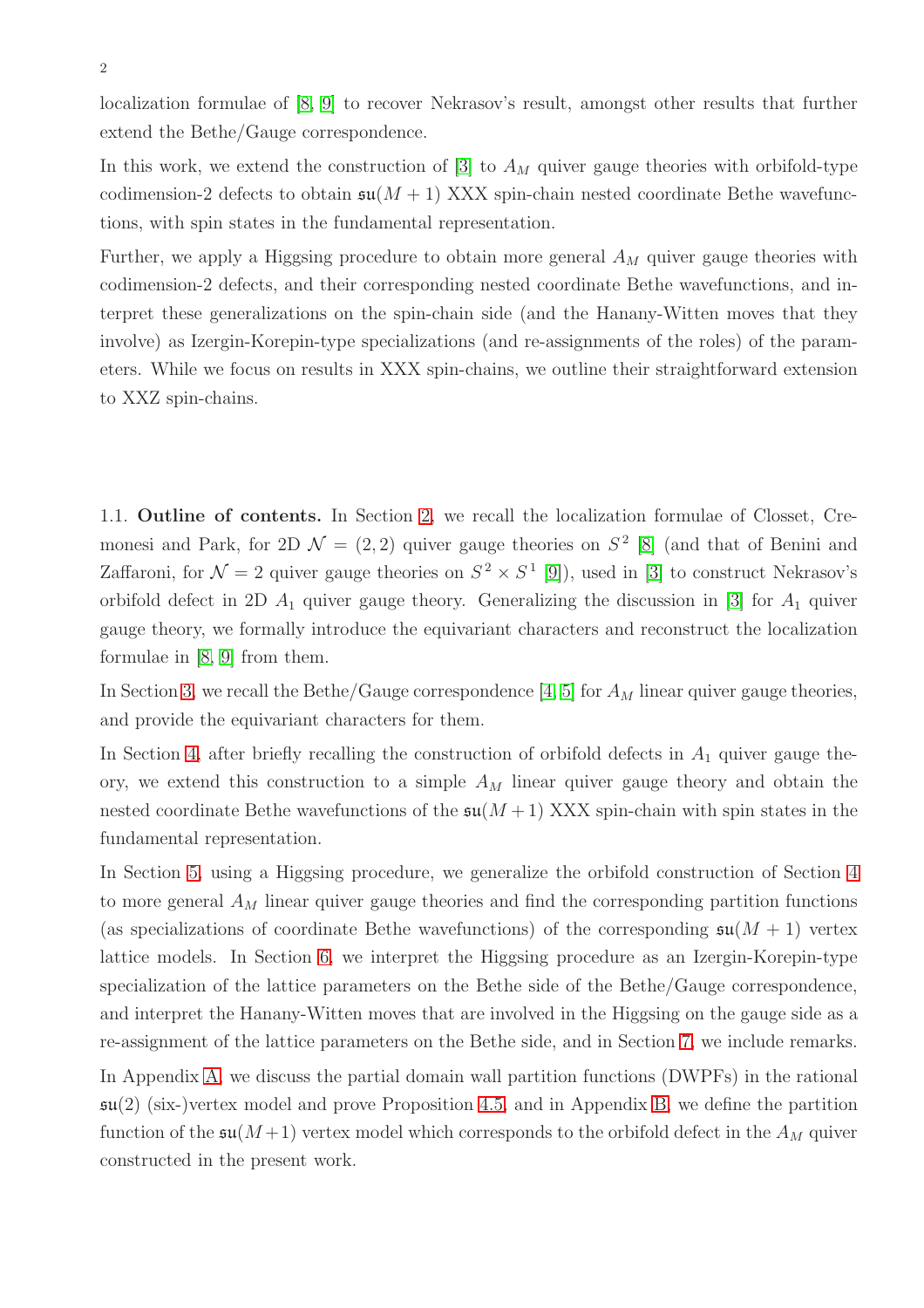#### 2. Rewriting the localization formulae

<span id="page-2-0"></span>We review the localization formulae of the partition functions of the A-twisted gauged linear sigma models (GLSMs) [\[10,](#page-34-4) [11\]](#page-34-5), which are 2D A-twisted  $\mathcal{N} = (2, 2)$  supersymmetric gauge theories on the  $\Omega$ -deformed  $S_{\hbar}^2$  [\[8\]](#page-34-2) (and 3D twisted  $\mathcal{N}=2$  gauge theories on  $S_{\hbar}^2 \times S^1$  [\[9\]](#page-34-3)), where  $\hbar$  is the  $\Omega$ -deformation parameter. Following [\[3\]](#page-33-2), we provide the localization formulae in terms of equivariant characters which are more fundamental objects than the partition functions. The equivariant characters are used to construct orbifold defects in Sections [4](#page-9-0) and [5.](#page-15-0)  $^3$  $^3$ 

2.1. Equivariant characters. Consider the 2D  $\mathcal{N} = (2, 2)$  (or 3D  $\mathcal{N} = 2$ ) supersymmetric gauge theory consisting of a vector multiplet V in a Lie algebra  $\mathfrak{g}$ , of gauge group G, and L chiral matter multiplets  $\Phi_{\mathfrak{R}_i}^{r_i}$ , with representations  $\mathfrak{R}_i$  of  $\mathfrak{g}, U(1)$  vector R-charges  $r_i$  and twisted masses  $\lambda_i$ ,  $i = 1, \ldots, L$ . In the present work,  $r_i = 0$  or 2. The vector multiplet V contains scalars  $u = \{u_1, \ldots, u_{rk(\mathfrak{g})}\}\$ , which take values in  $\mathfrak{h} \otimes_{\mathbb{R}} \mathbb{C}$  and parametrize the Coulomb branch of the gauge theory, where  $rk(\mathfrak{g})$  is the rank of  $\mathfrak{g}$  and  $\mathfrak{h}$  is the Cartan subalgebra of  $\mathfrak{g}$ .

<span id="page-2-2"></span>**Definition 2.1.** The equivariant characters of the vector multiplet  $V$  and the chiral matter multiplet  $\Phi_{\Re}^r$  are

(2.1) 
$$
\chi_{\hbar}^{V}(\boldsymbol{u}) := -\sum_{\alpha \in \Delta_{+}} \frac{e^{\alpha(\boldsymbol{u})} + e^{-\alpha(\boldsymbol{u})}}{1 - e^{\hbar}}, \qquad \chi_{\hbar}^{\Phi_{\mathfrak{R}}^{r}}(\boldsymbol{u}) := \sum_{\rho \in \mathfrak{R}} \frac{e^{\rho(\boldsymbol{u}) + \lambda + \hbar \delta_{r,2}}}{1 - e^{\hbar}},
$$

where  $\Delta_+$  is the set of positive roots of g, while  $\alpha(\mathbf{u})$  and  $\rho(\mathbf{u})$  are the canonical pairings. The equivariant characters charged with GNO charges  $\mathbf{d} = \{d_1, \ldots, d_{rk(\mathfrak{g})}\}, d_a \in \pi_1(U(1)) \cong \mathbb{Z},$ associated with the quantized magnetic fluxes of the  $U(1)^{\text{rk}(\mathfrak{g})}$  gauge fields on  $S_{\hbar}^2$ , are

(2.2) 
$$
\chi_{\hbar,\mathbf{d}}^P(\mathbf{u}) := \chi_{+\hbar}^P(\mathbf{u}|_+) + \chi_{-\hbar}^P(\mathbf{u}|_-),
$$

where  $P = V$  or  $\Phi_{\Re}^r$ , and

(2.3) 
$$
u_a|_{\pm} = u_a \mp \frac{d_a}{2} \hbar
$$

where the characters  $\chi^P_{+h}(\bm{u}|_+)$  and  $\chi^P_{-h}(\bm{u}|_-)$  are defined on the north pole and the south pole of  $S_{\hbar}^2$ , respectively.

Definition 2.2. The total equivariant character is

(2.4) 
$$
\chi_{\hbar}^{\text{total}}(\boldsymbol{u}) := \chi_{\hbar}^{V}(\boldsymbol{u}) + \sum_{i=1}^{L} \chi_{\hbar}^{\Phi_{\mathfrak{R}_{i}}^{r_i}}(\boldsymbol{u}),
$$

<span id="page-2-1"></span><sup>&</sup>lt;sup>3</sup> In the present work, we use 'equivariant character', as well as the notation  $\hbar$  for the  $\Omega$ -deformation parameter, and  $\gamma$  for a twisted mass parameter. In [\[3\]](#page-33-2), Bullimore *et al.* use 'equivariant index' instead of 'equivariant *character'*, as well as the notation  $\epsilon$  for the  $\Omega$ -deformation parameter, and  $\hbar$  for the twisted mass parameter.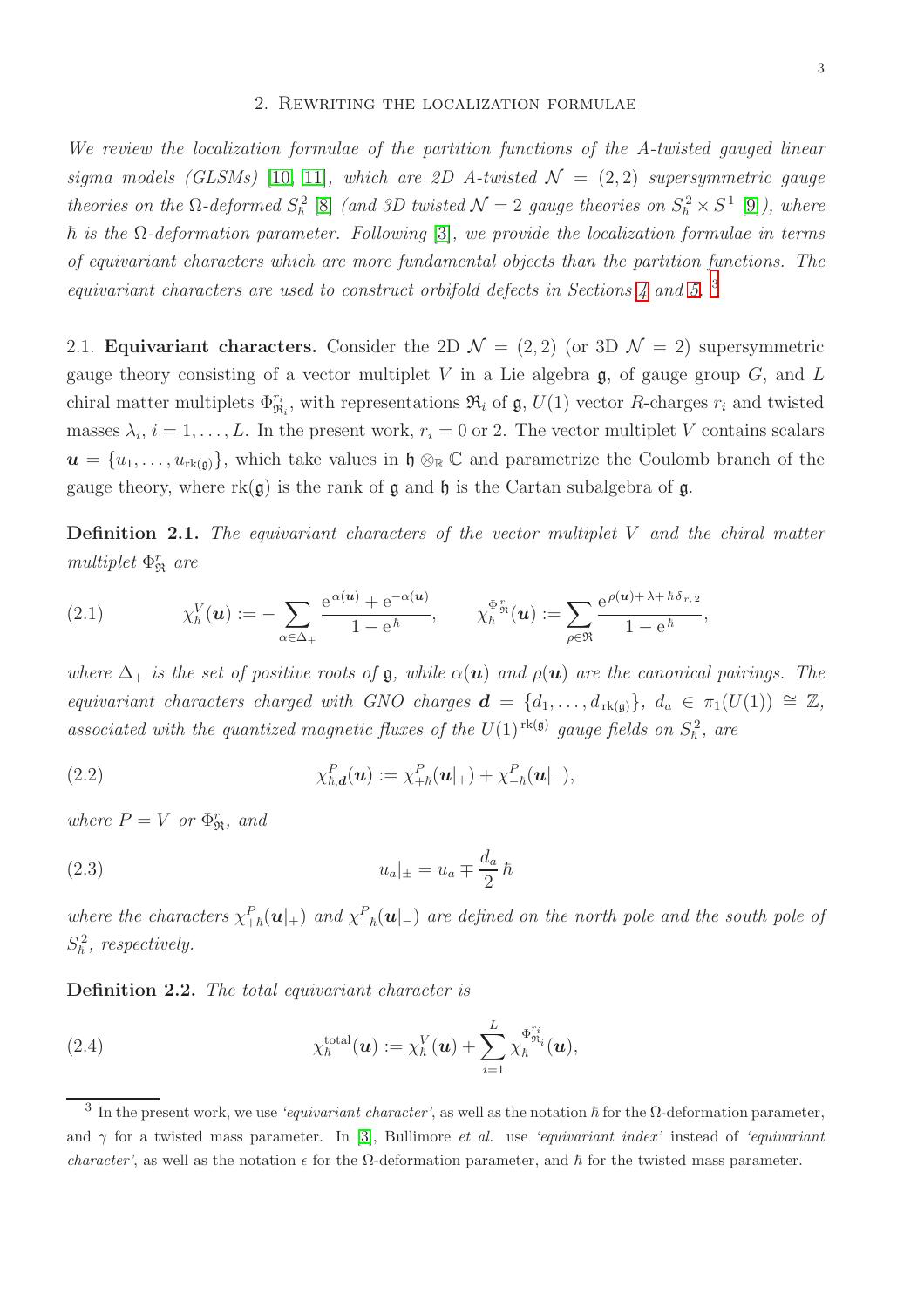<span id="page-3-4"></span>(2.5) 
$$
\chi_{\hbar,\mathbf{d}}^{\text{total}}(\mathbf{u}) := \chi_{+\hbar}^{\text{total}}(\mathbf{u}|_{+}) + \chi_{-\hbar}^{\text{total}}(\mathbf{u}|_{-}) = \chi_{\hbar,\mathbf{d}}^{V}(\mathbf{u}) + \sum_{i=1}^{L} \chi_{\hbar,\mathbf{d}}^{\Phi_{\mathfrak{R}_{i}}^{r_{i}}}(\mathbf{u})
$$

2.2. Partition functions. Each character  $\chi_{\hbar,d}^P(u)$  with charges d can be expanded as

<span id="page-3-0"></span>(2.6) 
$$
\chi_{\hbar,\mathbf{d}}^P(\mathbf{u}) = \sum_I e^{w_I(\mathbf{u};\mathbf{d};\hbar)} - \sum_J e^{v_J(\mathbf{u};\mathbf{d};\hbar)},
$$

where [\(2.6\)](#page-3-0) defines  $w_I$  and  $v_J$ , and we obtain the building blocks of the topologically twisted partition functions of 2D and 3D gauge theories by

<span id="page-3-1"></span>(2.7) 
$$
\widehat{\mathcal{Z}}_d^P(\boldsymbol{u};\hbar)=\frac{\prod_J v_J(\boldsymbol{u};\boldsymbol{d};\hbar)}{\prod_I w_I(\boldsymbol{u};\boldsymbol{d};\hbar)},
$$

and

4

<span id="page-3-2"></span>(2.8) 
$$
\widehat{\mathcal{Z}}_{\boldsymbol{d}}^{\text{K},P}(\boldsymbol{u};\hbar)=\frac{\prod_{J}2\sinh\left(v_{J}(\boldsymbol{u};\boldsymbol{d};\hbar)/2\right)}{\prod_{I}2\sinh\left(w_{I}(\boldsymbol{u};\boldsymbol{d};\hbar)/2\right)},
$$

respectively.

<span id="page-3-3"></span>Proposition 2.3. The partition functions [\(2.7\)](#page-3-1) and [\(2.8\)](#page-3-2), which are obtained from Definition [2.1,](#page-2-2) as

(2.9)  

$$
\widehat{Z}_{d}^{V}(\boldsymbol{u};\hbar) = (-1)^{\sum_{\alpha \in \Delta_{+}} \left(\alpha(d)+1\right)} \prod_{\alpha \in \Delta_{+}} \left(\alpha(\boldsymbol{u})^{2} - \frac{\alpha(d)^{2}}{4}\hbar^{2}\right),
$$

$$
\widehat{Z}_{d}^{\Phi_{\mathfrak{R}}^{r}}(\boldsymbol{u};\hbar) = \prod_{\rho \in \mathfrak{R}} \frac{\hbar^{r-\rho(d)-1}}{\left(\frac{\rho(\boldsymbol{u})+\lambda}{\hbar} + \frac{r-\rho(d)}{2}\right)_{\rho(d)+1-r}},
$$

and

$$
\widehat{\mathcal{Z}}_{\boldsymbol{d}}^{\mathrm{K},V}(\boldsymbol{u};\hbar) = \left(-q^{-\frac{1}{2}}\right)^{\sum_{\alpha\in\Delta_{+}}\alpha(\boldsymbol{d})} \prod_{\alpha\in\Delta_{+}} \left(1-\boldsymbol{u}^{-\alpha}q^{\frac{1}{2}\alpha(\boldsymbol{d})}\right) \left(1-\boldsymbol{u}^{\alpha}q^{\frac{1}{2}\alpha(\boldsymbol{d})}\right),
$$
\n
$$
\widehat{\mathcal{Z}}_{\boldsymbol{d}}^{\mathrm{K},\Phi_{\mathfrak{R}}^{r}}(\boldsymbol{u};\hbar) = \prod_{\rho\in\mathfrak{R}} \frac{\left(u^{\rho}\Lambda\right)^{\frac{\rho(\boldsymbol{d})+1-r}{2}}}{\left(u^{\rho}\Lambda q^{\frac{r-\rho(\boldsymbol{d})}{2}};q\right)_{\rho(\boldsymbol{d})+1-r}},
$$

respectively, give the building blocks of 2D and 3D topologically twisted partition functions in [\[8,](#page-34-2) [9\]](#page-34-3) (see Proposition [2.4\)](#page-4-1). Here  $U_a = e^{-u_a}$ ,  $\Lambda = e^{-\lambda}$ ,  $q = e^{-\hbar}$ ,  $u^{\alpha} = e^{-\alpha(u)}$ , and  $u^{\rho} = e^{-\rho(u)}$ .

In the above proposition, the Pochhammer and  $q$ -Pochhammer symbols are, respectively, defined by

(2.11) 
$$
(x)_{d} = \frac{\Gamma(x+d)}{\Gamma(x)} = \begin{cases} \prod_{\ell=0}^{d} (x+\ell) & \text{if } d > 0, \\ 1 & \text{if } d = 0, \\ \prod_{\ell=d}^{-1} (x+\ell) & \text{if } d < 0, \end{cases}
$$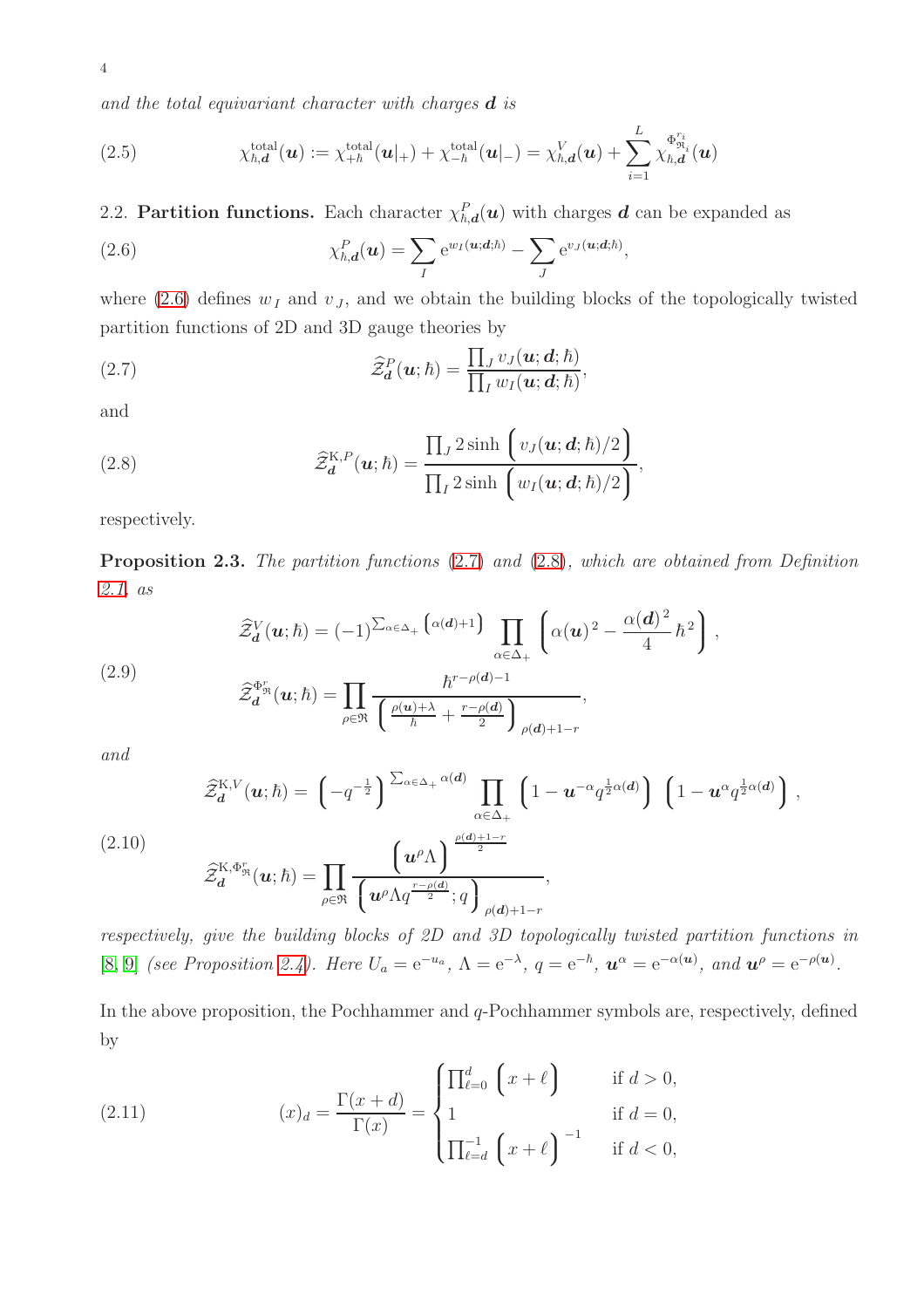(2.12) 
$$
(x;q)_d = \begin{cases} \prod_{\ell=0}^d \left(1 - xq^{\ell}\right) & \text{if } d > 0, \\ 1 & \text{if } d = 0, \\ \prod_{\ell=d}^{-1} \left(1 - xq^{\ell}\right)^{-1} & \text{if } d < 0 \end{cases}
$$

In the following, we assume that the gauge group G contains central  $U(1)$ <sup>c</sup> factors, and then one can deform the gauge theory by the associated Fayet-Iliopoulos (FI) parameters  $\xi^a$ , and theta angles  $\theta^a$ ,  $a = 1, \ldots, c$ .

<span id="page-4-1"></span>**Proposition 2.4** ([\[8,](#page-34-2) [9\]](#page-34-3)). Combining the complexified FI parameters  $\tau^a = i \xi^a + \frac{1}{2i}$  $rac{1}{2\pi}$   $\theta^a$  with the building blocks in Proposition [2.3](#page-3-3) obtained from [\(2.5\)](#page-3-4), up to sign factors, the partition function of the A-twisted GLSM on  $S_h^2$  is given by

<span id="page-4-3"></span>(2.13) 
$$
Z_{S_{\hbar}^2} = \frac{1}{|\mathcal{W}|} \sum_{\mathbf{d} \in \mathbb{Z}^{\mathrm{rk}(\mathfrak{g})}} \oint_{\Gamma} d^{\mathrm{rk}(\mathfrak{g})} u \, \widehat{\mathcal{Z}}_{\mathbf{d}}^{\mathrm{total}}(\mathbf{u};\hbar),
$$

where

<span id="page-4-2"></span>(2.14) 
$$
\widehat{\mathcal{Z}}_{\boldsymbol{d}}^{total}(\boldsymbol{u};\hbar) := e^{2\pi i \tau(\boldsymbol{d})} \widehat{\mathcal{Z}}_{\boldsymbol{d}}^{V}(\boldsymbol{u};\hbar) \prod_{i=1}^{L} \widehat{\mathcal{Z}}_{\boldsymbol{d}}^{\Phi_{\mathfrak{R}_{i}}^{r_i}}(\boldsymbol{u};\hbar)
$$

Here  $|W|$  is the order of the Weyl group of G, and the pairing  $\tau(d) = \sum_a \tau^a d_a$  is defined by embedding  $\tau$  into  $\mathfrak{h}^* \otimes_{\mathbb{R}} \mathbb{C}$ . The contour integral along  $\Gamma$  is given by the Jeffrey-Kirwan residue operation (JK contour integral) [\[12,](#page-34-6) [13,](#page-34-7) [14\]](#page-34-8) (see also [\[15\]](#page-34-9)), which picks relevant poles of the integrand. Similarly, the correlation function of two codimension-2 defects,  $\mathcal{O}_N(\boldsymbol{u})$  and  $\mathcal{O}_S(\boldsymbol{u})$ , inserted at the north pole and at the south pole of  $S_h^2$ , respectively, is given by

(2.15) 
$$
\langle \mathcal{O}_N(\boldsymbol{u}) \mathcal{O}_S(\boldsymbol{u}) \rangle_{S^2_{h}} = \frac{1}{|\mathcal{W}|} \sum_{\boldsymbol{d} \in \mathbb{Z}^{\mathrm{rk}(\mathfrak{g})}} \oint_{\Gamma} d^{\mathrm{rk}(\mathfrak{g})} u \, \widehat{\mathcal{Z}}_{\boldsymbol{d}}^{total}(\boldsymbol{u};\hbar) \, \mathcal{O}_N(\boldsymbol{u}|_{+}) \, \mathcal{O}_S(\boldsymbol{u}|_{-})
$$

<span id="page-4-0"></span>The topologically twisted partition function and correlation functions of the  $\mathcal{N}=2$  gauge theory on  $S_h^2 \times S^1$  are obtained, up to Chern-Simons factors, by replacing  $\hat{\mathcal{Z}}_d^P(\mathbf{u};\hbar)$  with  $\hat{\mathcal{Z}}_d^{K,P}(\mathbf{u};\hbar)$  in the above formulae.

## 3. The Bethe/Gauge correspondence

We recall the basics of the Bethe/Gauge correspondence [\[4,](#page-33-3) [5\]](#page-33-4), between the supersymmetric vacua of 2D  $\mathcal{N} = (2, 2)$  (resp. 3D  $\mathcal{N} = 2$ )  $A_M$  linear quiver gauge theories as in Figure [1,](#page-5-0) and the Bethe eigenfunctions of XXX (resp. XXZ) spin-chain Hamiltonians, with spins in the fundamental representation of  $\mathfrak{su}(M+1)$ .

The  $A_M$  quiver gauge theory which corresponds to the  $\mathfrak{su}(M+1)$  XXX spin-chain, with spins in the fundamental representation, is described by an A-twisted GLSM, on the  $\Omega$ -deformed  $S_{\hbar}^2$ ,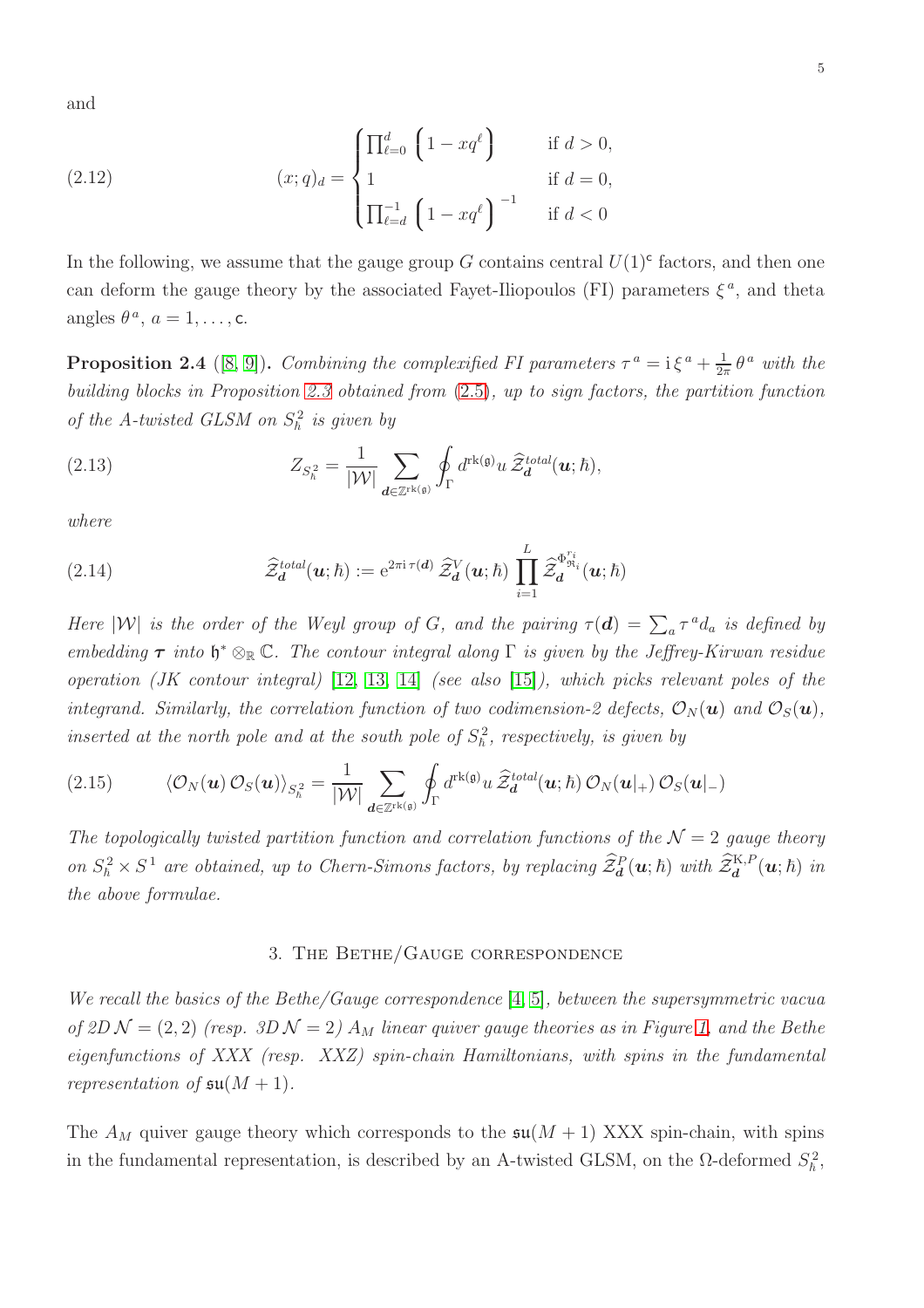<span id="page-5-0"></span>

<span id="page-5-1"></span>FIGURE [1.](#page-5-1)  $A_M$  linear quiver with the matter content in Table 1.

| Field        | $U(k_p)$       | $U(k_{p+1})$       | $U(k_q)$ | twisted mass                        | $U(1)_R$ |
|--------------|----------------|--------------------|----------|-------------------------------------|----------|
| $X_i^{(p)}$  | $\mathbf{k}_p$ |                    |          | (p)<br>$-m_i^{\vee}$                |          |
| $Y_i^{(p)}$  | $\mathbf{k}_p$ |                    |          | (p)<br>$-\frac{\gamma}{2}$<br>$m_i$ |          |
| $\Phi^{(p)}$ | adj            |                    |          |                                     |          |
| $A^{(p)}$    | $\mathbf{k}_p$ | $\mathbf{k}_{p+1}$ |          | $\Omega$                            | $\Box$   |
| $B^{(p)}$    | $\mathbf{k}_p$ | $\mathbf{k}_{p+1}$ |          |                                     |          |

TABLE [1](#page-5-0). The matter content of the  $A_M$  quiver gauge theory in Figure 1 which describes an  $\mathfrak{su}(M+1)$  spin-chain. For  $X_i^{(p)}$  $\chi_i^{(p)}, Y_i^{(p)}$  $i^{(p)}$ ,  $\Phi^{(p)}$ ,  $i = 1, ..., L_p$  and  $p =$  $1, \ldots, M$ . For  $A^{(p)}, B^{(p)}, p = 1, \ldots, M-1$ . Further,  $q = 1, \ldots, M$ , with  $q \neq p, p+1$ , and  $U(1)_R$  denotes the  $U(1)$  vector R-charge.

with the gauge group  $U(k_1)\times \cdots \times U(k_M)$ , the matter content in Table [1,](#page-5-1) and the superpotential

$$
W = \sum_{p=1}^{M} \sum_{i=1}^{L_p} \sum_{a,b=1}^{k_p} X_{i,a}^{(p)} \Phi_{a,b}^{(p)} Y_{b,i}^{(p)} + \sum_{p=1}^{M-1} \sum_{a,b=1}^{k_p} \sum_{c=1}^{k_{p+1}} \Phi_{a,b}^{(p)} A_{b,c}^{(p)} B_{c,a}^{(p)} + \sum_{p=1}^{M-1} \sum_{a=1}^{k_p} \sum_{b,c=1}^{k_{p+1}} A_{a,b}^{(p)} \Phi_{b,c}^{(p+1)} B_{c,a}^{(p)}
$$

It contains a set of vector multiplet scalars  $u_k^M = \{u_{k_1}^{(1)}\}$  $\bm{u}_{k_1}^{(1)},\ldots,\bm{u}_{k_M}^{(M)}$  ${M\choose k_M}\text{, with } \boldsymbol{u}_{k_p}^{(p)}=\{u_1^{(p)}\}$  $\binom{p}{1}, \ldots, \binom{p}{k_{p}}$  $\{p_j\}\,$ which parametrize the Coulomb branch, and twisted masses  $\mathbf{m}_L^M = \{m_{L_1}^{(1)}, \ldots, m_{L_M}^{(M)}\}$ , with  $\boldsymbol{m}_{L_{\mid p}}^{(p)}=\{m_1^{(p)}\}$  $\binom{p}{1},\ldots,m_{L_p}^{(p)}$  $\{L_p(\mathcal{L}_p)\}\$ and  $\gamma$ , associated with the  $U(L_1)\times\cdots\times U(L_M)\times U(1)$  flavor symmetry. In Table [2,](#page-6-0) we summarize the Bethe/Gauge dictionary [\[4,](#page-33-3) [5\]](#page-33-4) which translates the gauge theory language to the spin-chain language. From Definition [2.1,](#page-2-2) we obtain the equivariant characters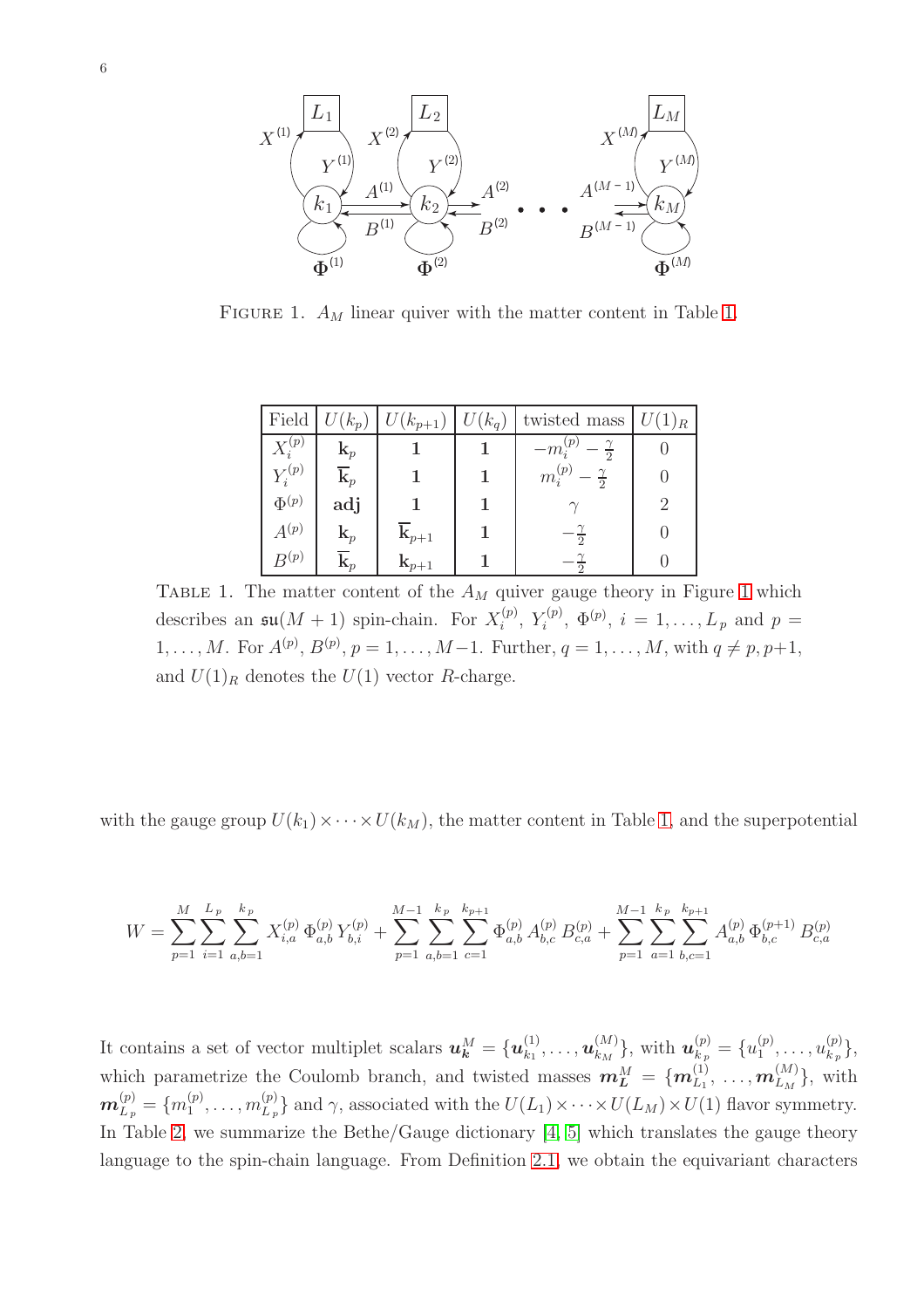<span id="page-6-0"></span>

|                       | $2D/3D$ gauge with $A_M$ quiver (Figure 1) | $\mathfrak{su}(M+1)$ XXX/XXZ spin-chain |
|-----------------------|--------------------------------------------|-----------------------------------------|
| (p)<br>$\overline{a}$ | vector multiplet scalar                    | Bethe root                              |
| $\iota_i^{(p)}$       | twisted mass                               | inhomogeneity                           |
| $\gamma$              | twisted mass                               | coupling constant                       |

| $\mathfrak{q}_p$ | exponentiated FI parameter                                                               | periodic spin-chain boundary twist parameter |  |  |  |  |  |  |  |  |  |  |
|------------------|------------------------------------------------------------------------------------------|----------------------------------------------|--|--|--|--|--|--|--|--|--|--|
| (3.7)            | effective twisted superpotential                                                         | Yang-Yang function                           |  |  |  |  |  |  |  |  |  |  |
| (3.8)            | vacuum equation                                                                          | nested Bethe equation                        |  |  |  |  |  |  |  |  |  |  |
|                  | TABLE 2. The Bethe/Gauge dictionary, where $a = 1, \ldots, k_p, i = 1, \ldots, L_p, p =$ |                                              |  |  |  |  |  |  |  |  |  |  |
|                  | M Here k is the number of vector multiplet scalars in $U(k)$ on the gauge                |                                              |  |  |  |  |  |  |  |  |  |  |

 $u_a^{(p)}$ 

 $m^{(p)}_i$ i

 $1, \ldots, M$ . Here  $k_p$  is the number of vector multiplet scalars in  $U(k_p)$  on the gauge side/spin excitations on the Bethe side, and  $L_p$  is the number of (anti-)fundamental flavors in  $U(k_p)$  on the gauge side/total number of spins on the Bethe side.

for the  $U(k_p)$  vector multiplets  $V^{(p)}$  and the chiral matter multiplets in Table [1](#page-5-1) as

<span id="page-6-1"></span>
$$
\chi_{\hbar}^{V^{(p)}}\left(\mathbf{u}_{k_{p}}^{(p)}\right) = -\sum_{a\neq b}^{k_{p}} \frac{e^{u_{a,b}^{(p)}}}{1 - e^{\hbar}}, \qquad \chi_{\hbar}^{\Phi^{(p)}}\left(\mathbf{u}_{k_{p}}^{(p)}\right) = \sum_{a,b=1}^{k_{p}} \frac{e^{u_{a,b}^{(p)} + \gamma + \hbar}}{1 - e^{\hbar}},
$$
\n
$$
\chi_{\hbar}^{X_{i}^{(p)}}\left(\mathbf{u}_{k_{p}}^{(p)}\right) = \sum_{a=1}^{k_{p}} \frac{e^{u_{a}^{(p)} - m_{i}^{(p)} - \frac{\gamma}{2}}}{1 - e^{\hbar}}, \qquad \chi_{\hbar}^{Y_{i}^{(p)}}\left(\mathbf{u}_{k_{p}}^{(p)}\right) = \sum_{a=1}^{k_{p}} \frac{e^{-u_{a}^{(p)} + m_{i}^{(p)} - \frac{\gamma}{2}}}{1 - e^{\hbar}},
$$
\n(3.1)\n
$$
\chi_{\hbar}^{A^{(p)}}\left(\mathbf{u}_{k_{p}}^{(p)}, \mathbf{u}_{k_{p+1}}^{(p+1)}\right) = \sum_{a=1}^{k_{p}} \sum_{b=1}^{k_{p+1}} \frac{e^{u_{a}^{(p)} - u_{b}^{(p+1)} - \frac{\gamma}{2}}}{1 - e^{\hbar}},
$$
\n
$$
\chi_{\hbar}^{B^{(p)}}\left(\mathbf{u}_{k_{p}}^{(p)}, \mathbf{u}_{k_{p+1}}^{(p+1)}\right) = \sum_{a=1}^{k_{p}} \sum_{b=1}^{k_{p+1}} \frac{e^{-u_{a}^{(p)} + u_{b}^{(p+1)} - \frac{\gamma}{2}}}{1 - e^{\hbar}},
$$

where  $u_{a,b}^{(p)} = u_a^{(p)} - u_b^{(p)}$  $b<sub>b</sub>$ . Then, the building blocks of the  $S<sup>2</sup>$  partition function in Proposition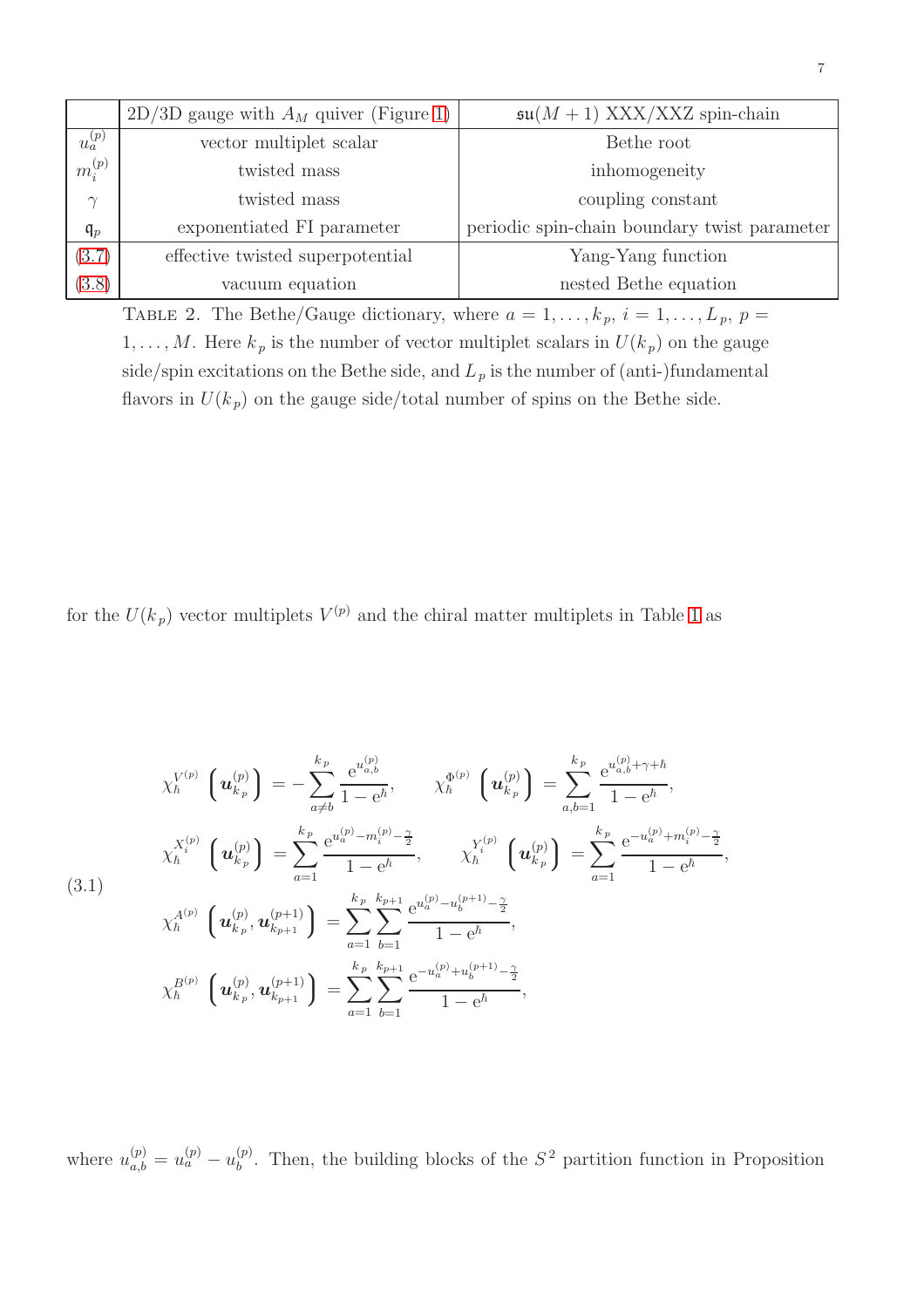[2.3](#page-3-3) are obtained as

<span id="page-7-0"></span>
$$
\hat{\mathcal{Z}}_{d_{k_p}^{(p)}}^{V^{(p)}} \left( \mathbf{u}_{k_p}^{(p)}; \hbar \right) = (-1)^{(k_p - 1) \sum_{a=1}^{k_p} (d_a^{(p)} + \frac{1}{2})} \prod_{a < b}^{k_p} \left( (u_{a,b}^{(p)})^2 - \frac{(d_{a,b}^{(p)})^2}{4} \hbar^2 \right),
$$
\n
$$
\hat{\mathcal{Z}}_{d_{k_p}^{(p)}}^{ \Phi^{(p)}} \left( \mathbf{u}_{k_p}^{(p)}; \hbar \right) = \prod_{a,b=1}^{k_p} \mathcal{Z}^{(d_a^{(p)} - 2)} \left( u_{a,b}^{(p)} + \gamma \right),
$$
\n(3.2)\n
$$
\hat{\mathcal{Z}}_{d_{k_p}^{(p)}}^{X_i^{(p)}} \left( \mathbf{u}_{k_p}^{(p)}; \hbar \right) = \prod_{a=1}^{k_p} \mathcal{Z}^{(d_a^{(p)})} \left( u_a^{(p)} - m_i^{(p)} - \frac{\gamma}{2} \right),
$$
\n(3.2)\n
$$
\hat{\mathcal{Z}}_{d_{k_p}^{(p)}}^{X_i^{(p)}} \left( \mathbf{u}_{k_p}^{(p)}; \hbar \right) = \prod_{a=1}^{k_p} \mathcal{Z}^{(-d_a^{(p)})} \left( -u_a^{(p)} + m_i^{(p)} - \frac{\gamma}{2} \right),
$$
\n
$$
\hat{\mathcal{Z}}_{d_{k_p}^{(p)}, d_{k_{p+1}}^{(p+1)}}^{ \Phi^{(p)}, \Phi^{(p+1)}_{k_{p+1}}; \hbar \right) = \prod_{a=1}^{k_p} \prod_{b=1}^{k_{p+1}} \mathcal{Z}^{(d_a^{(p)} - d_b^{(p+1)})} \left( u_a^{(p)} - u_b^{(p+1)} - \frac{\gamma}{2} \right),
$$
\n
$$
\hat{\mathcal{Z}}_{d_{k_p}^{(p)}, d_{k_{p+1}}^{(p+1)}}^{ \Phi^{(p)}, \Phi^{(p+1)}_{k_{p+1}}; \hbar \right) = \prod_{a=1}^{k_p} \prod_{b=1}^{k_{p+1}} \mathcal{Z}^{(-d_a^{(p)} + d_b^{(p+1)})} \left( -u_a^{(p)} + u_b
$$

where  $d_k^M = \{d_{k_1}^{(1)}$  $\bm{d}^{(1)}_{k_1},\ldots,\bm{d}^{(M)}_{k_M}$  $\left\{ \begin{matrix} (M) \ k_M \end{matrix} \right\}$  with  $\boldsymbol{d}_{k_{\mid p}}^{(p)} = \{d_1^{(p)}\}$  $\binom{(p)}{1}, \ldots, d_{k_p}^{(p)}$ ,  $d_a^{(p)} \in \mathbb{Z}, p = 1, \ldots, M$ , are sets of GNO charges,  $d_{a,b}^{(p)} = d_a^{(p)} - d_b^{(p)}$  $b^{(p)}$ , and

(3.3) 
$$
\mathcal{Z}^{(d)}(u) = \begin{cases} \prod_{\ell=0}^{d} \left( u - \frac{d}{2} \hbar + \ell \hbar \right)^{-1} & \text{if } d \ge 0, \\ \prod_{\ell=1}^{-d-1} \left( u + \frac{d}{2} \hbar + \ell \hbar \right) & \text{if } d < 0 \end{cases}
$$

Combining [\(3.2\)](#page-7-0) with the complexified FI parameters  $\tau^p$ ,  $p = 1, \ldots, M$ , associated with the central  $U(1)^M \subset U(k_1) \times \cdots \times U(k_M)$ , the integrand [\(2.14\)](#page-4-2) of the  $S^2$  partition function is

$$
(3.4) \quad \widehat{\mathcal{Z}}_{\mathbf{d}_{k}^{M}}^{\text{total}}(\mathbf{u}_{k}^{M};\hbar) = \n\prod_{p=1}^{M} \mathfrak{q}_{p}^{\sum_{a=1}^{k_{p}} d_{a}^{(p)}} \widehat{\mathcal{Z}}_{\mathbf{d}_{k_{p}}^{(p)}}^{\text{V(p)}}(\mathbf{u}_{k_{p}}^{(p)};\hbar) \widehat{\mathcal{Z}}_{\mathbf{d}_{k_{p}}^{(p)}}^{\Phi^{(p)}}(\mathbf{u}_{k_{p}}^{(p)};\hbar) \times \prod_{i=1}^{L_{p}} \widehat{\mathcal{Z}}_{\mathbf{d}_{k_{p}}^{(p)}}^{\chi^{(p)}}(\mathbf{u}_{k_{p}}^{(p)};\hbar) \widehat{\mathcal{Z}}_{\mathbf{d}_{k_{p}}^{(p)}}^{\chi^{(p)}}(\mathbf{u}_{k_{p}}^{(p)};\hbar) \widehat{\mathcal{Z}}_{\mathbf{d}_{k_{p}}^{(p)}}^{\chi^{(p)}}(\mathbf{u}_{k_{p}}^{(p)};\hbar) \widehat{\mathcal{Z}}_{\mathbf{d}_{k_{p}}^{(p)}}^{\chi^{(p)}}(\mathbf{u}_{k_{p}}^{(p)};\hbar) \n\times \prod_{p=1}^{M-1} \widehat{\mathcal{Z}}_{\mathbf{d}_{k_{p}}^{(p)},\mathbf{d}_{k_{p+1}}^{(p+1)}}^{\chi^{(p)}}(\mathbf{u}_{k_{p}}^{(p)},\mathbf{u}_{k_{p+1}}^{(p)})^{\chi^{(p)}}(\mathbf{u}_{k_{p}}^{(p)},\mathbf{u}_{k_{p+1}}^{(p)})^{\chi^{(p+1)}}(\mathbf{u}_{k_{p}}^{(p)},\mathbf{u}_{k_{p+1}}^{(p+1)};\hbar),
$$

where  $\mathfrak{q}_p = (-1)^{L_p + k_{p-1} + k_p} e^{2\pi i \tau^p}$  are exponentiated FI parameters.

In the limit  $\hbar \to 0$ , with positive FI parameters  $\xi^p > 0$ , and summing over the GNO charges  $d_k^M$ with  $d_a^{(p)} \geq 0$ , the partition function [\(2.13\)](#page-4-3) can be written in terms of a contour integral around the roots of the vacuum equations [\[8\]](#page-34-2)

(3.5) 
$$
Z_{S^2} = \oint_{\Gamma_{\text{eff}}} \prod_{p=1}^M \frac{d^{k_p} u^{(p)}}{k_p!} \frac{(-1)^{\frac{k_p}{2}(k_p-1)}}{\prod_{a=1}^{k_p} \left(1 - e^{2\pi i \partial_{u_a^{(p)}} \mathcal{W}_{\text{eff}}(u_a^M)}\right)} \times \mathcal{Z}_0(u_k^M),
$$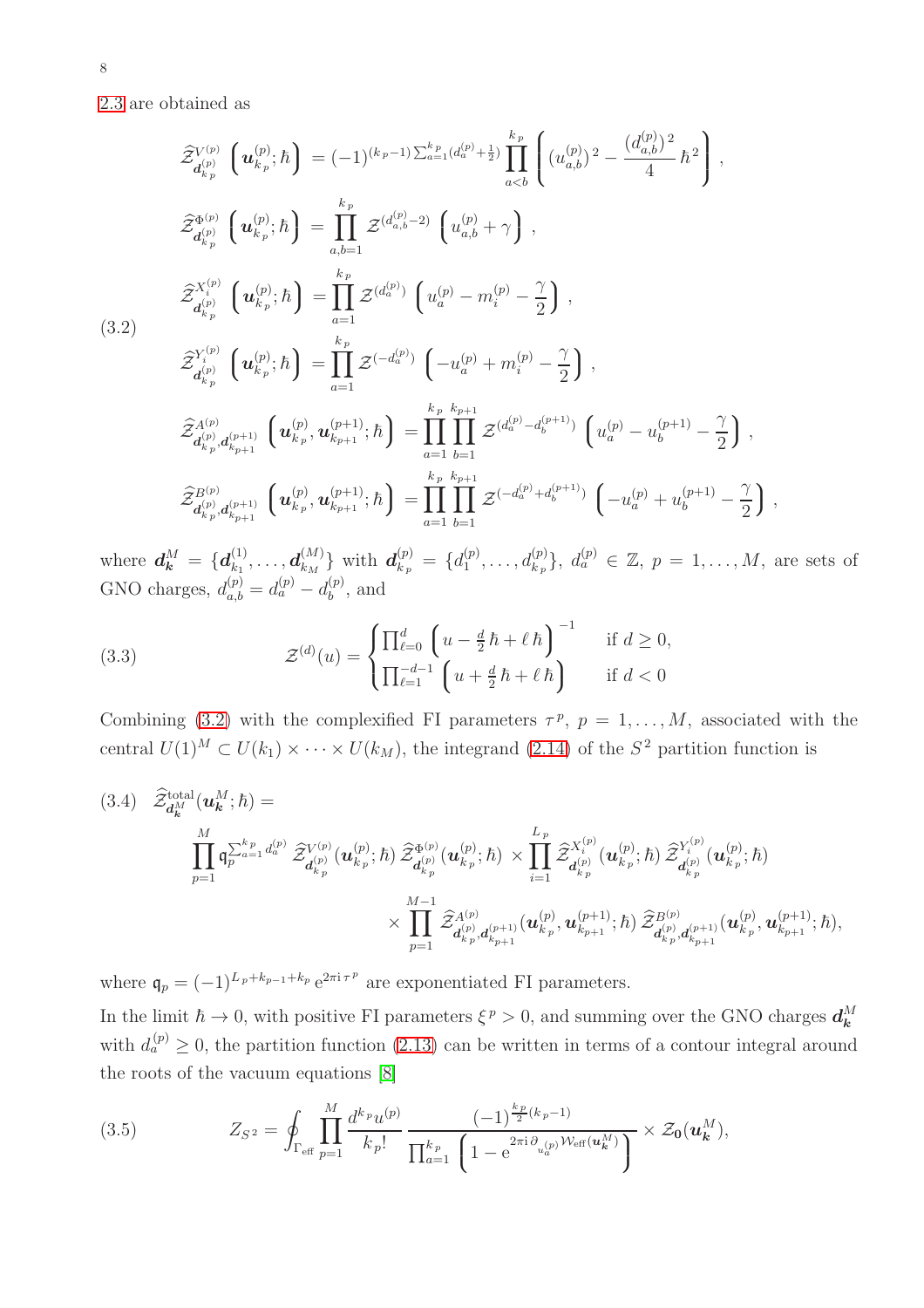where

$$
(3.6) \quad \mathcal{Z}_{0}(u_{k}^{M}) = \prod_{p=1}^{M} \frac{\prod_{a\n
$$
\times \prod_{p=1}^{M-1} \frac{1}{\prod_{a=1}^{k_{p}} \prod_{b=1}^{k_{p+1}} \left(u_{a}^{(p)} - u_{b}^{(p+1)} - \frac{\gamma}{2}\right) \left(-u_{a}^{(p)} + u_{b}^{(p+1)} - \frac{\gamma}{2}\right)}
$$
$$

Here the effective twisted superpotential [\[4\]](#page-33-3) (in the denominator of the integrand),

<span id="page-8-0"></span>(3.7) 
$$
\mathcal{W}_{\text{eff}}(\boldsymbol{u_k^M}) = \mathcal{W}_{\text{cl}}(\boldsymbol{u_k^M}) + \mathcal{W}_{\text{vec}}(\boldsymbol{u_k^M}) + \mathcal{W}_{\text{matt}}(\boldsymbol{u_k^M}),
$$

consists of

$$
\mathcal{W}_{\text{cl}}(\boldsymbol{u}_{k}^{M}) = \sum_{p=1}^{M} \tau^{p} \sum_{a=1}^{k_{p}} u_{a}^{(p)},
$$
\n
$$
\mathcal{W}_{\text{vec}}(\boldsymbol{u}_{k}^{M}) = -\frac{1}{2} \sum_{p=1}^{M} \sum_{a=b}^{k_{p}} u_{a,b}^{(p)} = -\frac{1}{2} \sum_{p=1}^{M} \sum_{a=1}^{k_{p}} \left( k_{p} - 2a + 1 \right) u_{a}^{(p)},
$$
\n
$$
\mathcal{W}_{\text{matt}}(\boldsymbol{u}_{k}^{M}) = -\frac{1}{2\pi i} \left[ \sum_{p=1}^{M} \sum_{i=1}^{L_{p}} \sum_{a=1}^{k_{p}} \left( u_{a}^{(p)} - m_{i}^{(p)} - \frac{\gamma}{2} \right) \left( \log \left( u_{a}^{(p)} - m_{i}^{(p)} - \frac{\gamma}{2} \right) - 1 \right) \right.
$$
\n
$$
+ \sum_{p=1}^{M} \sum_{i=1}^{L_{p}} \sum_{a=1}^{k_{p}} \left( -u_{a}^{(p)} + m_{i}^{(p)} - \frac{\gamma}{2} \right) \left( \log \left( -u_{a}^{(p)} + m_{i}^{(p)} - \frac{\gamma}{2} \right) - 1 \right)
$$
\n
$$
+ \sum_{p=1}^{M} \sum_{a,b=1}^{k_{p}} \left( u_{a,b}^{(p)} + \gamma \right) \left( \log \left( u_{a,b}^{(p)} + \gamma \right) - 1 \right)
$$
\n
$$
+ \sum_{p=1}^{M-1} \sum_{a=1}^{k_{p}} \sum_{b=1}^{k_{p+1}} \left( u_{a}^{(p)} - u_{b}^{(p+1)} - \frac{\gamma}{2} \right) \left( \log \left( u_{a}^{(p)} - u_{b}^{(p+1)} - \frac{\gamma}{2} \right) - 1 \right)
$$
\n
$$
+ \sum_{p=1}^{M-1} \sum_{a=1}^{k_{p}} \sum_{b=1}^{k_{p+1}} \left( -u_{a}^{(p)} + u_{b}^{(p+1)} - \frac{\gamma}{2} \right) \left( \log \left( -u_{a}
$$

The contour  $\Gamma_{\text{eff}}$  encloses the roots of vacuum equations  $e^{2\pi i \partial_{u_{a}^{(p)}} \mathcal{W}_{\text{eff}}(u_{k}^{M})} = 1$ ,

<span id="page-8-1"></span>
$$
(3.8) \quad \prod_{i=1}^{L_p} \frac{u_a^{(p)} - m_i^{(p)} - \frac{\gamma}{2}}{u_a^{(p)} - m_i^{(p)} + \frac{\gamma}{2}} = q_p \prod_{b \neq a}^{k_p} \frac{u_{a,b}^{(p)} - \gamma}{u_{a,b}^{(p)} + \gamma} \times \prod_{b=1}^{k_{p-1}} \frac{u_a^{(p)} - u_b^{(p-1)} + \frac{\gamma}{2}}{u_a^{(p)} - u_b^{(p-1)} - \frac{\gamma}{2}} \times \prod_{b=1}^{k_{p+1}} \frac{u_a^{(p)} - u_b^{(p+1)} + \frac{\gamma}{2}}{u_a^{(p)} - u_b^{(p+1)} - \frac{\gamma}{2}},
$$

where  $a = 1, \ldots, k_p, p = 1, \ldots, M, k_0 = k_{M+1} = 0$ . These vacuum equations are the nested Bethe equations of the  $\mathfrak{su}(M+1)$  XXX spin-chain (see the Bethe/Gauge dictionary in Table [2\)](#page-6-0), which is the starting point of the Bethe/Gauge correspondence [\[4,](#page-33-3) [5\]](#page-33-4).

Remark 3.1. The 3D uplift of the above results for XXZ spin-chains is straightforward [\[4\]](#page-33-3) (see also [\[16\]](#page-34-10)).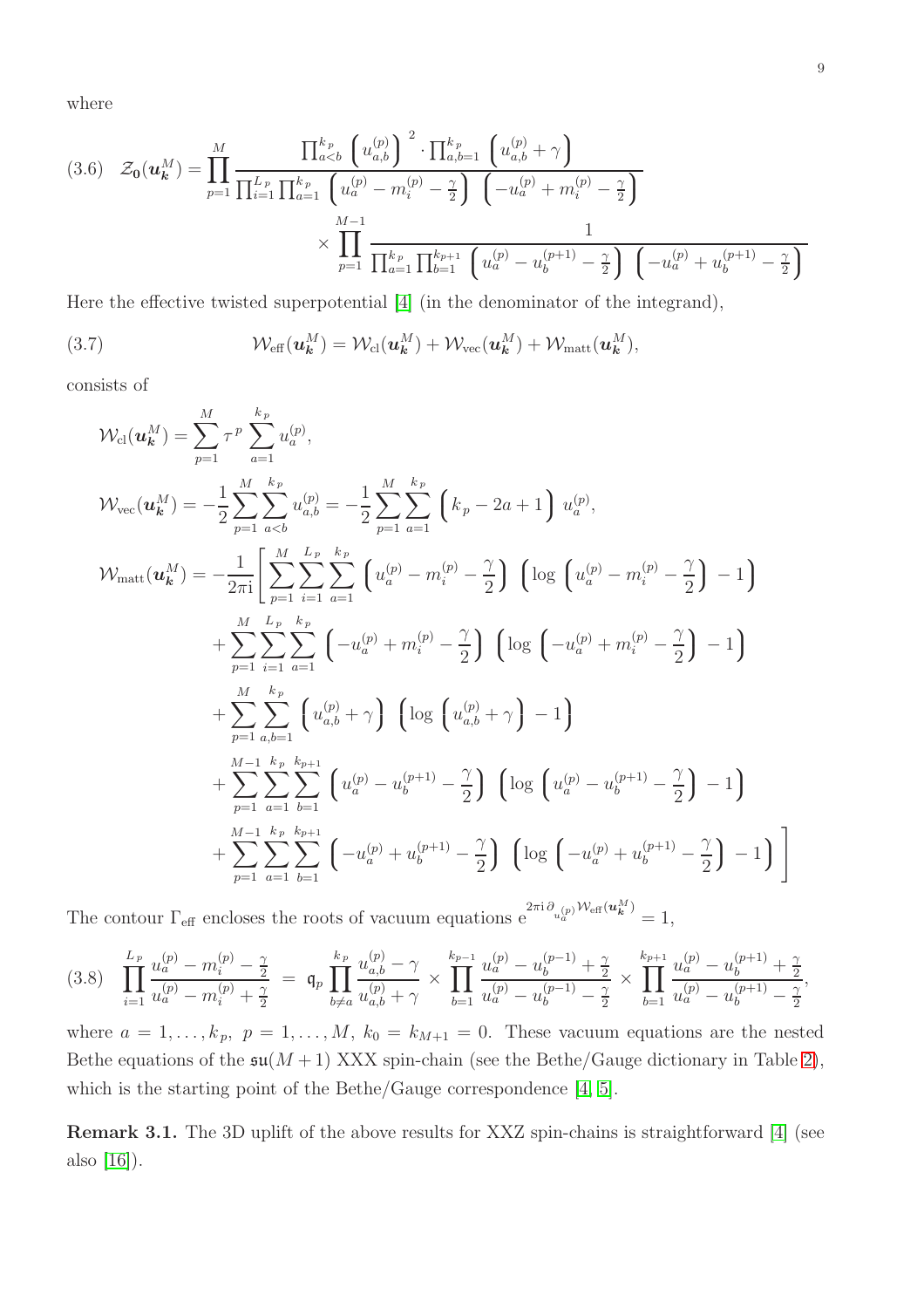<span id="page-9-1"></span>

<span id="page-9-3"></span>FIGURE 2. The  $A_M$  linear quiver that corresponds to Figure [1](#page-5-0) with the ranks of the flavour groups  $L_i = 0$ ,  $i = 1, ..., M - 1$ ,  $L_M = L$ , and the ranks of the gauge groups  $k_1 \leq k_2 \leq \ldots \leq k_M \leq L$ .

| Field $U(k)$ |     | twisted mass $ U(1)_R$ |  |
|--------------|-----|------------------------|--|
| $X_i$        | k   | $-m_i-\frac{1}{2}$     |  |
| $Y_i$        |     | $m_i-\frac{1}{2}$      |  |
|              | adj |                        |  |

TABLE 3. The matter content of the  $A_1$  quiver gauge theory that corresponds to the  $\mathfrak{su}(2)$  spin-chain. Here  $i = 1, \ldots, L, k \leq L$ .

### <span id="page-9-0"></span>4. Nested coordinate Bethe wavefunctions from orbifold defects

We review the construction of orbifold-type codimension-2 defects in the  $A_1$  quiver gauge theory that corresponds to the  $\mathfrak{su}(2)$  spin-chain  $[1, 2, 3]$  $[1, 2, 3]$  $[1, 2, 3]$ , then extend that to the  $A_M$  quiver gauge theory that corresponds to the  $\mathfrak{su}(M+1)$  spin-chain, described by the  $A_M$  quiver in Figure [2.](#page-9-1)<sup>[4](#page-9-2)</sup>

4.1. Orbifold defect for  $A_1$  quiver. Consider the A-twisted  $U(k)$  GLSM on  $S_h^2$ , with matter content as in Table [3,](#page-9-3) and the superpotential  $W = \sum_{i=1}^{L} \sum_{a,b=1}^{k} X_{i,a} \Phi_{a,b} Y_{b,i}, k \leq L$ . In this case, the equivariant characters [\(3.1\)](#page-6-1) are given by

<span id="page-9-4"></span>(4.1)  

$$
\chi_{\hbar}^{V}(\boldsymbol{u}_{k}) = -\sum_{a \neq b}^{k} \frac{e^{u_{a,b}}}{1 - e^{\hbar}}, \qquad \chi_{\hbar}^{\Phi}(\boldsymbol{u}_{k}) = \sum_{a,b=1}^{k} \frac{e^{u_{a,b} + \gamma + \hbar}}{1 - e^{\hbar}},
$$

$$
\chi_{\hbar}^{X_{i}}(\boldsymbol{u}_{k}) = \sum_{a=1}^{k} \frac{e^{u_{a} - m_{i} - \frac{\gamma}{2}}}{1 - e^{\hbar}}, \qquad \chi_{\hbar}^{Y_{i}}(\boldsymbol{u}_{k}) = \sum_{a=1}^{k} \frac{e^{-u_{a} + m_{i} - \frac{\gamma}{2}}}{1 - e^{\hbar}}
$$

Now, we recall the construction of orbifold defects for the  $A_1$  quiver in [\[1,](#page-33-0) [2,](#page-33-1) [3\]](#page-33-2). The orbifold defects inserted at the north (or south) pole of  $S_h^2$  are characterized by a discrete holonomy  $\omega^n$ ,

<span id="page-9-2"></span> $4$  For a suitable choice of the FI parameters, the GLSM described by the  $A_M$  quiver in Figure [2](#page-9-1) flows in the IR limit to a non-linear sigma model with the cotangent bundle of a partial flag variety as a target. This partial flag variety is defined by the set of subspaces  $\{\{0\} \subset \mathbb{C}^{k_1} \subset \mathbb{C}^{k_2} \subset \ldots \subset \mathbb{C}^{k_M} \subset \mathbb{C}^L\}$ , in  $\mathbb{C}^L$ . In the case of  $k_p = p$ ,  $M = L - 1$ , the variety is called the complete flag variety.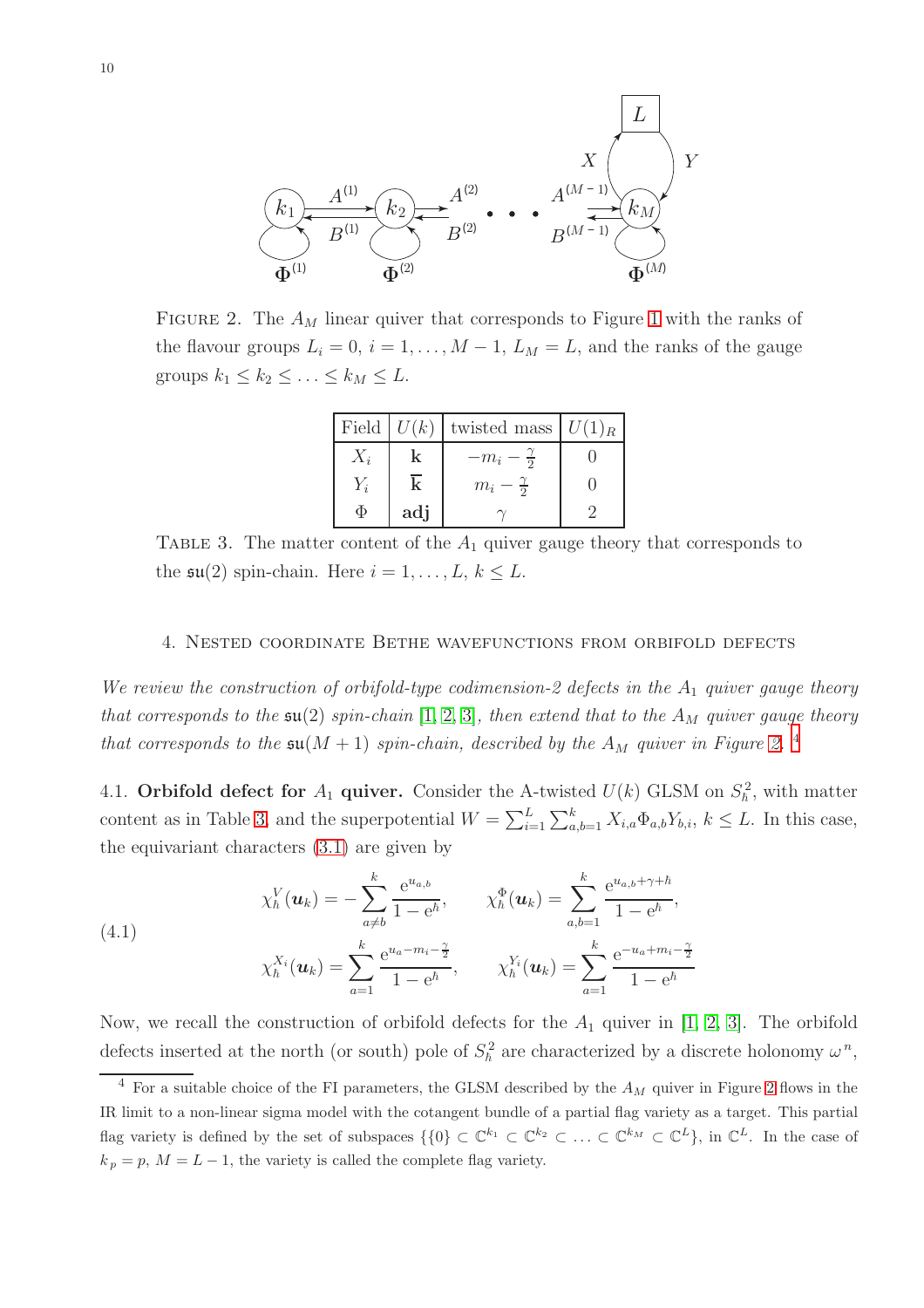$n = 0, 1, \ldots, L-1$ , with  $\omega^L = 1$ , associated with a  $\mathbb{Z}_L$  orbifold around the north (or south) pole, such that the gauge symmetry  $U(k)$  and the flavor symmetry  $U(L)$  are broken to a maximal torus. Firstly, for constructing such orbifold defects, we change the parameters

<span id="page-10-2"></span>(4.2) 
$$
m_i \rightarrow m_i + \left(i-1\right) \frac{\hbar}{L}, \qquad u_a|_{\pm} \rightarrow u_a|_{\pm} + \left(I_a - 1\right) \frac{\hbar}{L}, \qquad \hbar \rightarrow \frac{\hbar}{L},
$$

in the total equivariant character  $\chi_{+\hbar}^{\text{total}}(\mathbf{u}_k|_+)$  or  $\chi_{-\hbar}^{\text{total}}(\mathbf{u}_k|_-)$  in [\(2.5\)](#page-3-4), which is composed of the expressions in [\(4.1\)](#page-9-4), where

(4.3) 
$$
I_k = \{I_1, ..., I_k\} \subset I_L = \{1, ..., L\}, \qquad I_a < I_{a+1},
$$

is an ordered set that characterizes the orbifold defect. Next, taking the  $\mathbb{Z}_L$  invariant part under  $\hbar \to \hbar + 2\pi \mathrm{i} n$ ,  $n = 0, 1, \ldots, L - 1$ , of  $\chi_{+\hbar}^{\text{total}}(\boldsymbol{u}_k|_+)$  or  $\chi_{-\hbar}^{\text{total}}(\boldsymbol{u}_k|_-)$ , we obtain

<span id="page-10-1"></span>
$$
\chi_{\pm\hbar}^{\text{total}}(\boldsymbol{u}_{k}|_{\pm})
$$
\n
$$
-\sum_{a=1}^{k}\left[\sum_{i=1}^{I_{a}-1}e^{\pm u_{a}|_{\pm}+m_{i}-\frac{\gamma}{2}}+\sum_{i=I_{a}+1}^{L}e^{\mp u_{a}|_{\pm}+m_{i}-\frac{\gamma}{2}}-\sum_{a
$$

which follows from the following lemma.

<span id="page-10-3"></span>**Lemma 4.1** ([\[3\]](#page-33-2)). For any parameters x and  $\hbar$ , and integers I and L, performing the shift of parameters

(4.5) 
$$
x \to x + I\frac{\hbar}{L}, \quad \hbar \to \frac{\hbar}{L}, \quad -L+1 \leq I \leq L-1,
$$

in  $e^{\pm x}/(1-e^{\pm \hbar})$ , leads to the  $\mathbb{Z}_L$  invariant part

(4.6) 
$$
\frac{e^{\pm x}}{1 - e^{\pm \hbar}} \longrightarrow \begin{cases} \frac{e^{\pm x}}{1 - e^{\pm \hbar}} & \text{if } -L + 1 \leq I \leq 0, \\ \frac{e^{\pm x}}{1 - e^{\pm \hbar}} - e^{\pm x} & \text{if } 1 \leq I \leq L - 1 \end{cases}
$$

Proof. By

$$
\frac{1}{1 - e^{\frac{\hbar}{L}}} = \frac{1 + e^{\frac{\hbar}{L}} + e^{2\frac{\hbar}{L}} + \dots + e^{(L-1)\frac{\hbar}{L}}}{1 - e^{\hbar}},
$$

the lemma is proved.

Symmetrizing in the variables  $u_k$ , the contribution of a defect inserted at the north (resp. south) pole of  $S_\hbar^2$  to the integrand of the JK contour integral <sup>[5](#page-10-0)</sup> is  $\psi_{I_k}^{(L)}(\mathbf{u}_k|_+;\mathbf{m}_L)$  (resp.  $\psi_{I_k'}^{(L)}$  $\frac{d(L)}{d(k)}(\boldsymbol{u}_k|\_{,\cdot};\boldsymbol{m}_L^{\vee})$ with  $I_a^{\vee} = L - I_a + 1$  and  $m_i^{\vee} = m_{L-i+1}$ , where

<span id="page-10-4"></span>
$$
(4.7) \qquad \psi_{\mathbf{I}_{k}}^{(L)}(\mathbf{u}_{k};\mathbf{m}_{L}) = \text{Sym} \frac{\prod_{a=1}^{k} \left( \prod_{i=1}^{I_{a}-1} \left( u_{a}-m_{i}-\frac{\gamma}{2} \right) \cdot \prod_{i=I_{a}+1}^{L} \left( -u_{a}+m_{i}-\frac{\gamma}{2} \right) \right)}{\prod_{a
$$

<span id="page-10-0"></span><sup>&</sup>lt;sup>5</sup> In the sequel, we will also simply say 'the (orbifold) defect', rather than 'the contribution of the (orbifold) defect to the integrand of the JK contour integral representation of the gauge theory partition function'.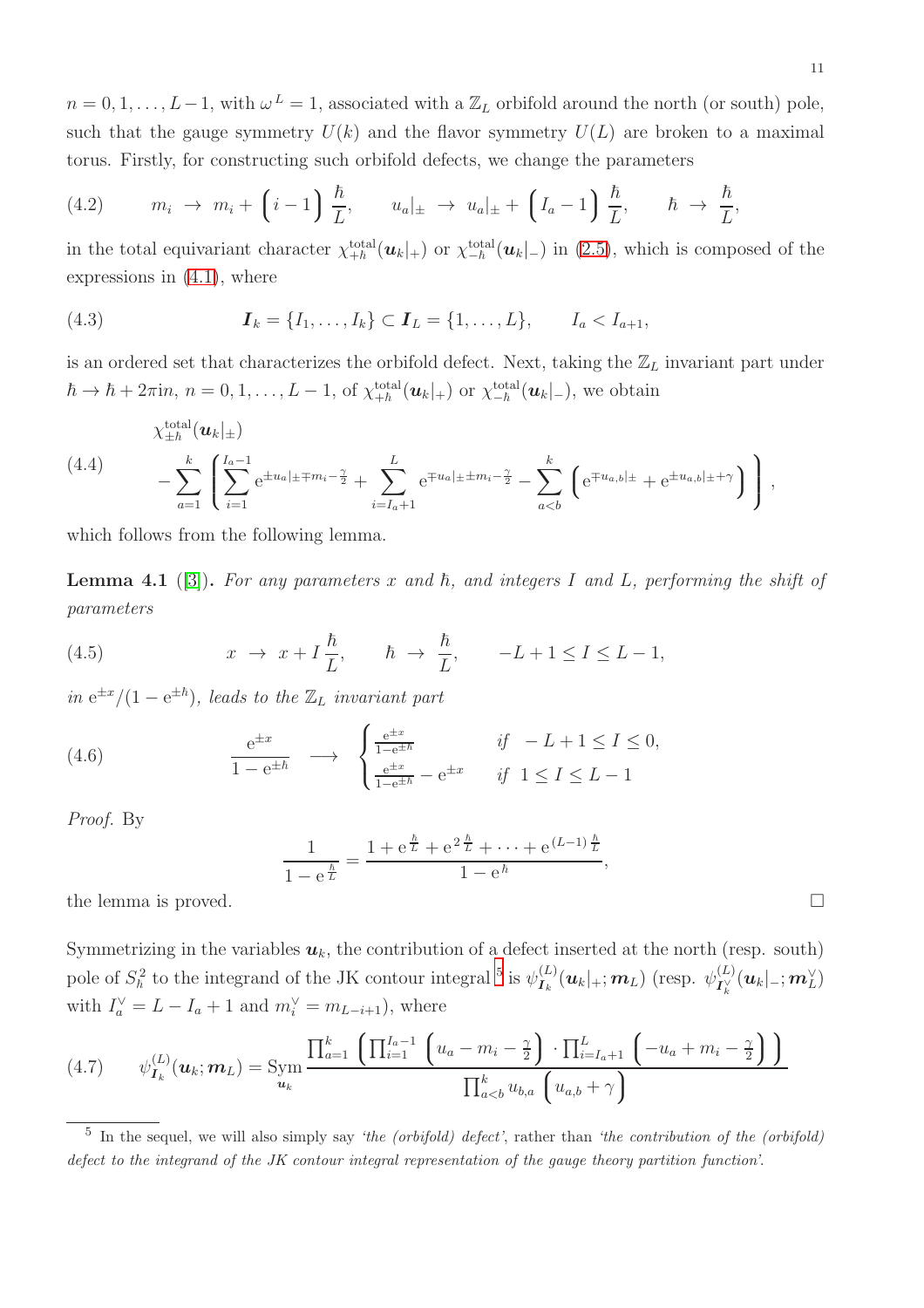<span id="page-11-2"></span>

FIGURE 3. The  $\mathfrak{su}(2)$  lattice configuration which describes the orbifold defect [\(4.8\)](#page-11-0) for the  $A_1$  quiver. Here  $k \leq L$ , and the indices  $i_{\ell} \in \{1,2\}, \ell = 1,\ldots,L$ , represent spin-states, or equivalently, colours.

Here Sym $_{u_k}$  stands for the symmetrization of a function  $f(u_k)$  in the variables  $u_k$ ,

$$
\lim_{u_k} f(\boldsymbol{u}_k) = \sum_{\sigma \in \mathfrak{S}_k} f(u_{\sigma(1)}, \ldots, u_{\sigma(k)}),
$$

and  $\mathfrak{S}_k$  is the symmetric group of degree k.

<span id="page-11-1"></span>**Proposition 4.2** ([\[1,](#page-33-0) [2,](#page-33-1) [3\]](#page-33-2)). Consider a normalization of the  $A_1$  quiver orbifold defect as

<span id="page-11-0"></span>(4.8) 
$$
\widehat{\psi}_{\mathbf{I}_k}^{(L)}(\mathbf{u}_k; \mathbf{m}_L) = (-1)^{kL + \sum_{a=1}^k I_a} \prod_{a < b}^k \left( \gamma^2 - u_{a,b}^2 \right) \times \psi_{\mathbf{I}_k}^{(L)}(\mathbf{u}_k; \mathbf{m}_L)
$$

$$
= \text{Sym } \omega_{\mathbf{I}_k}^{(L)}(\mathbf{u}_k; \mathbf{m}_L),
$$

where

<span id="page-11-3"></span>
$$
(4.9) \t\omega_{\mathbf{I}_k}^{(L)}(\mathbf{u}_k; \mathbf{m}_L) = \prod_{a=1}^k \left( \prod_{i=1}^{I_a - 1} \left( u_a - m_i - \frac{\gamma}{2} \right) \times \prod_{i=I_a + 1}^L \left( u_a - m_i + \frac{\gamma}{2} \right) \right) \times \prod_{a < b}^k \frac{u_{a,b} - \gamma}{u_{a,b}}
$$

Then, the defect  $\widehat{\psi}_{I_k}^{(L)}(\mathbf{u}_k; \mathbf{m}_L)$  gives the coordinate Bethe wavefunction of  $\mathfrak{su}(2)$  XXX spin- $\frac{1}{2}$ chain.

Note that the defects inserted at the north pole and the south pole of  $S_h^2$  are given by

$$
\widehat{\psi}_{I_k}^{(L)}\left(u_k|+;m_L\right)
$$
 and  $\widehat{\psi}_{I_k^{\vee}}^{(L)}\left(u_k|_-;m_L^{\vee}\right)$ ,

respectively, where  $I_a^{\vee} = L - I_a + 1$  and  $m_i^{\vee} = m_{L-i+1}$ .

**Remark 4.3.** Proposition [4.2](#page-11-1) implies that, setting  $u_a = x_a + 1/2$ ,  $m_i = y_i$ , and  $\gamma = 1$ , the defect  $\widehat{\psi}_{I_k}^{(L)}(u_k; m_L)$  in [\(4.8\)](#page-11-0) agrees with the partition function [\(B.7\)](#page-33-5) for the lattice configuration in Figure [3](#page-11-2) of the rational  $\mathfrak{su}(2)$  six-vertex model, where the set  $\mathbf{I}_L$  labels the positions  $\ell$  of colours  $i_{\ell} \in \{1, 2\}$ , and the set  $\mathbf{I}_k$  labels the positions k of colour 1.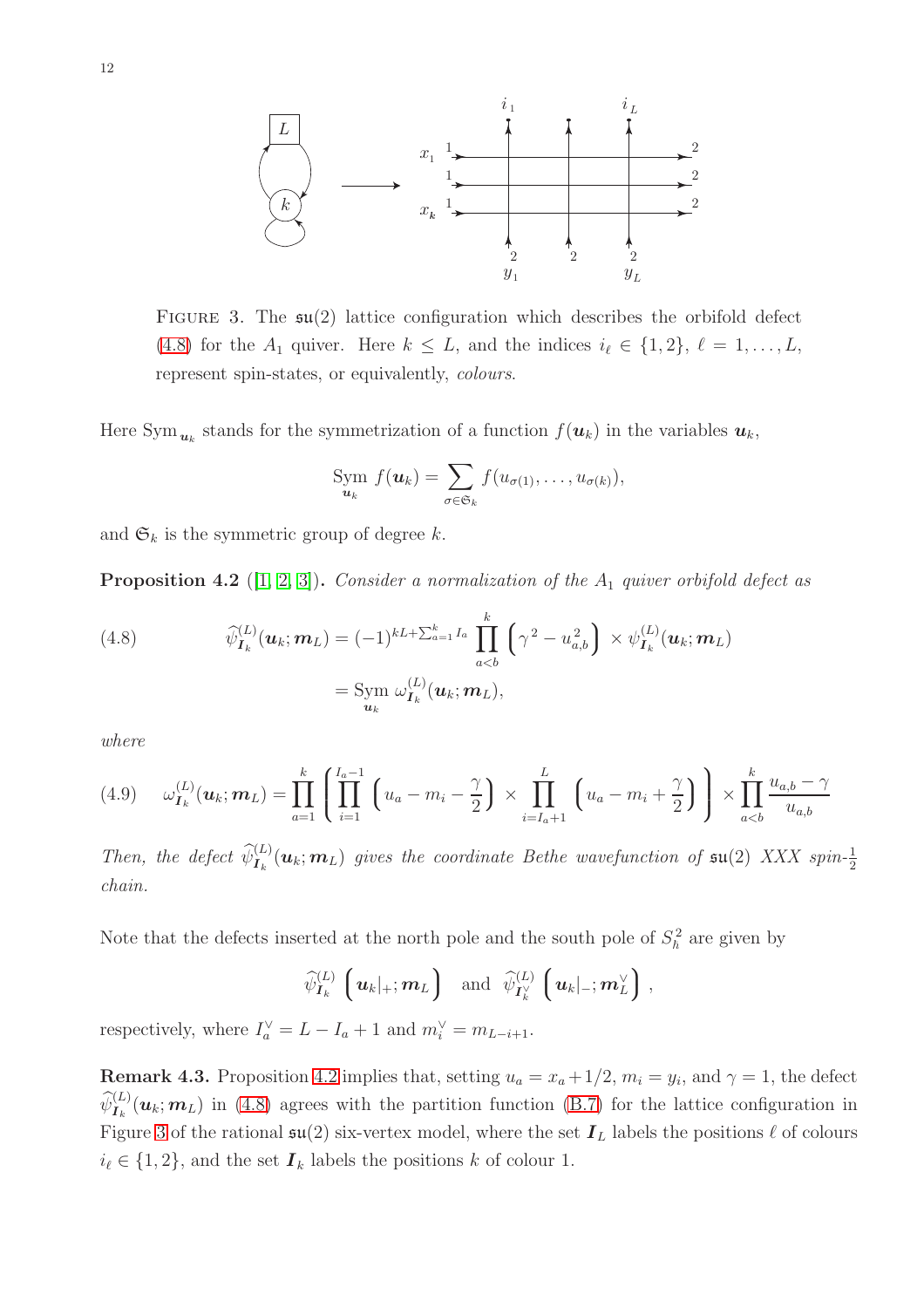<span id="page-12-1"></span>**Remark 4.4.** We have derived  $\widehat{\psi}_{I_k}^{(L)}(\mathbf{u}_k; \mathbf{m}_L)$  from the character in [\(4.4\)](#page-10-1), using [\(2.7\)](#page-3-1). Using [\(2.8\)](#page-3-2) instead of [\(2.7\)](#page-3-1), we obtain the coordinate Bethe wavefunction of the  $\mathfrak{su}(2)$  XXZ spin- $\frac{1}{2}$ chain, and [\(4.9\)](#page-11-3) is replaced by

$$
(4.10) \quad \omega_{I_k}^{K,(L)}(\boldsymbol{u}_k; \boldsymbol{m}_L) \; = \; \prod_{a=1}^k \left[ \prod_{i=1}^{I_a-1} \left[ u_a - m_i - \frac{\gamma}{2} \right] \times \prod_{i=I_a+1}^L \left[ u_a - m_i + \frac{\gamma}{2} \right] \right) \; \times \; \prod_{a
$$

where  $|x| = 2 \sinh(x/2)$ .

From the orbifold defect  $\widehat{\psi}_{I_k}^{(L)}(\mu_k; m_L)$ , one obtains the  $\mathfrak{su}(2)$  six-vertex model partial domain wall partition function (DWPF) [\[17\]](#page-34-11). In Appendix [A,](#page-28-0) we prove the following proposition as a corollary of Propositions [4.2](#page-11-1) and [A.4.](#page-30-1)

<span id="page-12-0"></span>**Proposition 4.5** ( $A_1$  partial DWPF). Summing over the ordered set  $I_k$  in the orbifold defect  $\widehat{\psi}^{(L)}_{\boldsymbol{I}_{k}}(\boldsymbol{u}_k;\boldsymbol{m}_L),$  we define a partition function

<span id="page-12-2"></span>(4.11) 
$$
\widehat{\mathcal{Z}}_k(\boldsymbol{u}_k;\boldsymbol{m}_L) = \sum_{\boldsymbol{I}_k \subset \{1,\ldots,L\}} \widehat{\psi}_{\boldsymbol{I}_k}^{(L)}(\boldsymbol{u}_k;\boldsymbol{m}_L)
$$

Then, the partition function  $\widehat{Z}_k(\mathbf{u}_k;\mathbf{m}_L)$  agrees with the  $\mathfrak{su}(2)$  six-vertex model partial DWPF, which has the determinant expression [\[17\]](#page-34-11),

$$
\hat{Z}_k(\boldsymbol{u}_k; \boldsymbol{m}_L) = \frac{\prod_{a=1}^k \prod_{i=1}^L \left( u_a - m_i - \frac{\gamma}{2} \right) \left( u_a - m_i + \frac{\gamma}{2} \right)}{\prod_{a
$$

or equally [\[18,](#page-34-12) [19\]](#page-34-13),

(4.13) 
$$
\widehat{Z}_k(\boldsymbol{u}_k; \boldsymbol{m}_L) = \frac{\prod_{a=1}^k \prod_{i=1}^L \left(u_a - m_i + \frac{\gamma}{2}\right)}{\prod_{a
$$

<span id="page-12-3"></span>4.2. Orbifold defect for a simple  $A_M$  quiver. We extend the above construction of the  $A_1$ quiver orbifold defects to the simple  $A_M$  linear quiver in Figure [2,](#page-9-1) with the matter content in Table [1.](#page-5-1) The equivariant characters are given in [\(3.1\)](#page-6-1), with  $L_p = 0$ ,  $p = 1, ..., M - 1$ , and  $k_1 \leq k_2 \leq \ldots \leq k_M \leq L$ . To construct orbifold defects which break the gauge symmetry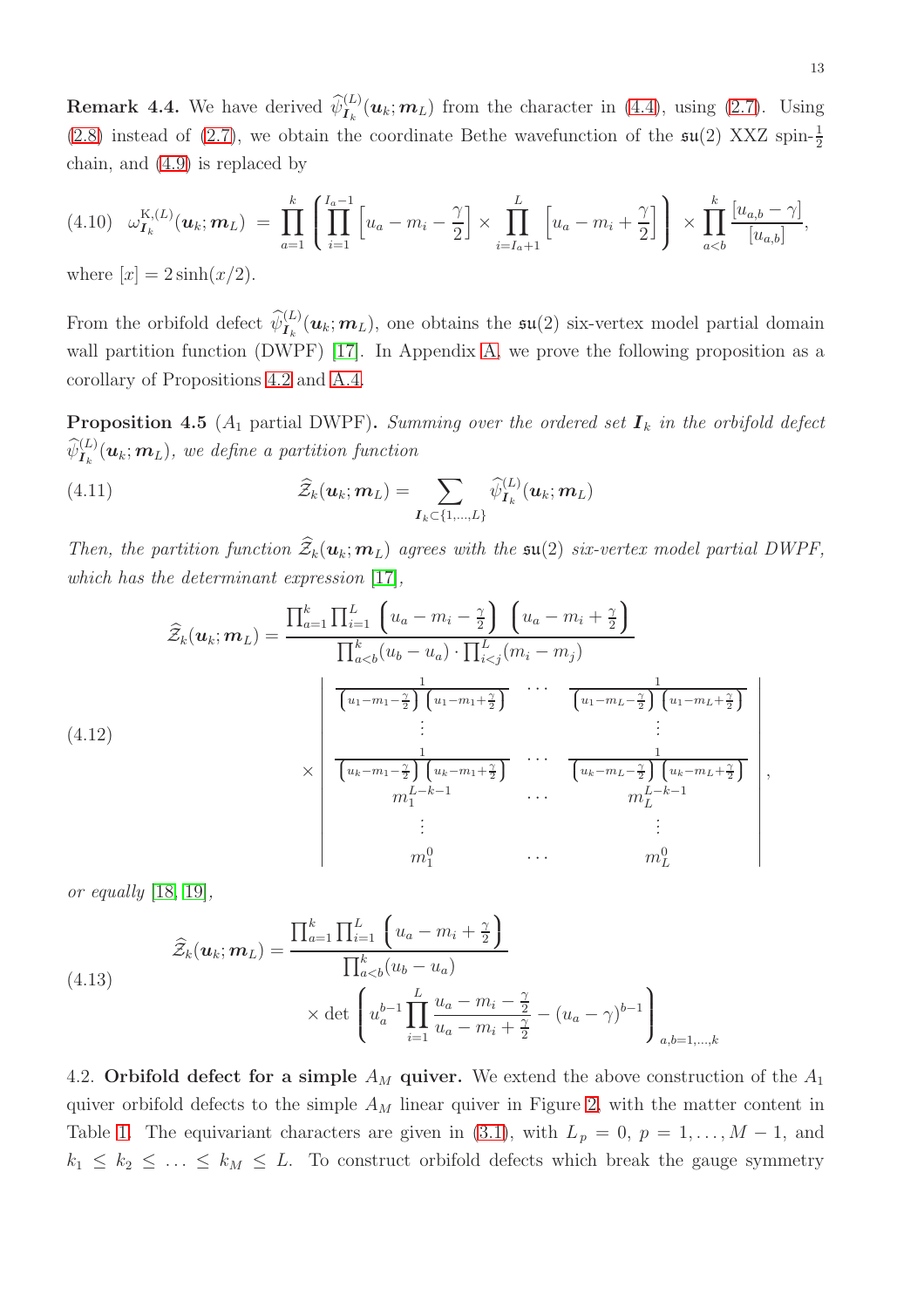$U(k_1) \times \cdots \times U(k_M)$  and the flavor symmetry  $U(L)$  to a maximal torus, as a generalization of the change of parameters [\(4.2\)](#page-10-2), we consider

<span id="page-13-0"></span>(4.14) 
$$
m_i \rightarrow m_i + \left(i-1\right) \frac{\hbar}{L}, \qquad u_a^{(p)}|_{\pm} \rightarrow u_a^{(p)}|_{\pm} + \left(I_a^{(p)}-1\right) \frac{\hbar}{L}, \qquad \hbar \rightarrow \frac{\hbar}{L},
$$
  
in the total environment chosen step, total  $(\omega M)^{-1}$  or  $\omega$  total  $(\omega M)^{-1}$  is (2.5) where

in the total equivariant character  $\chi_{+\hbar}^{\text{total}}(\boldsymbol{u}_{\boldsymbol{k}}^M|_{+})$  or  $\chi_{-\hbar}^{\text{total}}(\boldsymbol{u}_{\boldsymbol{k}}^M|_{-})$  in [\(2.5\)](#page-3-4), where

<span id="page-13-2"></span>
$$
(4.15) \qquad \boldsymbol{I}_{k_1}^{(1)} \subset \boldsymbol{I}_{k_2}^{(2)} \subset \cdots \subset \boldsymbol{I}_{k_M}^{(M)} \subset \boldsymbol{I}_L = \{1,\ldots,L\}, \qquad \boldsymbol{I}_{k_p}^{(p)} = \left\{I_1^{(p)},\ldots,I_{k_p}^{(p)}\right\}, \qquad I_a^{(p)} < I_{a+1}^{(p)},
$$

Taking the  $\mathbb{Z}_L$  invariant part of the total equivariant character under  $\hbar \to \hbar + 2\pi i n$ ,  $n =$  $0, 1, \ldots, L-1$ , from Lemma [4.1](#page-10-3) one finds

$$
\chi_{\pm\hbar}^{\text{total}}\left(u_{\mathbf{k}}^{M}|_{\pm}\right)
$$
\n
$$
-\sum_{a=1}^{k_{M}}\left(\sum_{i=1}^{I_{a}^{(M)}-1}e^{\pm u_{a}^{(M)}|_{\pm}+m_{i}-\frac{\gamma}{2}}+\sum_{i=I_{a}^{(M)}+1}^{L}e^{\mp u_{a}^{(M)}|_{\pm}+m_{i}-\frac{\gamma}{2}}\right)
$$
\n
$$
+\sum_{p=1}^{M}\sum_{a\n
$$
-\sum_{p=1}^{M-1}\sum_{a=1}^{k_{p}}\left(\sum_{b=1}^{\tilde{I}_{a}^{(p)}-1}e^{\pm u_{a}^{(p)}|_{\pm}+u_{b}^{(p+1)}|_{\pm}-\frac{\gamma}{2}}+\sum_{b=\tilde{I}_{a}^{(p)}+1}^{k_{p+1}}e^{\mp u_{a}^{(p)}|_{\pm}+u_{b}^{(p+1)}|_{\pm}-\frac{\gamma}{2}}\right),
$$
$$

where the set  $\widetilde{I}_a^{(p)}$  $a^{\prime\prime}$  is defined by the map

<span id="page-13-1"></span>
$$
(4.17) \t\t I_{k_p}^{(p)} \subset I_{k_{p+1}}^{(p+1)} \to \tilde{I}_{k_p}^{(p)} = {\tilde{I}_1^{(p)}, \ldots, \tilde{I}_{k_p}^{(p)}} \subset {1, \ldots, k_{p+1}},
$$

which can be explained as follows.  $I_{k_n}^{(p)}$  $\binom{p}{k_p}$  is a subset in the set  $\mathcal{I}_{k_{p+1}}^{(p+1)}$  $_{k_{p+1}}^{(p+1)}$ , and  $\widetilde{\mathcal{I}}_{k_{p}}^{(p)}$  $\binom{r}{k_p}$  is a subset in the set  $\{1, \ldots, k_{p+1}\}.$  Mapping the set  $I_{k_{p+1}}^{(p+1)}$  $\begin{array}{l} (p+1) \ (p+1) \text{ to the set } \{1,\ldots,k_{p+1}\} \text{ using the map } I_a^{(p+1)} \mapsto a, \end{array}$  $a = 1, \ldots, p + 1$ , induces a map from the subset  $I_{k_n}^{(p)}$  $\widetilde{\boldsymbol{I}}^{(p)}_{k_{p}}$  to the subset  $\widetilde{\boldsymbol{I}}^{(p)}_{k_{p}}$  $\widetilde{\mathcal{I}}^{(p)}_{k_p}$ , which defines  $\widetilde{\mathcal{I}}^{(p)}_{k_p}$  $\frac{d}{k_p}$ . By [\(2.7\)](#page-3-1), after symmetrization in the vector multiplet scalars  $u_{k_1}, \ldots, u_{k_M}$ , one obtains the defect

$$
(4.18) \psi_{I_{k}^{M}}^{(L)} \left( \boldsymbol{u}_{k}^{M}; \boldsymbol{m}_{L} \right)
$$
\n
$$
= \text{Sym} \prod_{u_{k_{1},...,u_{k_{M}}}^{(M)}}^{M-1} \prod_{p=1}^{L_{e_{p}}} \frac{\prod_{a=1}^{k_{p}} \left( \prod_{b=1}^{\tilde{I}_{a}^{(p)}-1} \left( u_{a}^{(p)} - u_{b}^{(p+1)} - \frac{\gamma}{2} \right) \cdot \prod_{b=\tilde{I}_{a}^{(p)}+1}^{k_{p+1}} \left( -u_{a}^{(p)} + u_{b}^{(p+1)} - \frac{\gamma}{2} \right) \right)}{\prod_{a\n
$$
\times \frac{\prod_{a=1}^{k_{M}} \left( \prod_{i=1}^{I_{a}^{(M)}-1} \left( u_{a}^{(M)} - m_{i} - \frac{\gamma}{2} \right) \cdot \prod_{i=I_{a}^{(M)}+1}^{L} \left( -u_{a}^{(M)} + m_{i} - \frac{\gamma}{2} \right) \right)}{\prod_{a
$$
$$

which generalizes  $\psi_{I_k}^{(L)}(\boldsymbol{u}_k; \boldsymbol{m}_L)$  in [\(4.7\)](#page-10-4), where  $I_k^M = \{I_{k_1}^{(1)}\}$  $\bm{l}_{k_1}^{(1)},\ldots,\bm{I}_{k_M}^{(M)}$  $\{k_M^{(M)}\}\$ , and

$$
\mathop{\mathrm{Sym}}_{\pmb{u}_{k_1}^{(1)},\ldots,\pmb{u}_{k_M}^{(M)}}=\mathop{\mathrm{Sym}}_{\pmb{u}_{k_1}^{(1)}}\cdots \mathop{\mathrm{Sym}}_{\pmb{u}_{k_M}^{(M)}}
$$

Using a normalization similar to that in [\(4.8\)](#page-11-0), we find the following proposition.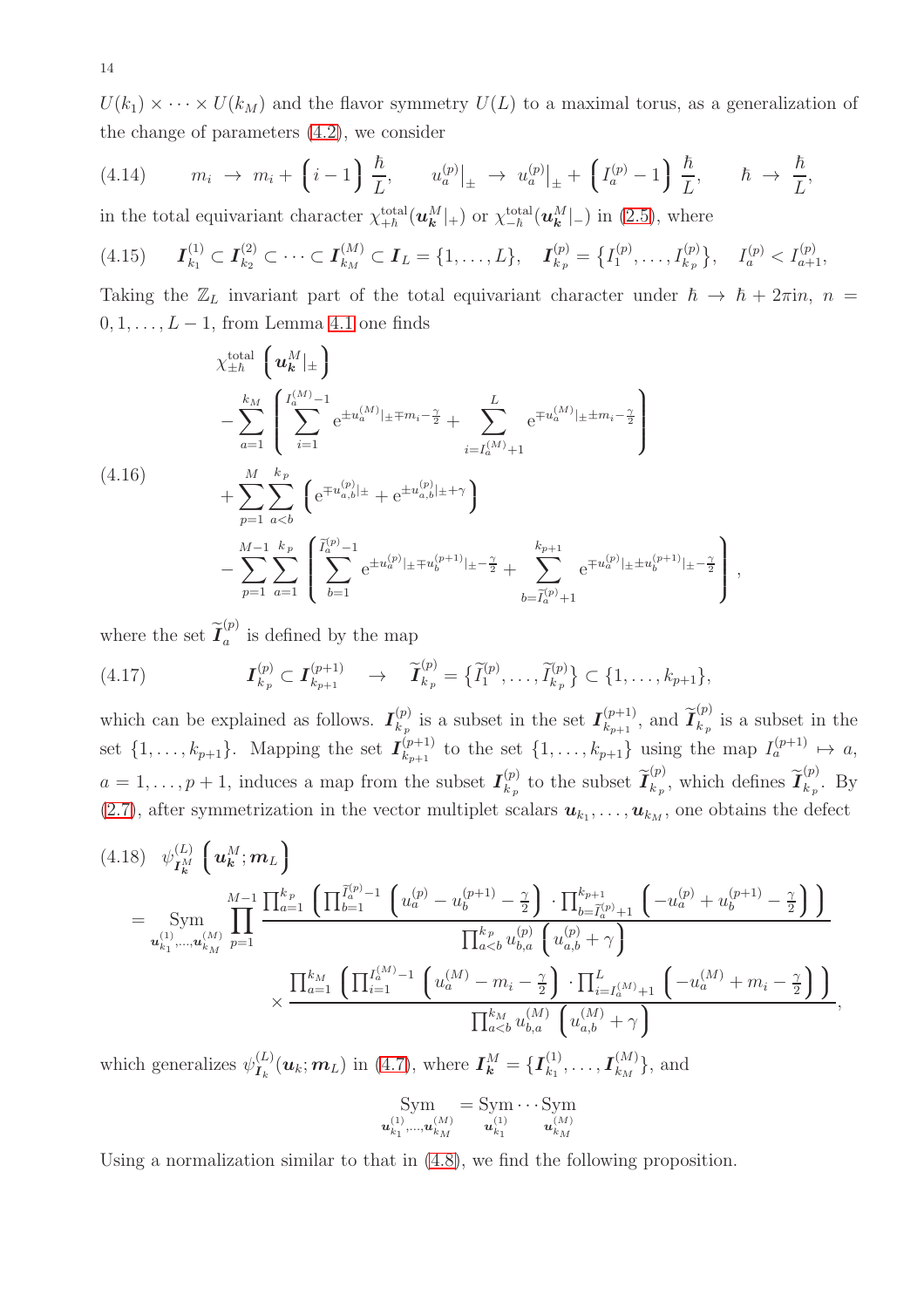<span id="page-14-0"></span>**Proposition 4.6.** The orbifold defect, for the simple  $A_M$  quiver in Figure [2,](#page-9-1)

<span id="page-14-1"></span>
$$
(4.19) \qquad \widehat{\psi}_{\mathbf{I}_{\mathbf{k}}^{M}}^{(L)}\left(\mathbf{u}_{\mathbf{k}}^{M};\mathbf{m}_{L}\right)=\underset{\mathbf{u}_{k_{1}}^{(1)},...,\mathbf{u}_{k_{M}}^{(M)}}{u_{k_{1}}^{(1)},...,u_{k_{M}}^{(M)}}\prod_{p=1}^{M-1}\omega_{\widetilde{\mathbf{I}}_{k_{p}}^{(p)}}^{(k_{p+1})}\left(\mathbf{u}_{k_{p}}^{(p)};\mathbf{u}_{k_{p+1}}^{(p+1)}\right)\times\omega_{\mathbf{I}_{k_{M}}^{(M)}}^{(L)}\left(\mathbf{u}_{k_{M}}^{(M)};\mathbf{m}_{L}\right),
$$

gives the nested coordinate Bethe wavefunction (see e.g. [\[20\]](#page-34-14)) in the  $\mathfrak{su}(M+1)$  XXX spin-chain with spins in the fundamental representation, where  $\omega_{I_k}^{(L)}(\mathbf{u}_k; \mathbf{m}_L)$  is defined in [\(4.9\)](#page-11-3).

<span id="page-14-4"></span>Remark 4.7. Proposition [4.6](#page-14-0) implies that, by the change of variables [\(B.2\)](#page-31-0), the orbifold defect [\(4.19\)](#page-14-1) coincides with the partition function [\(B.7\)](#page-33-5) of a lattice configuration, with  $L<sub>i</sub> = 0$ ,  $i =$  $1, \ldots, M-1$ , and  $L_M = L$ , of the rational  $\mathfrak{su}(M+1)$  XXX vertex model, where the set  $\mathbf{I}_L$  labels the positions  $\ell$  of all colours  $i_{\ell} \in \{1, \ldots, M+1\}$ , the set  $\mathbf{I}_{k_1}^{(1)}$  $\begin{bmatrix} 1 \\ k_1 \end{bmatrix}$  labels the positions of colour 1, and the set  $I_{k_n}^{(p)}$  $\langle p\atop k_p\setminus I^{(p-1)}_{k_{p-1}}$  $\binom{p-1}{k_{p-1}}$ ,  $p=2,\ldots,M$ , labels the positions of colour p.

Remark 4.8. In [\[21\]](#page-34-15), the orbifold defect [\(4.19\)](#page-14-1) was geometrically constructed as an element in a stable basis [\[22\]](#page-34-16) in the cotangent bundle of a partial flag variety (see also [\[23,](#page-34-17) [24\]](#page-34-18)).

**Remark 4.9.** Similarly to Remark [4.4,](#page-12-1) replacing  $\omega_{I_k}^{(L)}(\boldsymbol{u}_k; \boldsymbol{m}_L)$  with  $\omega_{I_k}^{K,(L)}(\boldsymbol{u}_k; \boldsymbol{m}_L)$  in the orbifold defect [\(4.19\)](#page-14-1), one obtains the trigonometric expression which coincides with coordinate Bethe wavefunction of the corresponding XXZ spin-chain.

**Proposition 4.10.** Summing over the ordered sets  $I^M_k$ , with a fixed set  $I^{(M)}_{k_M}$  $\binom{M}{k_M}$ , in the defect [\(4.19\)](#page-14-1), we define a partition function

(4.20) 
$$
\widehat{\mathcal{Z}}_{I_{k_M}^{(M)}}\left(\boldsymbol{u_k^M};\boldsymbol{m_L}\right) = \sum_{\boldsymbol{I_{k_1}^{(1)}} \subset I_{k_2}^{(2)} \subset \ldots \subset I_{k_M}^{(M)}} \widehat{\psi}_{I_k^M}^{(L)}\left(\boldsymbol{u_k^M};\boldsymbol{m_L}\right)
$$

Then, the partition function factorizes into the  $A_1$  quiver orbifold defect in [\(4.8\)](#page-11-0) and the  $\mathfrak{su}(2)$ six-vertex model partial DWPF [\(4.11\)](#page-12-2),

<span id="page-14-2"></span>
$$
(4.21) \qquad \qquad \widehat{\mathcal{Z}}_{\boldsymbol{I}_{k_M}^{(M)}}\left(\boldsymbol{u}_{k}^M;\boldsymbol{m}_L\right) = \prod_{p=1}^{M-1} \widehat{\mathcal{Z}}_{k_p}\left(\boldsymbol{u}_{k_p}^{(p)};\boldsymbol{u}_{k_{p+1}}^{(p+1)}\right) \times \widehat{\psi}_{\boldsymbol{I}_{k_M}^{(M)}}^{(L)}\left(\boldsymbol{u}_{k_M}^{(M)};\boldsymbol{m}_L\right)
$$

Further,

<span id="page-14-3"></span>
$$
(4.22) \qquad \sum_{\mathbf{I}_{k_M}^{(M)} \subset \{1,\ldots,L\}} \widehat{\mathcal{Z}}_{\mathbf{I}_{k_M}^{(M)}} \left( \mathbf{u}_{\mathbf{k}}^M; \mathbf{m}_L \right) = \prod_{p=1}^{M-1} \widehat{\mathcal{Z}}_{k_p} \left( \mathbf{u}_{k_p}^{(p)}; \mathbf{u}_{k_{p+1}}^{(p+1)} \right) \times \widehat{\mathcal{Z}}_{k_M} \left( \mathbf{u}_{k_M}^{(M)}; \mathbf{m}_L \right)
$$

*Proof.* From 3 in Proposition [A.3](#page-28-1) and [\(A.2\)](#page-28-2), the partition function  $\widehat{Z}_{k_1}(\boldsymbol{u}_{k_1}^{(1)})$  $\begin{smallmatrix} (1)\ k_1\end{smallmatrix}; {\bm u}^{(2)}_{k_2}$  $\binom{2}{k_2}$  is a symmetric polynomial of  $u_{k_2}^{(2)}$  $\binom{2}{k_2}$ , and then,

$$
(4.23) \qquad \operatorname{Sym}_{\mathbf{u}_{k_2}^{(2)}} \widehat{\mathcal{Z}}_{k_1} \left( \mathbf{u}_{k_1}^{(1)}; \mathbf{u}_{k_2}^{(2)} \right) \omega_{\widetilde{\mathbf{I}}_{k_2}^{(2)}}^{(k_3)} \left( \mathbf{u}_{k_2}^{(2)}; \mathbf{u}_{k_3}^{(3)} \right) = \widehat{\mathcal{Z}}_{k_1} \left( \mathbf{u}_{k_1}^{(1)}; \mathbf{u}_{k_2}^{(2)} \right) \widehat{\psi}_{\widetilde{\mathbf{I}}_{k_2}^{(2)}}^{(k_3)} \left( \mathbf{u}_{k_2}^{(2)}; \mathbf{u}_{k_3}^{(3)} \right)
$$

Repeating this symmetrization, one finds the factorizations  $(4.21)$  and  $(4.22)$ .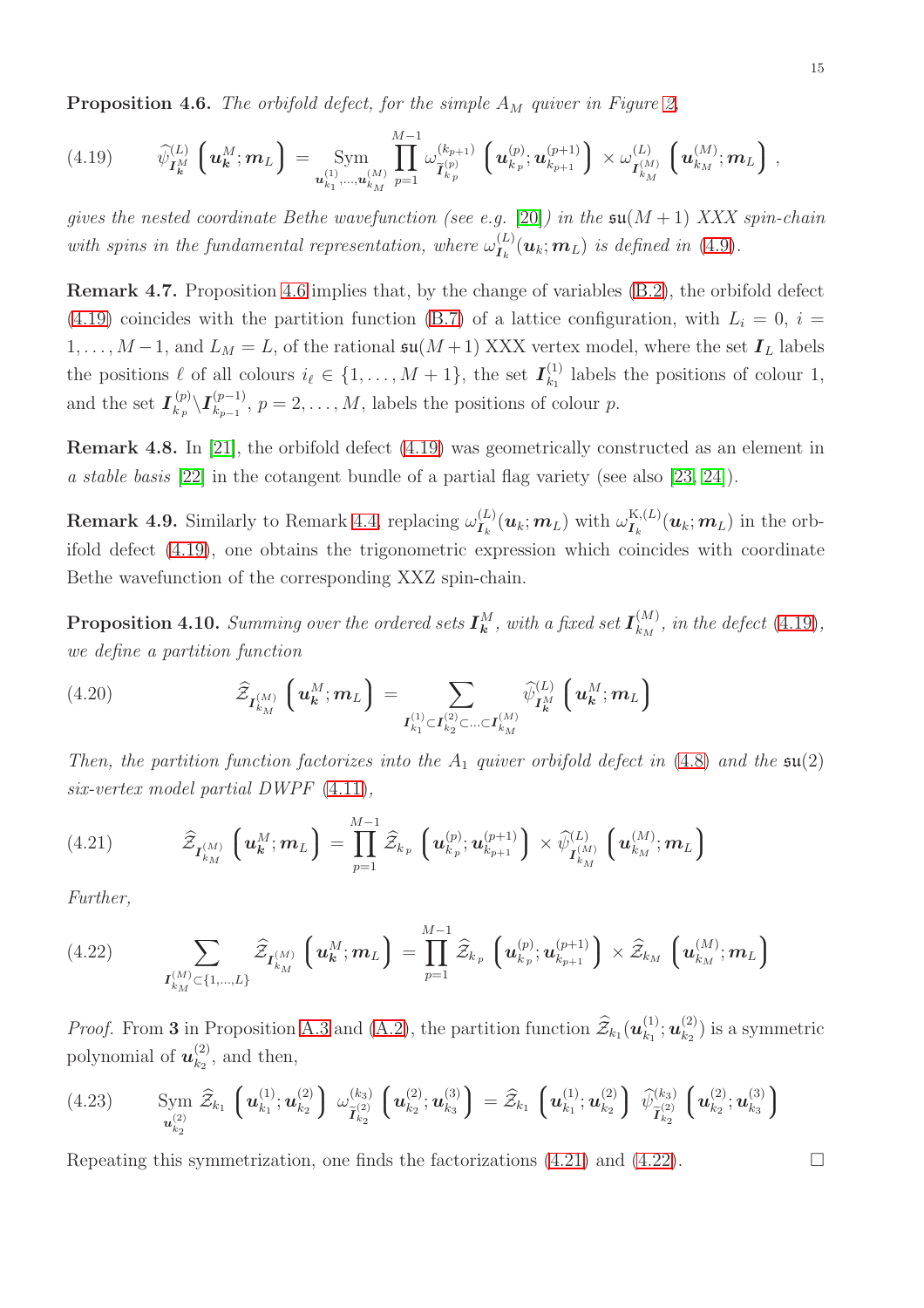<span id="page-15-2"></span>

| $\parallel$ IIA $\parallel$ 0 |  |  |  | $1 \ 2 \ 3 \ 4 \ 5 \ 6 \ 7 \ 8$ |  | 9 <sup>1</sup> | IIB             | $\parallel 0$ |  |  | $1 \t2 \t3 \t4 \t5 \t6 \t7 \t8$ |  | - 9 |
|-------------------------------|--|--|--|---------------------------------|--|----------------|-----------------|---------------|--|--|---------------------------------|--|-----|
| $\mathrm{NS}5$                |  |  |  |                                 |  |                | NS <sub>5</sub> |               |  |  |                                 |  |     |
| D2                            |  |  |  |                                 |  |                | n۵              |               |  |  |                                 |  |     |
| D <sub>4</sub>                |  |  |  |                                 |  |                | D <sub>D</sub>  |               |  |  |                                 |  |     |

Table 4. On the left is a type-IIA brane configuration, and on the right is the type-IIB brane configuration in [\[16\]](#page-34-10) that corresponds to it by T-duality along the  $x^2$ -direction (see also Figure [4\)](#page-16-0).

<span id="page-15-0"></span>**Remark 4.11.** In [\[25\]](#page-34-19), the factorization [\(4.22\)](#page-14-3) was shown for the  $\mathfrak{su}(M+1)$  vertex model (see Remark [4.7\)](#page-14-4), and was traced to a property (called *'colour-independence'*) of partition functions that satisfy certain boundary conditions.

## 5. Generalizations by Higgsing

In Section [5.1,](#page-15-1) we recall the Higgsing procedure in the  $A_M$  quiver in Figure [1](#page-5-0) without orbifold defects, in terms of the equivariant characters [\(3.1\)](#page-6-1). In Sections [5.2](#page-18-0) and [5.3,](#page-21-0) by applying the Higgsing to the orbifold construction in Section [4,](#page-9-0) we generalize the simple  $A_M$  quiver orbifold defect [\(4.19\)](#page-14-1) to more general  $A_2$  then to  $A_M$  quiver orbifold defects. In Section [5.4,](#page-23-0) we study the dual of Higgsing on the Bethe side of the Bethe/Gauge correspondence.

<span id="page-15-1"></span>5.1. Higgsing. In [\[16\]](#page-34-10), Gaiotto and Koroteev discussed a Higgsing procedure in terms of type-IIB brane realizations, in 3D  $\mathcal{N} = 2$  quiver gauge theories that are Bethe/Gauge dual to XXZ spin-chains. In Table [4](#page-15-2) and Figure [4,](#page-16-0) we describe a type-IIA brane configuration, and a type-IIB brane configuration in [\[16\]](#page-34-10) that corresponds to it by T-duality along the  $x^2$ -direction. By introducing the twisted mass  $\gamma$  in Table [1,](#page-5-1) which breaks half the supersymmetry, these configurations describe, respectively, 2D  $\mathcal{N} = (2, 2)$  quiver gauge theories on the  $(x^0, x^1)$ -directions, and 3D  $\mathcal{N}=2$  quiver gauge theories on the  $(x^0, x^1, x^2)$ -directions. For the purposes of this work, the basic idea, as described in Figure [4,](#page-16-0) is

- 1. to fine-tune the quiver data so that two D4/D5 branes are aligned at the same position in  $(x^2, x^3, x^4, x^5)/(x^3, x^4, x^5)$ -directions, and a segment of a D2/D3 brane stretches between them,
- 2. the D2/D3 segment that stretches between the two aligned D4/D5 branes is taken to infinity in the  $(x^7, x^8, x^9)$ -directions, and finally,
- 3. a sequence of Hanany-Witten moves of the two aligned D4/D5 branes, which are across NS5 branes, are used to simplify the resulting quiver <sup>[6](#page-15-3)</sup>.

<span id="page-15-3"></span><sup>&</sup>lt;sup>6</sup> The Hanany-Witten moves require that there is at most one D<sub>p</sub> brane between an NS5 brane and a D $(p+2)$ brane. In the present work,  $p = 2$  or 3, and, as in Figure [4,](#page-16-0) there is indeed at most one  $D2/D3$  brane between an NS5 brane and a D4/D5 brane. The moves also describe the creation/annihilation of branes. In the present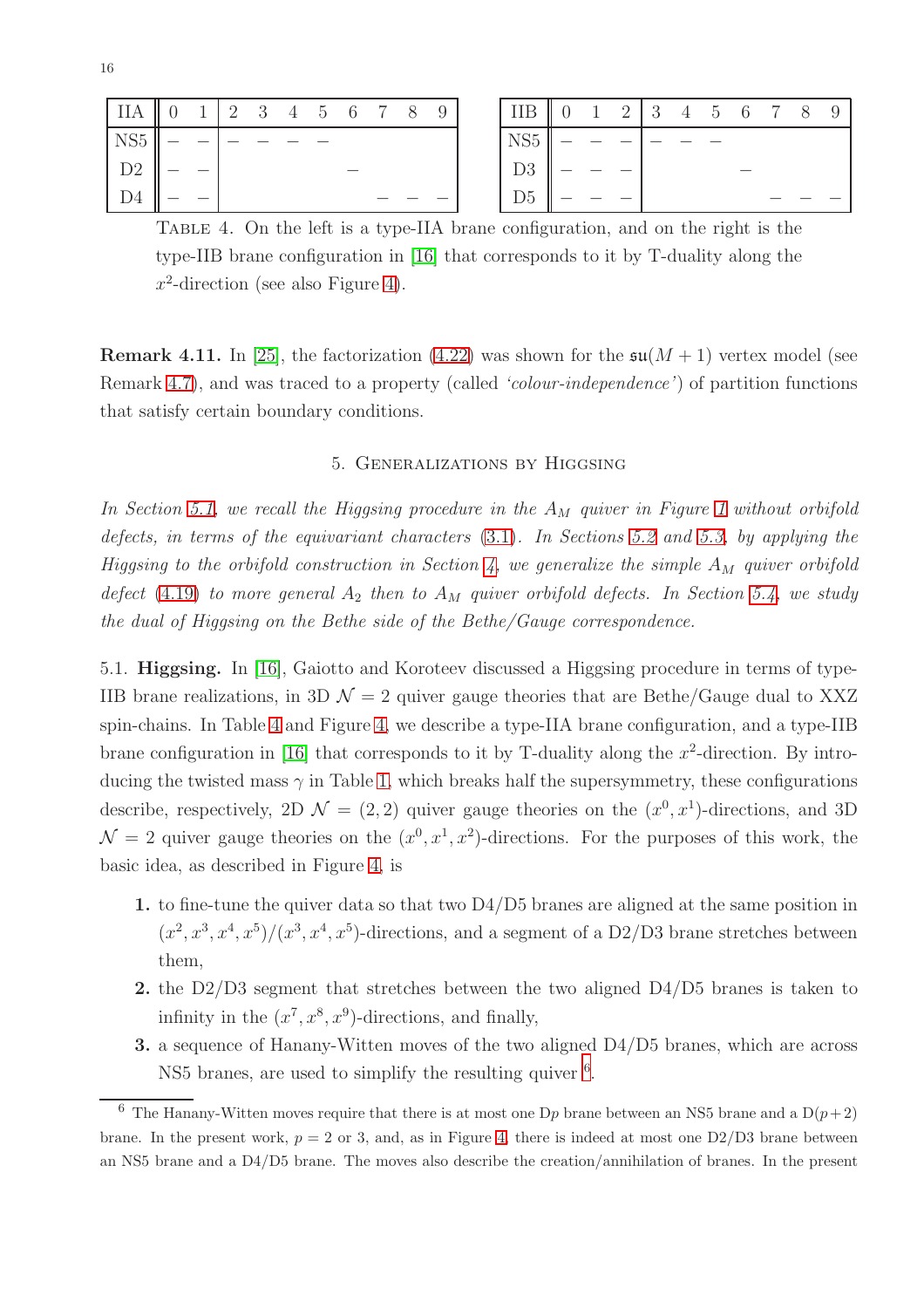<span id="page-16-0"></span>

Figure 4. The Higgsing procedure including Hanany-Witten moves for type-IIA/IIB brane configuration [\[16\]](#page-34-10), where the vertical (resp. horizontal) lines represent NS5 (resp. D2/D3) branes, and each x represents a D4/D5 brane. The corresponding quiver description is in Figure [5.](#page-16-1)

<span id="page-16-1"></span>

FIGURE 5. Higgsing the *n*-th gauge node of the  $A_M$  linear quiver.

## 5.1.1. Higgsing the  $A_M$  quiver on the left hand side of Figure [5.](#page-16-1) Following [\[16\]](#page-34-10), the specialization of the parameters

<span id="page-16-2"></span>(5.1) 
$$
u_{k_n}^{(n)} = m_{L_n-1}^{(n)} - \frac{\gamma}{2} = m_{L_n}^{(n)} + \frac{\gamma}{2} =: \mu_H,
$$

work, as in [\[16\]](#page-34-10), the Higgsing procedure, involves the annihilation of D2/D3 branes, as in Step 3 of Figure [4.](#page-16-0) We thank A Hanany for discussions on this point.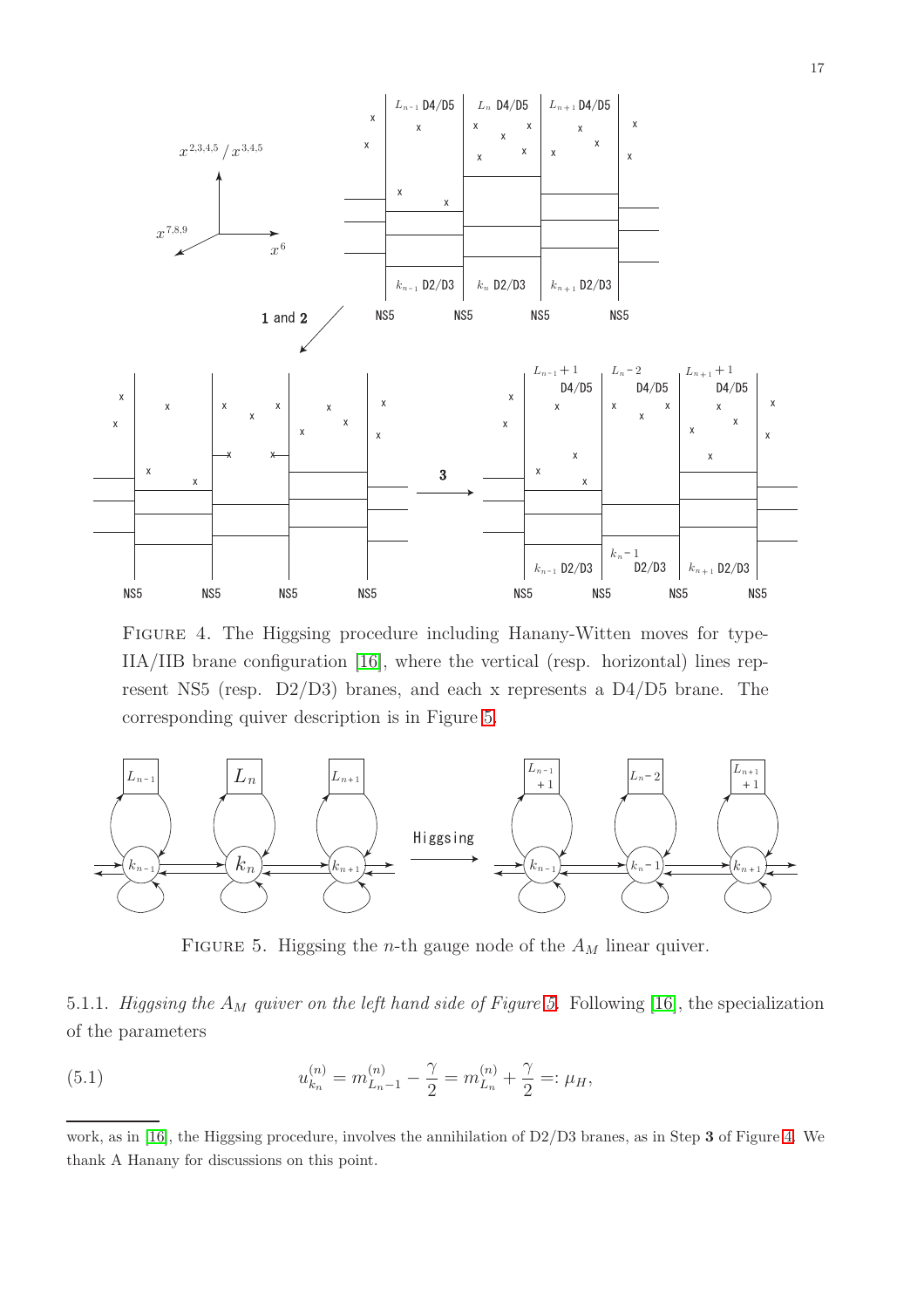Higgses the *n*-th gauge node of the  $A_M$  quiver on the left hand side of Figure [5,](#page-16-1) and changes the quiver parameters as follows,

<span id="page-17-1"></span>(5.2) 
$$
k_p \rightarrow k_p, \text{ (for } p \neq n), \qquad L_p \rightarrow L_p, \text{ (for } p \neq n, n \pm 1),
$$

$$
k_n \rightarrow k_n - 1, \qquad L_n \rightarrow L_n - 2, \qquad L_{n \pm 1} \rightarrow L_{n \pm 1} + 1,
$$

as depicted in the transition from the left hand side to the right hand side of Figure [5](#page-16-1) [\[26\]](#page-34-20).

5.1.2. Higgsing the equivariant characters [\(3.1\)](#page-6-1). Applying [\(5.1\)](#page-16-2) to the characters, we obtain the Higgsed characters

(5.3) 
$$
\chi^P_{H,\hbar}(\boldsymbol{u}) := \chi^P_{\hbar}(\boldsymbol{u})\big|_{(5.1)},
$$

where the following characters remain unchanged

$$
\chi_{H,\hbar}^{V^{(p)}}\left(\mathbf{u}_{k_p}^{(p)}\right) = \chi_{\hbar}^{V^{(p)}}\left(\mathbf{u}_{k_p}^{(p)}\right), \qquad \chi_{H,\hbar}^{\Phi^{(p)}}\left(\mathbf{u}_{k_p}^{(p)}\right) = \chi_{\hbar}^{\Phi^{(p)}}\left(\mathbf{u}_{k_p}^{(p)}\right),
$$
\n
$$
\chi_{H,\hbar}^{X_i^{(p)}}\left(\mathbf{u}_{k_p}^{(p)}\right) = \chi_{\hbar}^{X_i^{(p)}}\left(\mathbf{u}_{k_p}^{(p)}\right), \qquad \chi_{H,\hbar}^{Y_i^{(p)}}\left(\mathbf{u}_{k_p}^{(p)}\right) = \chi_{\hbar}^{Y_i^{(p)}}\left(\mathbf{u}_{k_p}^{(p)}\right), \qquad \text{for } p \neq n,
$$
\n(5.4)\n
$$
\chi_{H,\hbar}^{A^{(p')}}\left(\mathbf{u}_{k_{p'}}^{(p')},\mathbf{u}_{k_{p'+1}}^{(p'+1)}\right) = \chi_{\hbar}^{A^{(p')}}\left(\mathbf{u}_{k_{p'}}^{(p')},\mathbf{u}_{k_{p'+1}}^{(p'+1)}\right),
$$
\n
$$
\chi_{H,\hbar}^{B^{(p')}}\left(\mathbf{u}_{k_{p'}}^{(p')},\mathbf{u}_{k_{p'+1}}^{(p'+1)}\right) = \chi_{\hbar}^{B^{(p')}}\left(\mathbf{u}_{k_{p'}}^{(p')},\mathbf{u}_{k_{p'+1}}^{(p'+1)}\right), \qquad \text{for } p' \neq n-1, n,
$$

while the following characters change

<span id="page-17-0"></span>
$$
(5.5)
$$
\n
$$
\chi_{H,\hbar}^{V^{(n)}}\left(\boldsymbol{u}_{k_{n}}^{(n)}\right) = \chi_{\hbar}^{V^{(n)}}\left(\boldsymbol{u}_{k_{n-1}}^{(n)}\right) - \sum_{a=1}^{k_{n-1}} \frac{e^{u_{a}^{(n)} - \mu_{H}} + e^{-u_{a}^{(n)} + \mu_{H}}}{1 - e^{\hbar}},
$$
\n
$$
\chi_{H,\hbar}^{\Phi^{(n)}}\left(\boldsymbol{u}_{k_{n}}^{(n)}\right) = \chi_{\hbar}^{\Phi^{(n)}}\left(\boldsymbol{u}_{k_{n-1}}^{(n)}\right) + \sum_{a=1}^{k_{n-1}} \frac{e^{u_{a}^{(n)} - \mu_{H} + \gamma + \hbar} + e^{-u_{a}^{(n)} + \mu_{H} + \gamma + \hbar}}{1 - e^{\hbar}} + \frac{e^{\gamma + \hbar}}{1 - e^{\hbar}},
$$
\n
$$
\sum_{i=1}^{L_{n}} \chi_{H,\hbar}^{X^{(n)}}\left(\boldsymbol{u}_{k_{n}}^{(n)}\right) = \sum_{i=1}^{L_{n-2}} \chi_{\hbar}^{X^{(n)}}\left(\boldsymbol{u}_{k_{n-1}}^{(n)}\right) + \sum_{a=1}^{k_{n-1}} \frac{e^{u_{a}^{(n)} - \mu_{H} - \gamma} + e^{u_{a}^{(n)} - \mu_{H}}}{1 - e^{\hbar}} + \sum_{i=1}^{L_{n}} \frac{e^{\mu_{H} - m_{i}^{(n)} - \frac{\gamma}{2}}}{1 - e^{\hbar}},
$$
\n
$$
\sum_{i=1}^{L_{n}} \chi_{H,\hbar}^{Y^{(n)}}\left(\boldsymbol{u}_{k_{n}}^{(n)}\right) = \sum_{i=1}^{L_{n-2}} \chi_{\hbar}^{Y^{(n)}}\left(\boldsymbol{u}_{k_{n-1}}^{(n)}\right) + \sum_{a=1}^{k_{n-1}} \frac{e^{-u_{a}^{(n)} + \mu_{H}} + e^{-u_{a}^{(n)} + \mu_{H} - \gamma}}{1 - e^{\hbar}} + \sum_{i=1}^{L_{n}} \frac{e^{-\mu_{H} + m_{i}^{(n)} - \frac{\gamma}{2}}}{1 - e^{\hbar}},
$$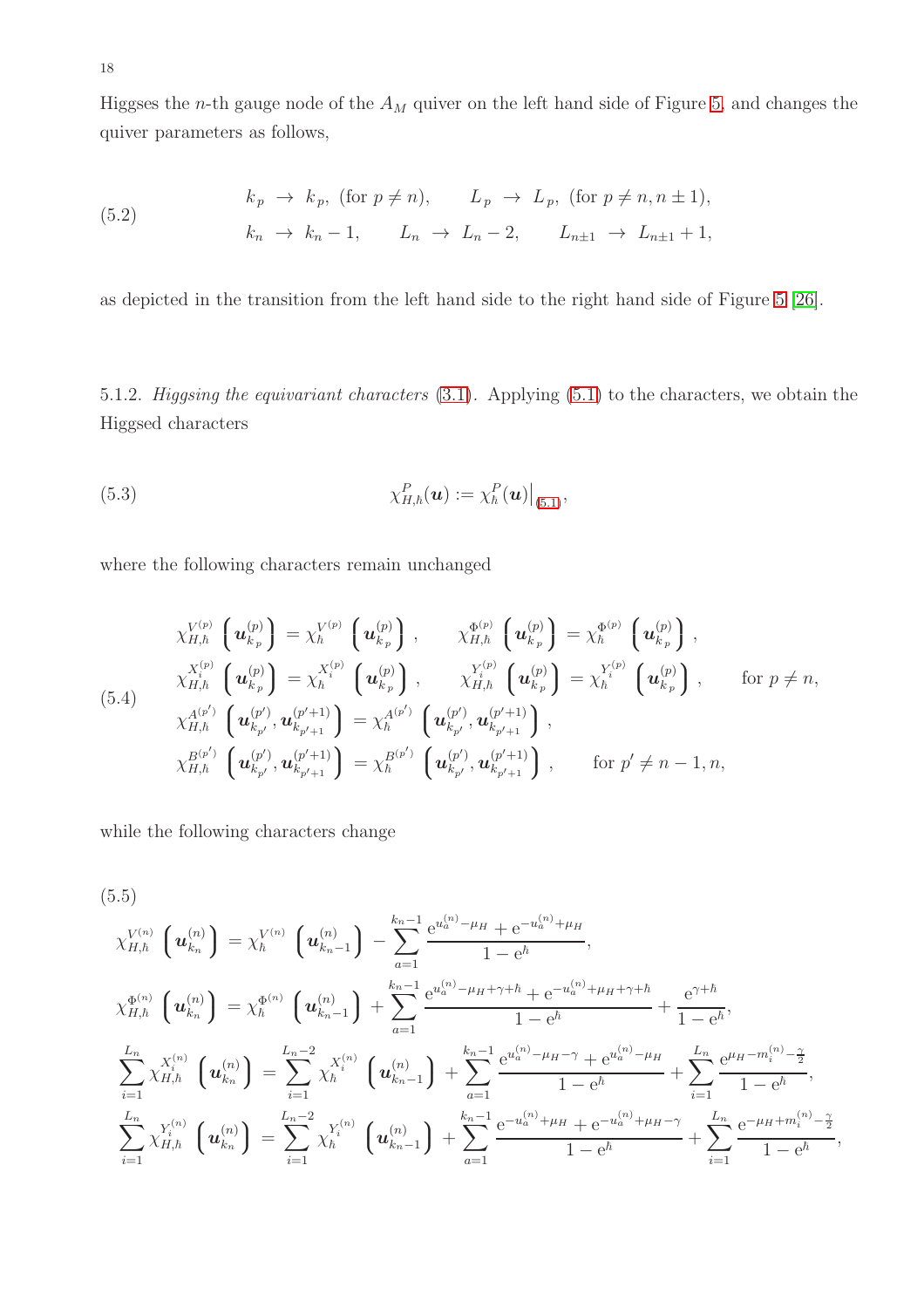and

<span id="page-18-1"></span>
$$
\chi_{H,\hbar}^{A^{(n-1)}}\left(\mathbf{u}_{k_{n-1}}^{(n-1)},\mathbf{u}_{k_n}^{(n)}\right) = \chi_{\hbar}^{A^{(n-1)}}\left(\mathbf{u}_{k_{n-1}}^{(n-1)},\mathbf{u}_{k_n-1}^{(n)}\right) + \sum_{a=1}^{k_{n-1}} \frac{e^{u_a^{(n-1)} - \mu_H - \frac{\gamma}{2}}}{1 - e^{\hbar}},
$$
\n
$$
\chi_{H,\hbar}^{A^{(n)}}\left(\mathbf{u}_{k_n}^{(n)},\mathbf{u}_{k_{n+1}}^{(n+1)}\right) = \chi_{\hbar}^{A^{(n)}}\left(\mathbf{u}_{k_n-1}^{(n)},\mathbf{u}_{k_{n+1}}^{(n+1)}\right) + \sum_{a=1}^{k_{n+1}} \frac{e^{\mu_H - u_a^{(n+1)} - \frac{\gamma}{2}}}{1 - e^{\hbar}},
$$
\n(5.6)\n
$$
\chi_{H,\hbar}^{B^{(n-1)}}\left(\mathbf{u}_{k_{n-1}}^{(n-1)},\mathbf{u}_{k_n}^{(n)}\right) = \chi_{\hbar}^{B^{(n-1)}}\left(\mathbf{u}_{k_{n-1}}^{(n-1)},\mathbf{u}_{k_n-1}^{(n)}\right) + \sum_{a=1}^{k_{n-1}} \frac{e^{-u_a^{(n-1)} + \mu_H - \frac{\gamma}{2}}}{1 - e^{\hbar}},
$$
\n
$$
\chi_{H,\hbar}^{B^{(n)}}\left(\mathbf{u}_{k_n}^{(n)},\mathbf{u}_{k_{n+1}}^{(n+1)}\right) = \chi_{\hbar}^{B^{(n)}}\left(\mathbf{u}_{k_n-1}^{(n)},\mathbf{u}_{k_{n+1}}^{(n+1)}\right) + \sum_{a=1}^{k_{n+1}} \frac{e^{-\mu_H + u_a^{(n+1)} - \frac{\gamma}{2}}}{1 - e^{\hbar}}.
$$

The sum of the Higgsed characters in [\(5.5\)](#page-17-0) becomes

$$
(5.7) \chi_{H,h}^{V^{(n)}} \left( \mathbf{u}_{k_n}^{(n)} \right) + \chi_{H,h}^{\Phi^{(n)}} \left( \mathbf{u}_{k_n}^{(n)} \right) + \sum_{i=1}^{L_n} \left( \chi_{H,h}^{X_i^{(n)}} \left( \mathbf{u}_{k_n}^{(n)} \right) + \chi_{H,h}^{Y_i^{(n)}} \left( \mathbf{u}_{k_n}^{(n)} \right) \right)
$$
  

$$
= \chi_h^{V^{(n)}} \left( \mathbf{u}_{k_n-1}^{(n)} \right) + \chi_h^{\Phi^{(n)}} \left( \mathbf{u}_{k_n-1}^{(n)} \right) + \sum_{i=1}^{L_n-2} \left( \chi_h^{X_i^{(n)}} \left( \mathbf{u}_{k_n-1}^{(n)} \right) + \chi_h^{Y_i^{(n)}} \left( \mathbf{u}_{k_n-1}^{(n)} \right) \right)
$$
  

$$
+ \sum_{a=1}^{k_n-1} \left( \frac{e^{-u_a^{(n)} + \mu_H - \gamma}}{1 - e^h} - \frac{e^{u_a^{(n)} - \mu_H + \gamma}}{1 - e^{-h}} \right) + \sum_{a=1}^{k_n-1} \left( \frac{e^{u_a^{(n)} - \mu_H - \gamma}}{1 - e^h} - \frac{e^{-u_a^{(n)} + \mu_H + \gamma}}{1 - e^{-h}} \right)
$$
  

$$
+ \frac{e^{\gamma + h}}{1 - e^h} + \sum_{i=1}^{L_n} \frac{e^{\mu_H - m_i^{(n)} - \frac{\gamma}{2}}}{1 - e^h} + \sum_{i=1}^{L_n} \frac{e^{-\mu_H + m_i^{(n)} - \frac{\gamma}{2}}}{1 - e^h}
$$

By considering the partition function [\(2.7\)](#page-3-1) or [\(2.8\)](#page-3-2), one finds that the contributions from the second line on the right hand side yield sign factors, while the third line does not depend on the variables  $u_a^{(p)}$  and can be decoupled from the quiver gauge theory. One also finds that the extra factors of the first and third (resp. second and fourth) characters in [\(5.6\)](#page-18-1),

$$
(5.8) \sum_{a=1}^{k_{n-1}} \frac{e^{u_a^{(n-1)} - \mu_H - \frac{\gamma}{2}}}{1 - e^{\hbar}} + \sum_{a=1}^{k_{n-1}} \frac{e^{-u_a^{(n-1)} + \mu_H - \frac{\gamma}{2}}}{1 - e^{\hbar}}, \quad \text{resp. } \sum_{a=1}^{k_{n+1}} \frac{e^{u_a^{(n+1)} - \mu_H - \frac{\gamma}{2}}}{1 - e^{\hbar}} + \sum_{a=1}^{k_{n+1}} \frac{e^{-u_a^{(n+1)} + \mu_H - \frac{\gamma}{2}}}{1 - e^{\hbar}},
$$

agree with the contributions from extra (anti-)fundamental matter with mass parameter  $\mu_H$ at the  $(n-1)$ -th (resp.  $(n+1)$ -th) gauge node. As a result, the transition [\(5.2\)](#page-17-1), under the specialization  $(5.1)$ , is confirmed.

<span id="page-18-0"></span>5.2. Orbifold defect for  $A_2$  quiver. In this subsection, we apply the Higgsing to the orbifold construction in Section [4](#page-9-0) and generalize the simple  $A_M$  quiver orbifold defects for  $M = 2$ constructed in Section [4.2.](#page-12-3) The case of general M will be discussed in Section [5.3.](#page-21-0)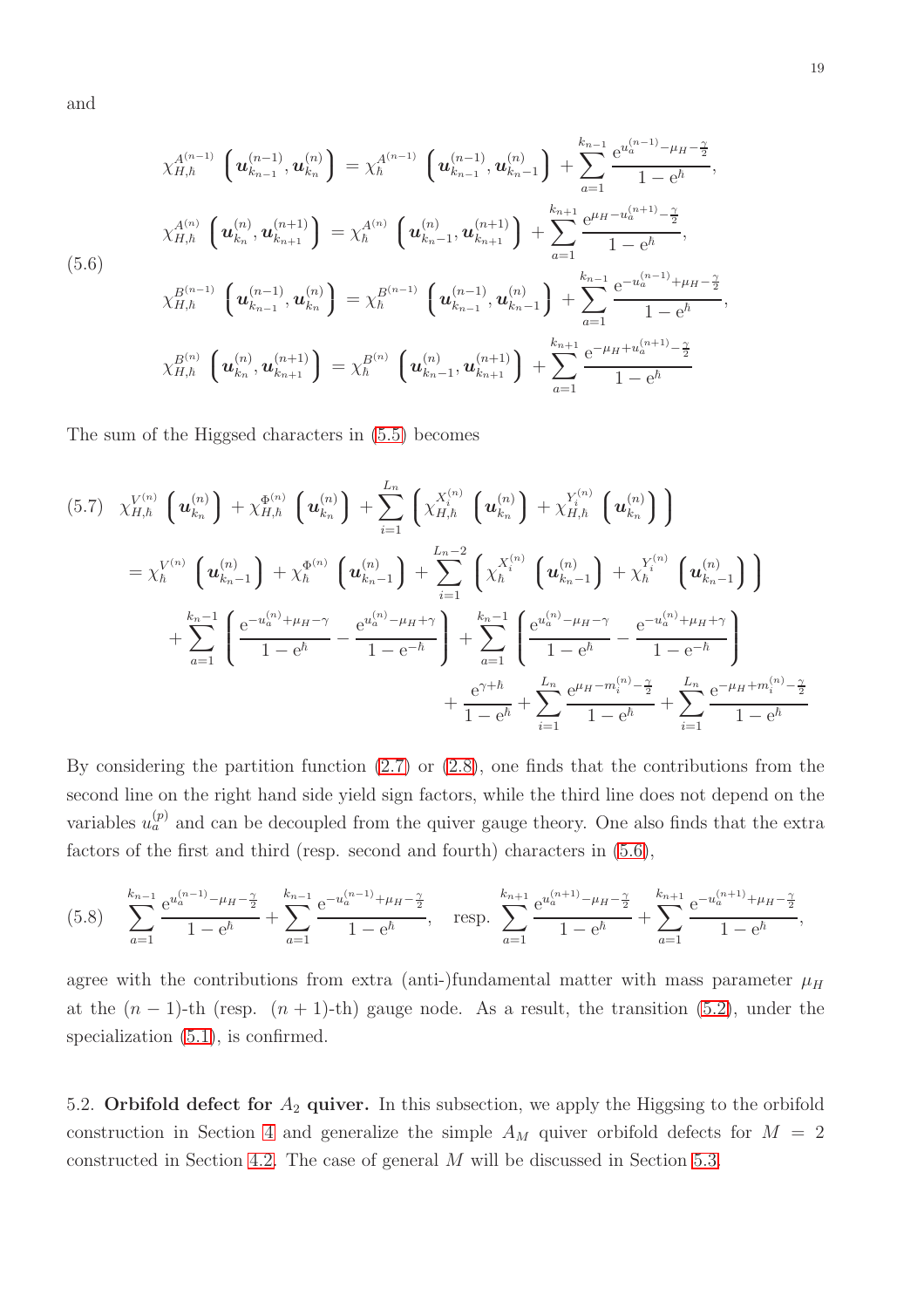<span id="page-19-0"></span>

FIGURE 6. Higgsing the  $A_2$  linear quiver.

5.2.1. Higgsing the  $A_2$  quiver gauge theory in Figure [6.](#page-19-0) We set the  $A_2$  quiver data  $k_1 \leq k_2 \leq L-1$ , so that the specialization [\(5.1\)](#page-16-2) becomes

(5.9) 
$$
u_{k_2}^{(2)} = m_{L-1} - \frac{\gamma}{2} = m_L + \frac{\gamma}{2} =: \mu_H
$$

As before, the twisted masses  $m_{L-1}$  and  $m_L$  decouple after Higgsing, and compared with the discussion in Section [4.2,](#page-12-3) one only needs to consider the second factors on the right hand side in the Higgsed characters [\(5.6\)](#page-18-1).

5.2.2. Construction of  $A_2$  quiver orbifold defects. Instead of the change of parameters [\(4.14\)](#page-13-0), we consider

<span id="page-19-1"></span>
$$
\mu_H \to \mu_H + \left( L - 2 \right) \frac{\hbar}{L - 1},
$$
\n
$$
m_i \to m_i + \left( i - 1 \right) \frac{\hbar}{L - 1}, \quad i = 1, ..., L - 2,
$$
\n
$$
u_a^{(1)}|_{\pm} \to u_a^{(1)}|_{\pm} + \left( I_a^{(1)} - 1 \right) \frac{\hbar}{L - 1}, \quad a = 1, ..., k_1,
$$
\n
$$
u_a^{(2)}|_{\pm} \to u_a^{(2)}|_{\pm} + \left( I_a^{(2)} - 1 \right) \frac{\hbar}{L - 1}, \quad a = 1, ..., k_2 - 1, \quad \hbar \to \frac{\hbar}{L - 1},
$$

which is consistent with Higgsing, where

(5.11) 
$$
\boldsymbol{I}_{k_1}^{(1)} \subset \boldsymbol{I}_{k_2-1}^{(2)} \oplus \{L-1\} \subset \{1,\ldots,L-1\}, \quad I_a^{(p)} < I_{a+1}^{(p)},
$$

and the symbol ⊎ denotes the pairwise disjoint union. Then, as a generalization of [\(4.19\)](#page-14-1) for  $M = 2$ , we obtain an orbifold defect

<span id="page-19-2"></span>
$$
(5.12) \quad \widehat{\psi}_{\mathbf{I}_{k_1}^{(1)},\mathbf{I}_{k_2-1}^{(2)}}^{(1|1,L-2)} \left( \mathbf{u}_{k_1}^{(1)}, \mathbf{u}_{k_2-1}^{(2)}; \mu_H, \mathbf{m}_{L-2} \right) = \n\operatorname{Sym}_{\mathbf{u}_{k_1}^{(1)},\mathbf{u}_{k_2-1}^{(2)}} \left( \mathbf{u}_{k_1}^{(1)}; \mathbf{u}_{k_2-1}^{(2)}, \mu_H \right) \; \omega_{\mathbf{I}_{k_2-1}^{(2)}}^{(L-2)} \left( \mathbf{u}_{k_2-1}^{(2)}; \mathbf{m}_{L-2} \right),
$$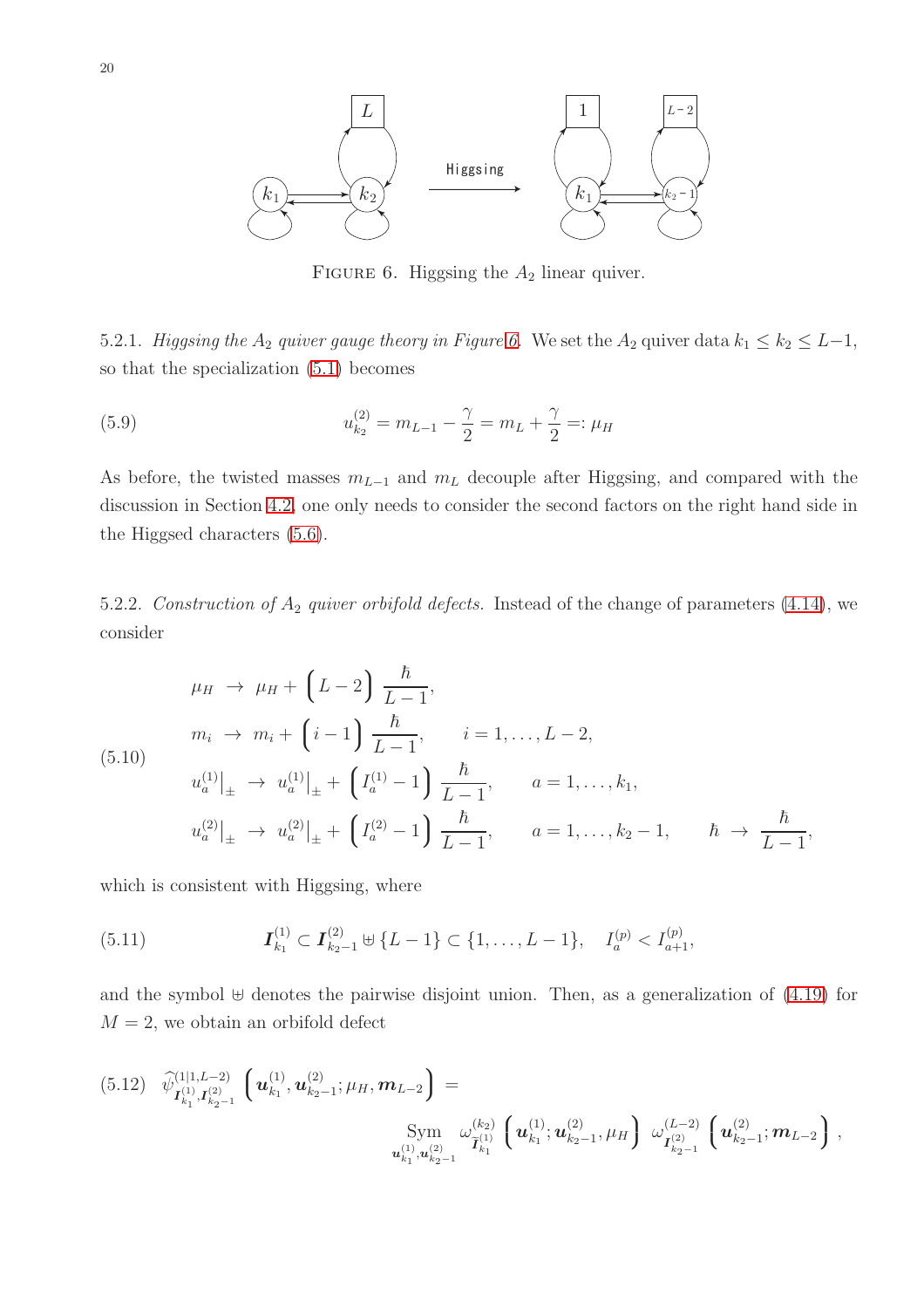where  $\omega_{I_k}^{(L)}(\boldsymbol{u}_k; \boldsymbol{m}_L)$  is defined in [\(4.9\)](#page-11-3), and  $\widetilde{\boldsymbol{I}}_{k_1}^{(1)}$  $\mathbf{L}_{k_1}^{(1)}$  is defined by the map  $(4.17)$  for  $\mathbf{I}_{k_1}^{(1)} \subset \mathbf{I}_{k_2-1}^{(2)}$  ⊎  ${L-1}$ . Note that, instead of the change of parameters [\(5.10\)](#page-19-1), by considering

$$
\mu_H \to \mu_H,
$$
  
\n
$$
m_i \to m_i + i \frac{\hbar}{L - 1}, \qquad i = 1, ..., L - 2,
$$
  
\n(5.13)  
\n
$$
u_a^{(1)}|_{\pm} \to u_a^{(1)}|_{\pm} + \left(I_a^{(1)} - 1\right) \frac{\hbar}{L - 1}, \qquad a = 1, ..., k_1,
$$
  
\n
$$
u_a^{(2)}|_{\pm} \to u_a^{(2)}|_{\pm} + \left(I_a^{(2)} - 1\right) \frac{\hbar}{L - 1}, \qquad a = 1, ..., k_2 - 1, \qquad \hbar \to \frac{\hbar}{L - 1},
$$

with

(5.14) 
$$
\boldsymbol{I}_{k_1}^{(1)} \subset \{1\} \uplus \boldsymbol{I}_{k_2-1}^{(2)} \subset \{1,\ldots,L-1\}, \quad I_a^{(p)} < I_{a+1}^{(p)},
$$

we obtain an another orbifold defect

<span id="page-20-1"></span>
$$
(5.15) \quad \widehat{\psi}_{\mathbf{I}_{k_1}^{(1)},\mathbf{I}_{k_2-1}^{(2)}}^{(2|1,L-2)} \left( \mathbf{u}_{k_1}^{(1)},\mathbf{u}_{k_2-1}^{(2)}; \mu_H, \mathbf{m}_{L-2} \right) = \n\operatorname{Sym}_{\mathbf{u}_{k_1}^{(1)},\mathbf{u}_{k_2-1}^{(2)}} \left( \mathbf{u}_{k_1}^{(1)}; \mu_H, \mathbf{u}_{k_2-1}^{(2)} \right) \omega_{\widetilde{\mathbf{I}}_{k_2-1}^{(2)}}^{(L-2)} \left( \mathbf{u}_{k_2-1}^{(2)}; \mathbf{m}_{L-2} \right),
$$

where  $\widetilde{I}_a^{(2)} = I_a^{(2)} - 1$ .

5.2.3. More general  $A_2$  quiver orbifold defects. One can apply the above Higgsing procedure repeatedly. Consider the  $A_2$  quiver in Figure [1](#page-5-0) with  $M = 2$ , set  $k_1 \le L_1 + k_2 \le L_1 + L_2$ , and apply the change of parameters

<span id="page-20-0"></span>(5.16) 
$$
m_i^{(1)} \to m_i^{(1)} + \left(L_2 + i - 1\right) \frac{\hbar}{L_1 + L_2},
$$

$$
m_i^{(2)} \to m_i^{(2)} + \left(i - 1\right) \frac{\hbar}{L_1 + L_2},
$$

$$
u_a^{(p)}|_{\pm} \to u_a^{(p)}|_{\pm} + \left(I_a^{(p)} - 1\right) \frac{\hbar}{L_1 + L_2}, \qquad \hbar \to \frac{\hbar}{L_1 + L_2},
$$

to the equivariant characters  $(3.1)$ , with  $M = 2$ , where

$$
(5.17) \t\t \mathbf{I}_{k_1}^{(1)} \subset \mathbf{I}_{k_2}^{(2)} \oplus \{L_2+1,\ldots,L_1+L_2\} \subset \{1,\ldots,L_1+L_2\}, \quad I_a^{(p)} < I_{a+1}^{(p)}.
$$

As a result, we find an orbifold defect for the  $A_2$  quiver,

<span id="page-20-2"></span>
$$
(5.18) \quad \widehat{\psi}_{\mathbf{I}_{k_1}^{(1)},\mathbf{I}_{k_2}^{(2)}}^{(1|L_1,L_2)} \left( \mathbf{u}_{k_1}^{(1)},\mathbf{u}_{k_2}^{(2)}; \mathbf{m}_{L_1}^{(1)},\mathbf{m}_{L_2}^{(2)} \right) = \\ \text{Sym} \limits_{\mathbf{u}_{k_1}^{(1)},\mathbf{u}_{k_2}^{(2)}} \omega_{\mathbf{I}_{k_1}^{(1)}}^{(L_1+k_2)} \left( \mathbf{u}_{k_1}^{(1)};\mathbf{u}_{k_2}^{(2)},\mathbf{m}_{L_1}^{(1)} \right) \omega_{\mathbf{I}_{k_2}^{(2)}}^{(L_2)} \left( \mathbf{u}_{k_2}^{(2)}; \mathbf{m}_{L_2}^{(2)} \right),
$$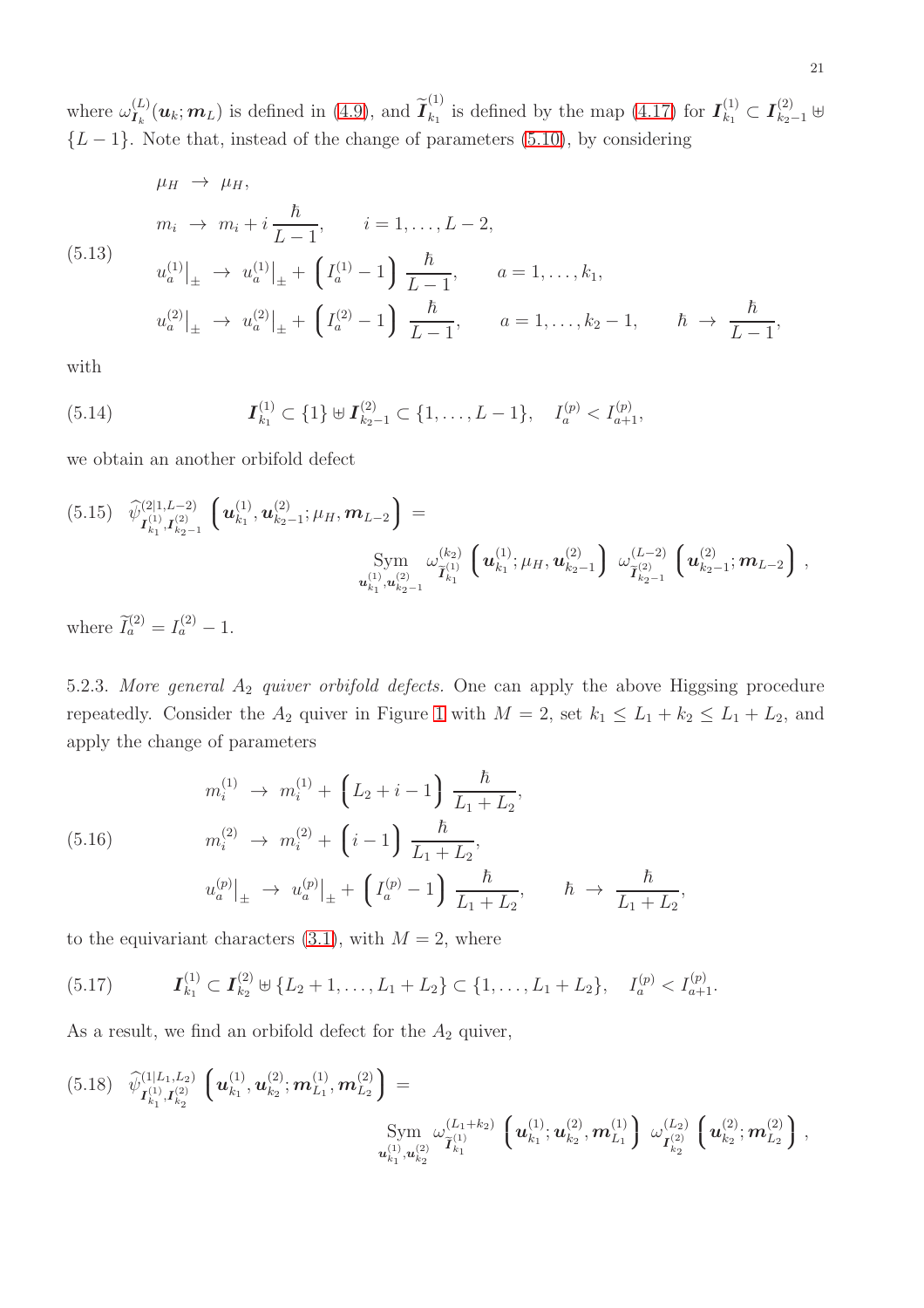which generalizes the defect  $(5.12)$ . Similarly, instead of  $(5.16)$ , by considering

(5.19) 
$$
m_i^{(1)} \to m_i^{(1)} + \left(i - 1\right) \frac{\hbar}{L_1 + L_2},
$$

$$
m_i^{(2)} \to m_i^{(2)} + \left(L_1 + i - 1\right) \frac{\hbar}{L_1 + L_2},
$$

$$
u_a^{(p)}|_{\pm} \to u_a^{(p)}|_{\pm} + \left(I_a^{(p)} - 1\right) \frac{\hbar}{L_1 + L_2}, \qquad \hbar \to \frac{\hbar}{L_1 + L_2},
$$

with

$$
(5.20) \t\t I_{k_1}^{(1)} \subset \{1,\ldots,L_1\} \cup I_{k_2}^{(2)} \subset \{1,\ldots,L_1+L_2\}, \quad I_a^{(p)} < I_{a+1}^{(p)},
$$

we find an another orbifold defect for the  $A_2$  quiver,

<span id="page-21-1"></span>
$$
(5.21) \quad \widehat{\psi}_{\mathbf{I}_{k_1}^{(1)},\mathbf{I}_{k_2}^{(2)}}^{(2|L_1,L_2)} \left( \mathbf{u}_{k_1}^{(1)}, \mathbf{u}_{k_2}^{(2)}; \mathbf{m}_{L_1}^{(1)}, \mathbf{m}_{L_2}^{(2)} \right) = \\ \text{Sym} \limits_{\mathbf{u}_{k_1}^{(1)},\mathbf{u}_{k_2}^{(2)}} \left( \mathbf{u}_{k_1}^{(1)}; \mathbf{m}_{L_1}^{(1)}, \mathbf{m}_{L_1}^{(1)}, \mathbf{u}_{k_2}^{(2)} \right) \left. \omega_{\widetilde{\mathbf{I}}_{k_2}^{(2)}}^{(L_2)} \left( \mathbf{u}_{k_2}^{(2)}; \mathbf{m}_{L_2}^{(2)} \right) \right. \, ,
$$

<span id="page-21-0"></span>which generalizes the defect [\(5.15\)](#page-20-1), where  $\tilde{I}_a^{(2)} = I_a^{(2)} - L_1$ .

5.3. Orbifold defect for  $A_M$  quiver. It is straightforward to generalize the above constructions of the orbifold defects [\(5.18\)](#page-20-2) and [\(5.21\)](#page-21-1) to the  $A_M$  quiver in Figure [1](#page-5-1) (see Table 1 for the matter content), where we set

(5.22) 
$$
k_p \le L_p + k_{p+1}, \quad k_M \le L_M, \quad p = 1, ..., M-1
$$

The orbifold defects for the  $A_2$  quiver are composed of the orbifold defect  $\omega_{I_k}^{(L)}(\mathbf{u}_k;\mathbf{m}_L)$  in [\(4.9\)](#page-11-3) for the  $A_1$  quiver, and it is useful to define

<span id="page-21-3"></span>(5.23)  

$$
\omega_{\mathbf{I}_k}^{(1|\ell+L)}(\mathbf{u}_k; \mathbf{v}_{\ell}, \mathbf{m}_L) := \omega_{\mathbf{I}_k}^{(\ell+L)}(\mathbf{u}_k; \mathbf{v}_{\ell}, \mathbf{m}_L),
$$

$$
\omega_{\mathbf{I}_k}^{(2|\ell+L)}(\mathbf{u}_k; \mathbf{v}_{\ell}, \mathbf{m}_L) := \omega_{\mathbf{I}_k}^{(\ell+L)}(\mathbf{u}_k; \mathbf{m}_L, \mathbf{v}_{\ell})
$$

Now, from the equivariant characters  $(3.1)$ , we find orbifold defects for the  $A_M$  quiver, which generalize the simple  $A_M$  quiver orbifold defect [\(4.19\)](#page-14-1),

<span id="page-21-2"></span>
$$
(5.24) \quad \widehat{\psi}_{I_{k}^{M}}^{(S|L)} \left(u_{k}^{M}; m_{L}^{M}\right) = \sum_{\substack{M-1 \\ u_{k_{1}},...,u_{k_{M}}^{(M)} \ p=1}} \frac{1}{\prod_{p=1}^{M-1} \omega_{\widetilde{I}_{k_{p}}^{(p)}}^{(s_{p}|k_{p+1}+L_{p})} \left(u_{k_{p}}^{(p)}; u_{k_{p+1}}^{(p+1)}, m_{L_{p}}^{(p)}\right) \times \omega_{\widetilde{I}_{k_{M}}^{(M)}}^{(L_{M})} \left(u_{k_{M}}^{(M)}; m_{L_{M}}^{(M)}\right),
$$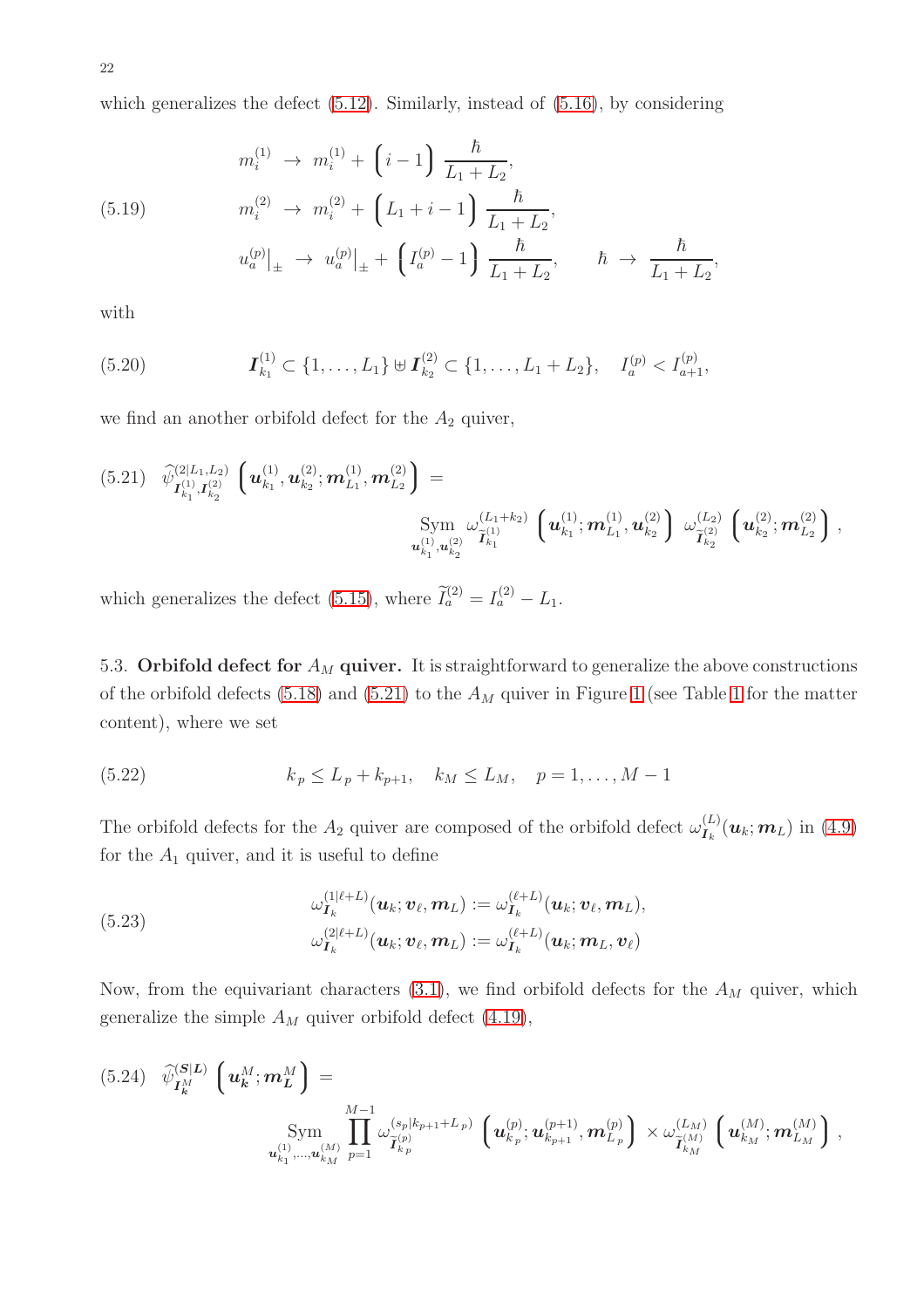<span id="page-22-0"></span>

FIGURE 7. An  $\mathfrak{su}(4)$  lattice configuration with  $s_1 = 2, s_2 = 1$  which describes the orbifold defect [\(5.29\)](#page-23-1) for the  $A_3$  quiver. Here  $k_1 \leq L_1 + k_2$ ,  $k_2 \leq L_2 + k_3$ ,  $k_3 \leq L_3$ and  $i_{\ell}^{(p)} \in \{1, ..., p+1\}, \ell = 1, ..., L_p, p = 1, 2, 3$  represent colours.

which is characterized by the set  $S = \{s_1, \ldots, s_{M-1}\}, s_p \in \{1, 2\},\$ and the sets  $I^M_k$ , with the inclusion relations

$$
I_{k_p}^{(p)} \subset \hat{\mathbf{I}}_{k_{p+1}+L_p}^{(p+1)} := \begin{cases} I_{k_{p+1}}^{(p+1)} \oplus \{L_p^{(S)} + L_{p+1} + 1, \dots, L_p^{(S)} + L_p + L_{p+1}\} & \text{if } s_p = 1, \\ \{L_p^{(S)} + 1, \dots, L_p^{(S)} + L_p\} \oplus \mathbf{I}_{k_{p+1}}^{(p+1)} & \text{if } s_p = 2, \\ \subset \{L_p^{(S)} + 1, \dots, L_p^{(S)} + L_p + L_{p+1}\}, & p = 1, \dots, M - 1, \end{cases} \quad \text{if } s_p = 2, \dots, M - 1, \quad \mathbf{I}_{k_M}^{(M)} \subset \hat{\mathbf{I}}_{L_M}^{(M+1)} := \{L_M^{(S)} + 1, \dots, L_M^{(S)} + L_M\}
$$

Here  $L_p^{(\mathcal{S})} = \sum_{q=1}^{p-1} L_q \delta_{s_q,2}$ , and the sets  $\widetilde{\boldsymbol{I}}_{\boldsymbol{k}}^M$  $\frac{1}{k}$  are defined by the map [\(4.17\)](#page-13-1), for the above inclusion relations. We claim that, by the reparametrizations [\(B.2\)](#page-31-0), the orbifold defect [\(5.24\)](#page-21-2) coincides with the partition function [\(B.7\)](#page-33-5) for a lattice configuration of the  $\mathfrak{su}(M+1)$  vertex model,

<span id="page-22-1"></span>(5.26) 
$$
\widehat{\psi}_{I_k^M}^{(S|L)}\left(\mathbf{u}_k^M;\mathbf{m}_L^M\right) = \widehat{\psi}_{L,i_L^M}^{(S|L)}\left(\mathbf{x}_k^M;\mathbf{y}_L^M\right),
$$

where  $\widehat{\mathcal{I}}_{k_{p+1}+k}^{(p+1)}$  $\frac{(p+1)}{k_{p+1}+L_p}\backslash \bm{I}_{k_{p+1}}^{(p+1)}$  $\widehat{k}_{p+1}^{(p+1)}, p = 1, \ldots, M-1, \text{ and } \widehat{\mathcal{I}}_{L_M}^{(M+1)}$  $\begin{bmatrix} (M+1) \\ L_M \end{bmatrix}$  label the positions  $\ell$  of colours  $i_{\ell}^{(p)} \in$  $\{1, \ldots, p+1\}$  and  $i_{\ell}^{(M)} \in \{1, \ldots, M+1\}$ , respectively, the set  $I_{k_1}^{(1)}$  $\binom{1}{k_1}$  labels the positions of colour 1, the set  $\widehat{\mathcal{I}}_{k_{p}}^{(p)}$  $\langle k_p \rangle \over k_p + L_{p-1}} \backslash \bm{I}_{k_{p-1}}^{(p-1)}$  ${}_{k_{p-1}}^{(p-1)}, p=2,\ldots,M$ , labels the positions of colour p, and the set  $\widehat{\mathcal{I}}_{L_M}^{(M+1)}$  $\frac{L(M+1)}{L_M}\backslash \bm{I}_{k_M}^{(M)}$  $k_M$ labels the positions of colour  $M + 1$ .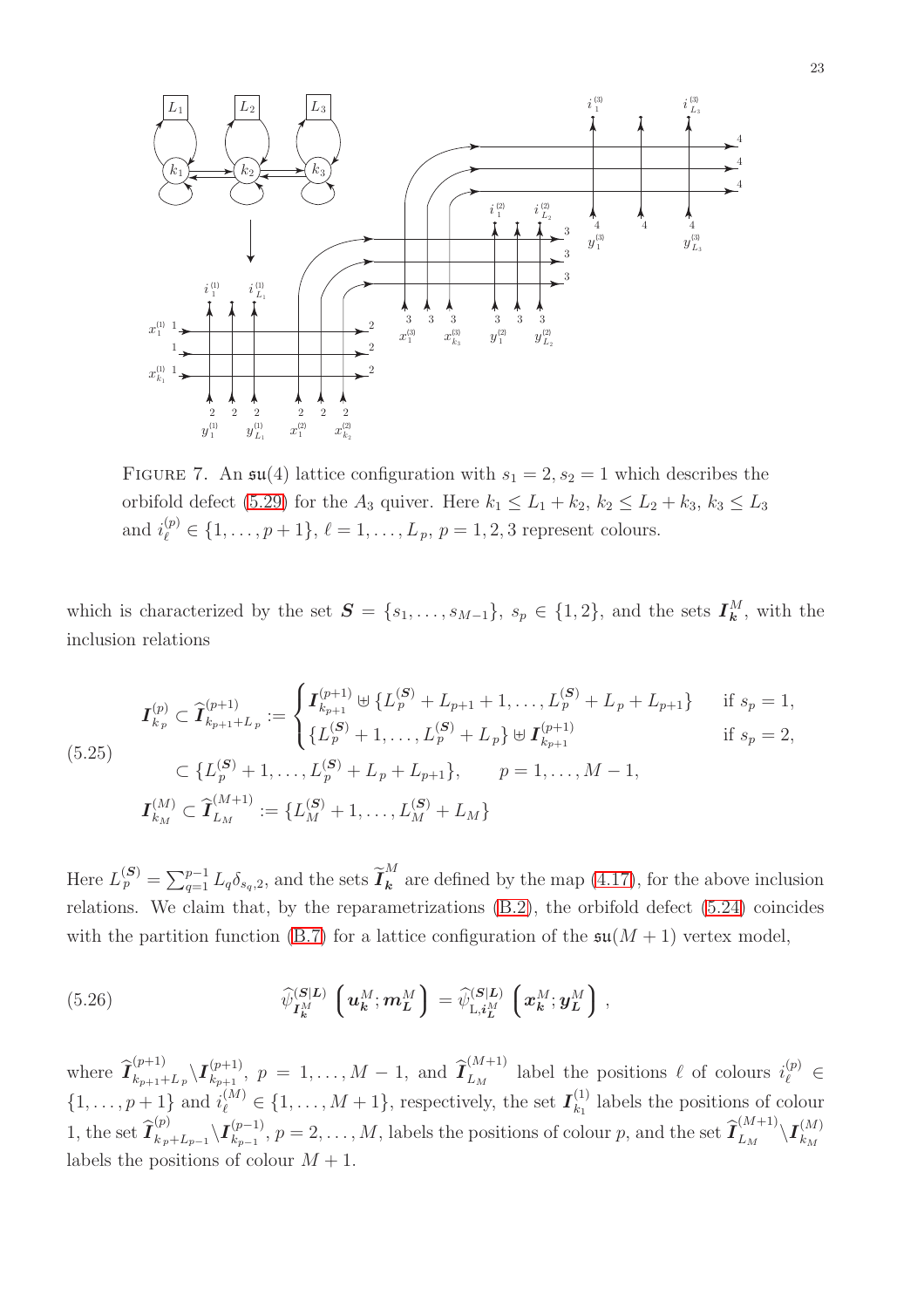**Example 5.1.** Consider the  $A_3$  quiver in Figure [1,](#page-5-0) with  $M = 3$ , and the change of parameters

$$
m_i^{(1)} \rightarrow m_i^{(1)} + \left(i - 1\right) \frac{\hbar}{L_1 + L_2 + L_3},
$$
  
\n
$$
m_i^{(2)} \rightarrow m_i^{(2)} + \left(L_1 + L_3 + i - 1\right) \frac{\hbar}{L_1 + L_2 + L_3},
$$
  
\n(5.27)  
\n
$$
m_i^{(3)} \rightarrow m_i^{(3)} + \left(L_1 + i - 1\right) \frac{\hbar}{L_1 + L_2 + L_3},
$$
  
\n
$$
u_a^{(p)}|_{\pm} \rightarrow u_a^{(p)}|_{\pm} + \left(I_a^{(p)} - 1\right) \frac{\hbar}{L_1 + L_2 + L_3}, \qquad \hbar \rightarrow \frac{\hbar}{L_1 + L_2 + L_3},
$$

with

(5.28) 
$$
\mathbf{I}_{k_1}^{(1)} \subset \{1, ..., L_1\} \oplus \mathbf{I}_{k_2}^{(2)} \subset \{1, ..., L_1\} \oplus \mathbf{I}_{k_3}^{(3)} \oplus \{L_1 + L_3 + 1, ..., L_1 + L_2 + L_3\} \subset \{1, ..., L_1 + L_2 + L_3\},\
$$

where  $I_a^{(p)} < I_{a+1}^{(p)}$ . Our claim is that the orbifold defect

<span id="page-23-1"></span>
$$
(5.29) \quad \widehat{\psi}_{I_{k}^{3}}^{(2,1|L)} \left(u_{k}^{3}; m_{L}^{3}\right) \n= \text{Sym} \underset{u_{k_{1}}^{(1)}, u_{k_{2}}^{(2)}, u_{k_{3}}^{(3)}}{\text{Sym}} \left(u_{k_{1}}^{(1)}; u_{k_{2}}^{(2)}, m_{L_{1}}^{(1)}\right) \left(\omega_{\tilde{\mathcal{I}}_{k_{2}}^{(2)}}^{(1|k_{3}+L_{2})} (u_{k_{2}}^{(2)}; u_{k_{3}}^{(3)}, m_{L_{2}}^{(2)}) \omega_{\tilde{\mathcal{I}}_{k_{3}}^{(3)}}^{(L_{3})} \left(u_{k_{3}}^{(3)}; m_{L_{3}}^{(3)}\right),
$$

coincides with the partition function  $(B.7)$  for the  $\mathfrak{su}(4)$  lattice configuration in Figure [7](#page-22-0) by the reparametrizations [\(B.2\)](#page-31-0).

**Remark 5.2.** In the  $A_M$  quiver orbifold defects [\(5.24\)](#page-21-2), by replacing the elementary blocks  $\omega_{\boldsymbol{I}_k}^{(s|\ell+L)}(\boldsymbol{u}_k;\boldsymbol{v}_{\ell},\boldsymbol{m}_L)$  in [\(5.23\)](#page-21-3) with

(5.30) 
$$
\omega_{\boldsymbol{I}_k}^{(\ell+L)}(\boldsymbol{u}_k; \boldsymbol{m}_{L^{(c)}}, \boldsymbol{v}_\ell, \boldsymbol{m}_{L-L^{(c)}}),
$$

we obtain a further generalization of the orbifold defects, where  $m_{L-L^{(c)}} = \{m_1, \ldots, m_{L-L^{(c)}}\}$  and  $m_{L^{(c)}} = \{m_{L-L^{(c)}+1}, \ldots, m_{L}\}\$ . By this generalization, our claim [\(5.26\)](#page-22-1) is obviously generalized to a claim for the lattice configurations which mix two lattice configurations in Figure [13](#page-32-0) (and Figure [12\)](#page-32-1).

<span id="page-23-0"></span>5.4. Higgsing on the Bethe side of the Bethe/Gauge correspondence. As in Appendix [B,](#page-30-0) the lattice configurations of the rational  $\mathfrak{su}(M + 1)$  vertex model consist of three types of vertices a, b and c in Figure [11](#page-30-2) with vertex weights  $a(x, y) = x - y + 1$ ,  $b(x, y) = x - y$  and  $c(x, y) = 1$ . Consider the two types of lattice configurations in Figure [8](#page-24-0) consisting of  $k + 1$ horizontal-line variables x and  $x_a$ ,  $a = 1, \ldots, k$ , and  $L + 2$  vertical-line variables  $w_1$ ,  $w_2$  and  $y_\ell$ ,  $\ell=1,\ldots,L$ .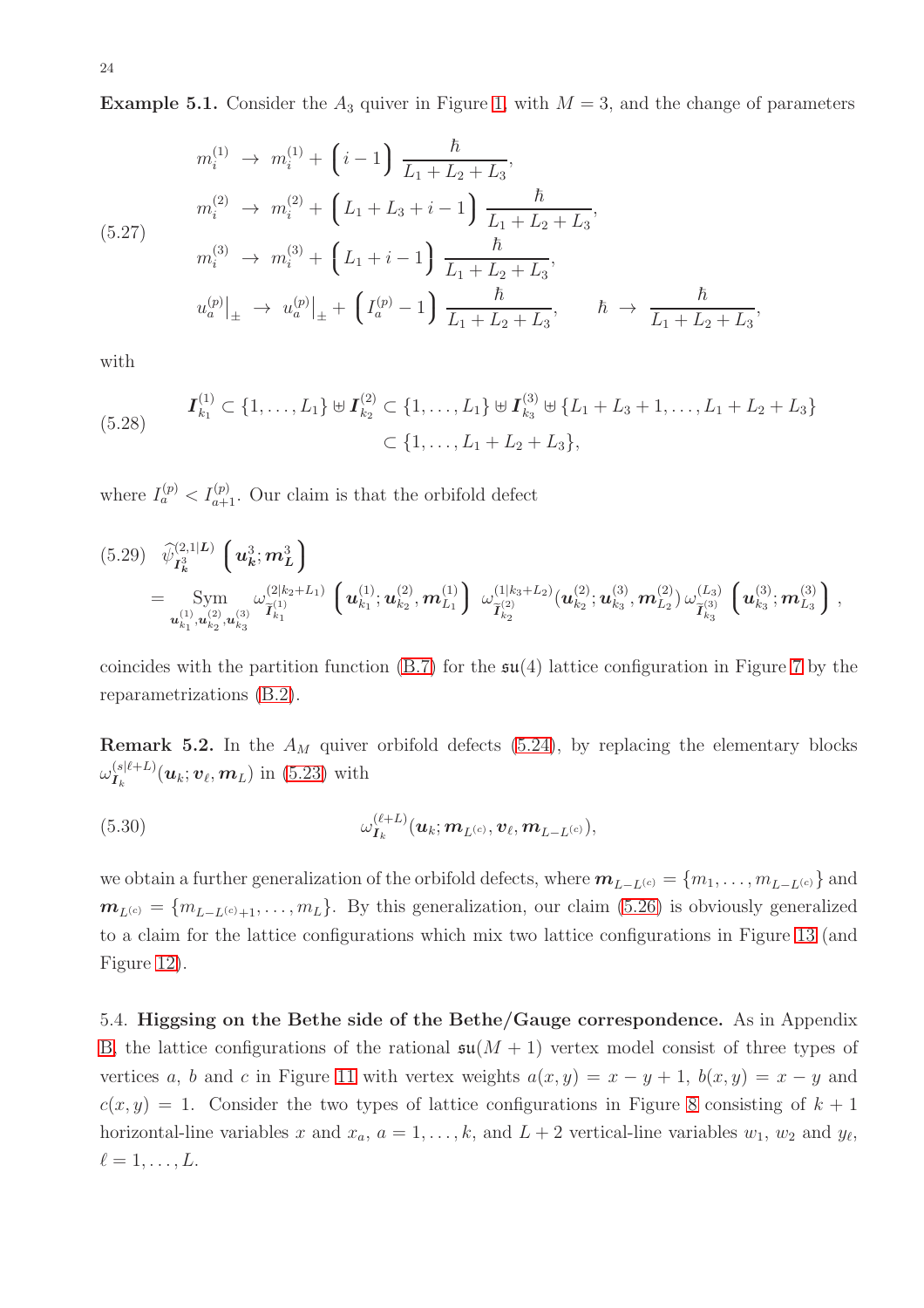<span id="page-24-0"></span>

FIGURE 8. Lattice configurations.

The bonds on the lower boundary are assigned the (fixed and same) colour  $i$ , and the bonds on the upper boundary are assigned (fixed but varying) colours i, j,  $i_{\ell}$ ,  $\ell = 1, \ldots, L$ , j  $\lt i$ . We take the colours s coming from the left boundary to be less than i, i.e.  $s < i$ , while the colours that remain unspecified (such as those on the bonds on the right boundary) can take any value that is allowed by colour conservation. If the top bond of the left-most vertical line has colour  $i$ , then all vertices on this vertical line are of type- $b$  and their weights factor out trivially.

We now consider the Higgsing of the dashed lines by imposing the condition [\(5.1\)](#page-16-2), where, by the change of variables [\(B.2\)](#page-31-0) this condition yields

<span id="page-24-1"></span>(5.31) A-type condition: 
$$
x_{k_n}^{(n)} = y_{L_{n-1}}^{(n)} - 1
$$
 and B-type condition:  $x_{k_n}^{(n)} = y_{L_n}^{(n)}$ 

In other words,  $a(x_k^{(n)})$  $x_{n}^{(n)}, y_{L_{n}}^{(n)}$  $\binom{n}{L_{n-1}} = 0$  and  $b(x_{k_n}^{(n)})$  $\binom{n}{k_n}, y_{L_n}^{(n)}$  $\binom{n}{L_n} = 0$ , respectively. For the above two lattice configurations, let us impose the A-type condition  $a(x, w_1) = 0$  on the first dashed vertical line and the B-type condition  $b(x, w_2) = 0$  on the second dashed vertical line. For the Higgsing, we further consider  $x \to \infty$  limit corresponding to the decoupling of the vector multiplet scalar. With the above conditions, the dominant lattice configuration should be one with the minimal number of c vertices on the dashed lines.

If the intersection of the horizontal dashed line and the vertical dashed line with top boundary colour i is a c vertex, then there are, at least, three (resp. two) c vertices on the dashed lines for the left (resp. right) lattice configuration. To have the minimal number of  $c$  vertices, this intersection should be an  $\alpha$  vertex by the B-type condition. In fact, in this case, the lattice configurations with minimal number of c vertices are given in Figure [9.](#page-25-0)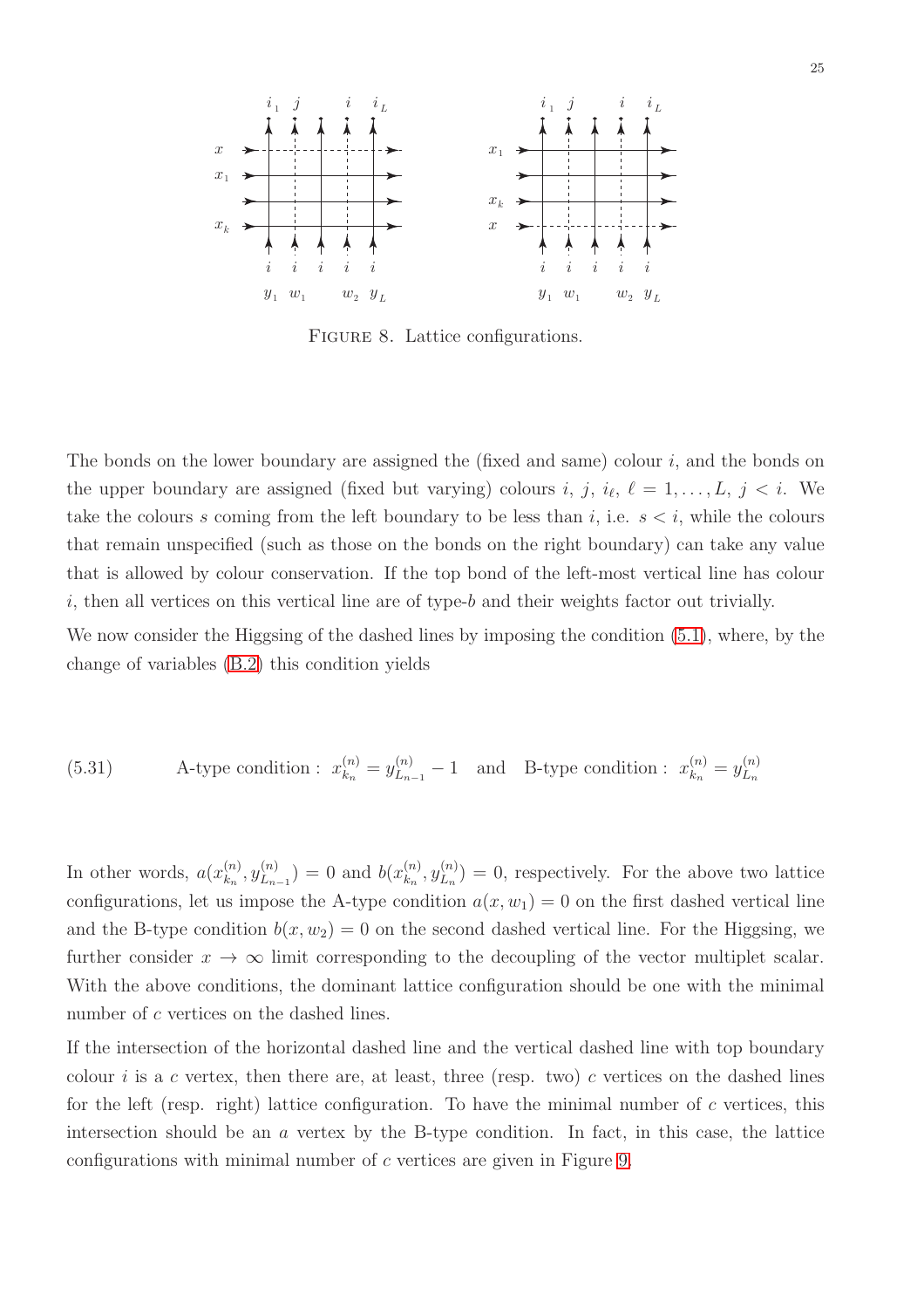<span id="page-25-0"></span>

FIGURE 9. Higgsed lattice configurations.

Here, on the dashed lines, there is exactly one  $c$  vertex at the intersection of the horizontal dashed line and the vertical dashed line with top boundary colour  $i$ . The other vertices on the dashed lines are also uniquely determined, where the left and right side boundary colours of the horizontal dashed line are fixed as  $i$  and  $i$ , respectively. Note that without the second vertical dashed line with variable  $w_2$ , the lattice configuration on the dashed lines with a minimal number of c vertex is not uniquely determined, and the Higgsing procedure for two vertical lines is inevitable.

Now we consider that the horizontal dashed lines are connected with other lattice configuration in Figure [10.](#page-25-1)

<span id="page-25-1"></span>

FIGURE 10. Higgsed lattice configurations connected with other lattices.

In this case, before taking the limit  $x \to \infty$ , we split this variable into three pieces x, x' and  $x''$ . As we will discuss in Section [6.3,](#page-27-1) the splitting of the variable x is interpreted as the lattice version of a Hanany-Witten move. Further, we deform the lattice configuration by taking the decoupling limit  $x'' \to \infty$  to remove the horizontal line, with the variable  $x''$  and colour i at the two end boundaries, which uniquely results in no  $c$  vertex  $^7$  $^7$ .

<span id="page-25-2"></span><sup>&</sup>lt;sup>7</sup> On the gauge side, we can interpret taking the limit  $x'' \to \infty$  as the decoupling of a pair of fundamental and anti-fundamental matter, with twisted masses  $x''$ , at the  $(n + 1)$ -th node after the Hanany-Witten move in Figure [5](#page-16-1) (see Section [6.3\)](#page-27-1).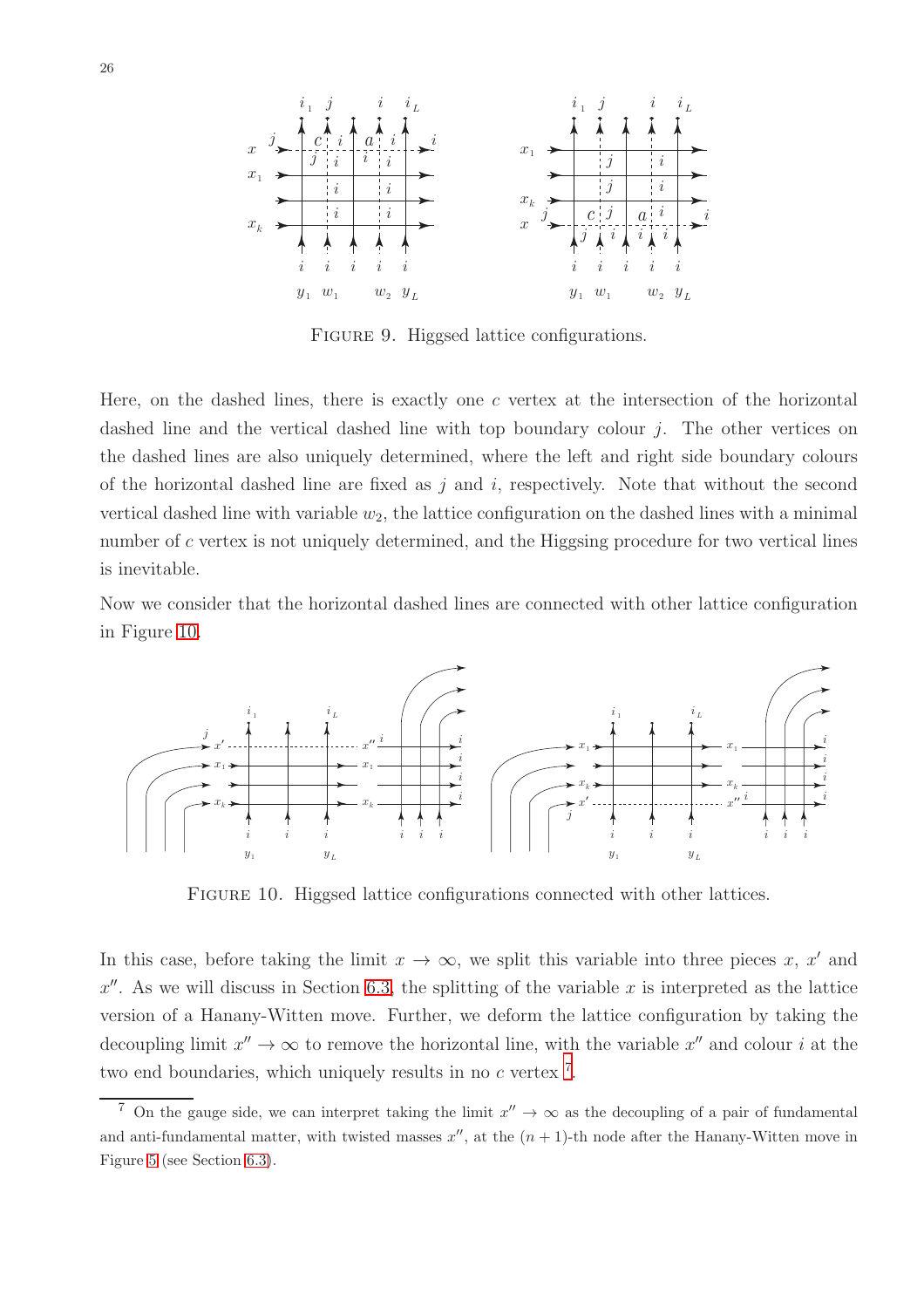<span id="page-26-0"></span>Repeating this process, one can construct the  $\mathfrak{su}(M + 1)$  lattice configurations in Appendix [B](#page-30-0) (e.g. see Figure [7\)](#page-22-0) from the lattice configuration associated with the simple  $A_M$  linear quiver in Figure [2.](#page-9-1)

## 6. The lattice versions of Higgsing and Hanany-Witten moves

6.1. Korepin's specialization of parameters. A fundamental object in exact computations in spin-chain physics is the domain wall partition function (DWPF) introduced by Korepin, in the  $\mathfrak{su}(2)$  spin- $\frac{1}{2}$  six-vertex model [\[27\]](#page-34-21). As explained in Appendix [A,](#page-28-0) Korepin proposed a specialization of the parameters (the rapidities and the inhomogeneities) of the DWPF that leads to a recursion relation (and an initial condition) that completely determine it [\[27\]](#page-34-21). In [\[28\]](#page-34-22), Izergin solved Korepin's recursion relation and obtained a determinant expression for the DWPF (see Propositions [A.3](#page-28-1) and [A.4\)](#page-30-1).

# 6.2. Gaiotto and Koroteev's specialization of parameters as a variation on Korepin's.

The specialization [\(5.1\)](#page-16-2) of the parameters, used in the Higgsing procedure by Gaiotto and Koroteev, is a variation on Korepin's, in the sense that it is essentially the same with two differences between them.

6.2.1. The first difference. Korepin's derivation of the recursion relation requires one type of conditions, and can either, while the Higgsing procedure requires both as in [\(5.31\)](#page-24-1).

In the case of domain wall boundary conditions, the DWPF is symmetric in the horizontal-line variables and also in the vertical-line variables, and one can choose the variables that one wishes to specialize to be those on lines on the boundaries of the (finite) lattice configuration on which the DWPF is defined. Once we do that, we have more information about the colours of the state variables on these lines, and only one condition is needed to derive the recursion relation.

In the case of Higgsing, when translated to the lattice, one deals with lattice configurations that correspond to the coordinate Bethe wavefunction which is not a symmetric function in the vertical-line (inhomogeneity) variables, one cannot (for general choices of the Higgsing parameters) associate the variables that one wishes to specialize to boundary lattice lines, and one requires (in general) two independent conditions. This makes the specialization of Gaiotto and Koroteev a more general version of Korepin's.

6.2.2. The second difference. In Izergin-Korepin-type computations, one wishes to factor out the (finite) contributions of a single horizontal and a single vertical lattice line (rather than completely trivialize them), so the parameters that are identified by Korepin's conditions are allowed to remain finite.

On the other hand, in the lattice version of Higgsing, one wishes to trivialize the contributions of a single horizontal and two vertical lattice lines, and this is achieved by identifying three parameters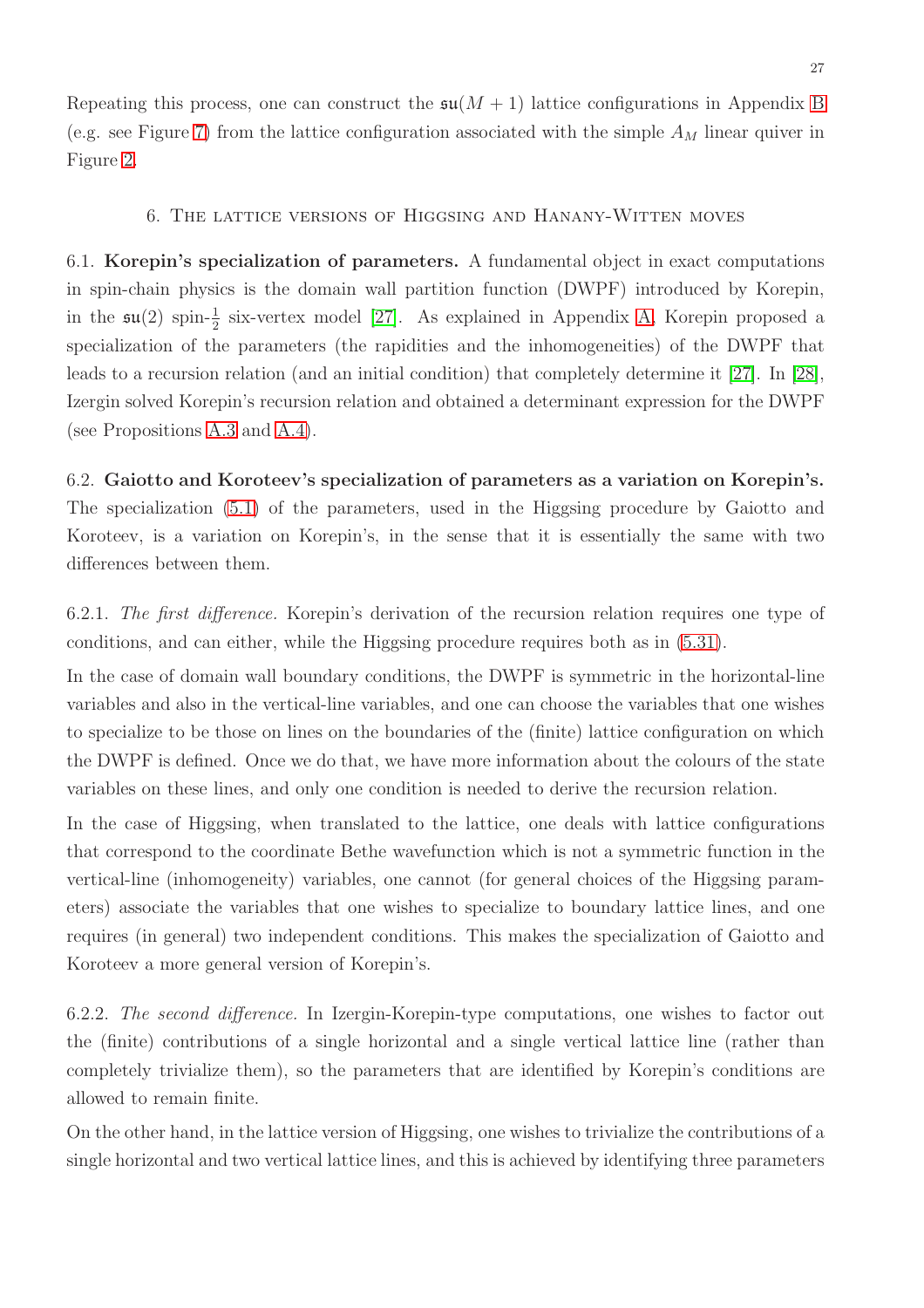(using two conditions), then taking that parameter to infinity and normalizing appropriately. In the type-IIA/IIB brane realizations in Figure [4,](#page-16-0) this Higgsing procedure corresponds to Steps 1 and 2. This makes the specialization of Gaiotto and Koroteev a limiting case of Korepin's.

<span id="page-27-1"></span>6.3. The lattice version of the Hanany-Witten moves. One of the ingredients of the Higgsing of Gaiotto and Koroteev is a sequence of Hanany-Witten moves, in the sense that, in the type-IIA/IIB brane realizations in Figure [4,](#page-16-0) the transition from (anti-)bifundamental matter to new (anti-)fundamental matter is the result of Hanany-Witten moves and described by Step 3 [\[26,](#page-34-20) [16\]](#page-34-10) <sup>[8](#page-27-2)</sup>. In Figure [5,](#page-16-1) the appearance (after Higgsing) of two pairs of fundamental and anti-fundamental matter from the pair of initial (before Higgsing) bifundamental and antibifundamental matter is the consequence of a sequence of Hanany-Witten moves. On the lattice side, following the splitting of the variable x in Figure [10](#page-25-1) and below, the disappearance of the initial horizontal-line parameter  $x$ , and the appearance of two new vertical-line parameters  $x'$  and  $x''$ , which is a re-assignment of what were (initially) horizontal-line variables as (new) vertical-line variables, is the lattice version of the Hanany-Witten move.

## 7. Remarks

<span id="page-27-0"></span>7.1. Affinization. In [\[29\]](#page-34-23), Bonelli, Sciarappa, Tanzini and Vasko studied connections between  $4D \mathcal{N} = 2$  supersymmetric gauge theories and quantum integrable systems of the hydrodynamic type. In particular, the  $\widehat{A}_M$  quiver gauge theory that plays a central role, and appears in Figure 1, in [\[29\]](#page-34-23), is the affine version of the  $A_M$  quiver gauge theory that plays a central role, and appears in Figure 1, in the present work. This leads us to expect that the present work has an affine extension along the lines of [\[29\]](#page-34-23).

7.2. Quiver with orbifold defects. In Section [4,](#page-9-0) we considered a  $\mathbb{Z}_L$  orbifold of the 2D gauge theory described by the  $A_M$  quiver in Figure [2](#page-9-1) and obtained the orbifold defect [\(4.19\)](#page-14-1) labeled by the nested sequences [\(4.15\)](#page-13-2). In [\[30\]](#page-35-0), Bonelli, Fasola and Tanzini studied a class of  $4D A_1$  quiver gauge theories, with a codimension-2 surface defect, that supports nested instantons obtained by an orbifold and labeled by nested partitions. They discussed a 2D gauge theory described by a quiver that is different from that used in the present work, and that corresponds to the moduli space of nested instantons. It would be interesting to find the relation, if any, between the two constructions.

## Acknowledgements

We thank F C Alcaraz, G Bonelli, A Hanany, H Kanno, H C Kim, L Piroli, B Pozsgay, A Tanzini and Y Terashima for discussions and correspondence, and the Australian Research Council for financial support.

<span id="page-27-2"></span> $8\,$  In the case of the  $A_1$  quiver, there is no (anti-)bifundamental matter and no Hanany-Witten moves.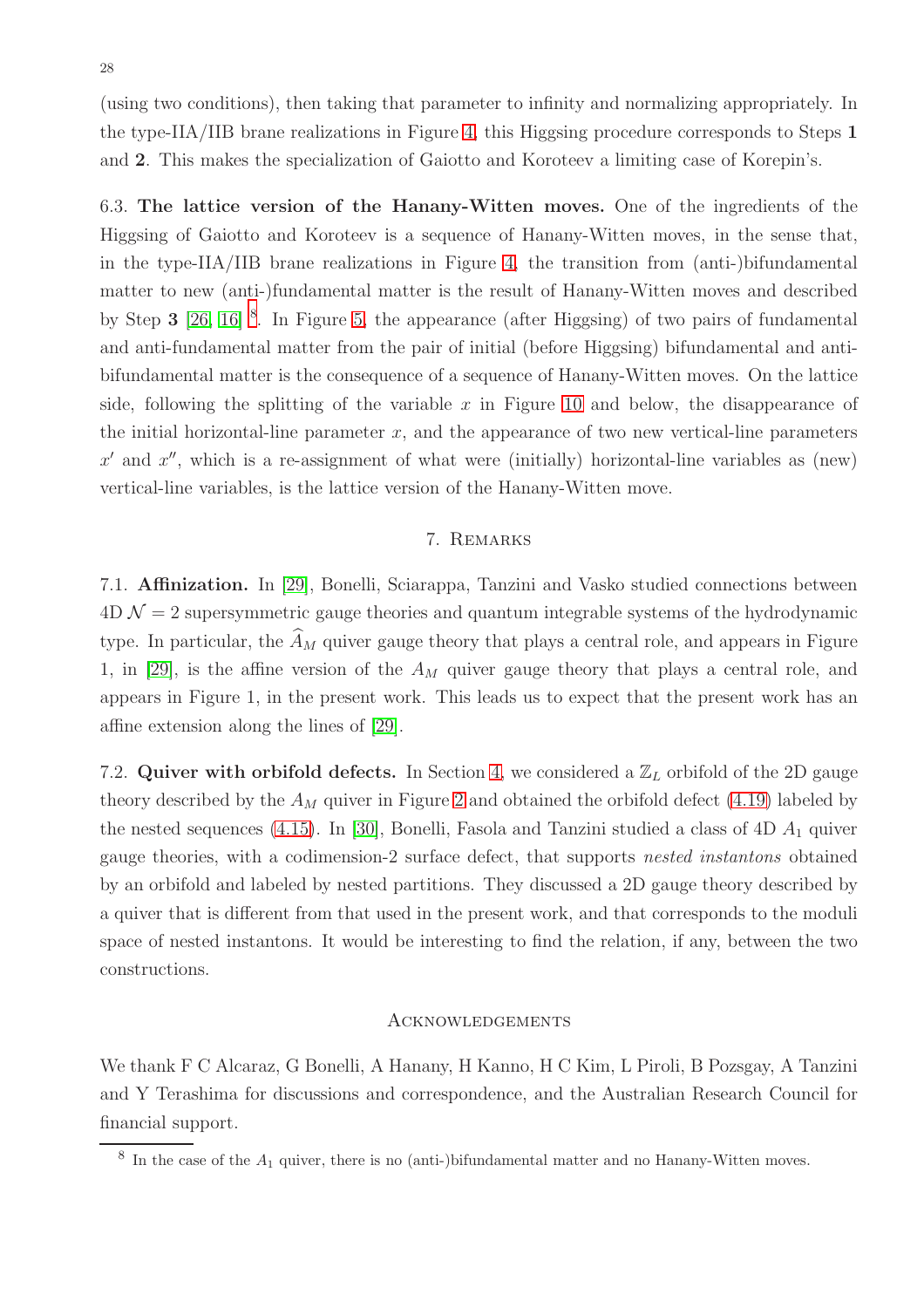<span id="page-28-0"></span>We prove Proposition [4.5,](#page-12-0) to the effect that the partition function  $\widehat{Z}_k(\mathbf{u}_k;\mathbf{m}_L)$  in [\(4.11\)](#page-12-2), constructed from the orbifold defect  $\widehat{\psi}_{I_k}^{(L)}(\bm{u}_k; \bm{m}_L)$  in [\(4.8\)](#page-11-0), agrees with the  $\mathfrak{su}(2)$  partial domain wall partition function (DWPF) of the rational six-vertex model.

<span id="page-28-4"></span>**Lemma A.1.** The orbifold defect  $\widehat{\psi}_{I_k}^{(L)}(\mathbf{u}_k; \mathbf{m}_L)$  and the partition function  $\widehat{\mathcal{Z}}_k(\mathbf{u}_k; \mathbf{m}_L)$  are polynomials of degree  $L-1$  in each  $u_a$ .

*Proof.* We show that  $\widehat{Z}_k(u_k;m_L)$  is regular at  $u_A = u_B$ . Let  $\widehat{\sigma}_{A,B}$  be an operator acting on functions of  $u_k$  which exchanges  $u_A$  and  $u_B$ , and consider the defect  $\omega_{I_k}(u_k) := \omega_{I_k}^{(L)}(u_k; m_L)$ in [\(4.9\)](#page-11-3). Symmetrizing in the variables  $u_k$ , the pole at  $u_A = u_B$ ,  $A < B$ , in  $\omega_{I_k}(u_k)$  cancels the corresponding pole in  $\hat{\sigma}_{A,B} \cdot \omega_{I_k}(\boldsymbol{u}_k)$ . Therefore,  $\omega_{I_k}(\boldsymbol{u}_k) + \hat{\sigma}_{A,B} \cdot \omega_{I_k}(\boldsymbol{u}_k)$  has no poles at  $u_A = u_B$ , thus  $\widehat{\psi}_{I_k}^{(L)}(\boldsymbol{u}_k;\boldsymbol{m}_L)$  and  $\widehat{\mathcal{Z}}_k(\boldsymbol{u}_k;\boldsymbol{m}_L)$  are regular at  $u_a = u_b$ ,  $a,b = 1,\ldots,L$ , and polynomials of degree  $L - 1$  in each  $u_a$ .

Lemma A.2. One can decouple the vector multiplet scalars by

<span id="page-28-3"></span>(A.1) 
$$
\widehat{\mathcal{Z}}_k(\boldsymbol{u}_k; \boldsymbol{m}_L) = \frac{1}{L - k} \lim_{u_{k+1} \to \infty} u_{k+1}^{1-L} \widehat{\mathcal{Z}}_{k+1}(\boldsymbol{u}_{k+1}; \boldsymbol{m}_L),
$$

and further,

<span id="page-28-2"></span>(A.2) 
$$
\widehat{\mathcal{Z}}_k(\boldsymbol{u}_k; \boldsymbol{m}_L) = \frac{1}{(L-k)!} \lim_{u_{k+1}, \dots, u_L \to \infty} \left( \prod_{a=k+1}^L u_a^{1-L} \right) \widehat{\mathcal{Z}}_L(\boldsymbol{u}_L; \boldsymbol{m}_L)
$$

*Proof.* The orbifold defect  $\widehat{\psi}^{(L)}_{I_k}(\mathbf{u}_k; \mathbf{m}_L)$  in [\(4.8\)](#page-11-0) consists of k! terms, and combining with the summation in [\(4.11\)](#page-12-2),  $\widehat{\mathcal{Z}}_k(\boldsymbol{u}_k;\boldsymbol{m}_L)$  contains  $k! \times (\frac{L}{k})$  $_{k}^{L}$ ) =  $L!/(L-k)!$  terms in the summand. Compar-ing the summands on the both sides of [\(A.1\)](#page-28-3), we find that the leading factor of  $\hat{Z}_{k+1}(\boldsymbol{u}_{k+1};\boldsymbol{m}_L)$ at  $u_{k+1} \to \infty$  gives  $(L-k) u_{k+1}^{L-1} \widehat{\mathcal{Z}}_k(\boldsymbol{u}_k; \boldsymbol{m}_L)$ , and Equations [\(A.1\)](#page-28-3) and [\(A.2\)](#page-28-2) are obtained.  $\square$ 

Equation [\(A.2\)](#page-28-2) states that by decoupling the vector multiplet scalars  $u_a$ ,  $a = k + 1, \ldots, L$ , from  $\widehat{\mathcal{Z}}_L(\boldsymbol{u}_L;\boldsymbol{m}_L) = \widehat{\psi}_{\boldsymbol{I}_L}^{(L)}(\boldsymbol{u}_L;\boldsymbol{m}_L)$ , one obtains  $\widehat{\mathcal{Z}}_k(\boldsymbol{u}_k;\boldsymbol{m}_L)$ . For  $\widehat{\mathcal{Z}}_L(\boldsymbol{u}_L;\boldsymbol{m}_L)$ , we have the following proposition.

<span id="page-28-1"></span>**Proposition A.3.** The partition function  $\widehat{Z}_L(\boldsymbol{u}_L; \boldsymbol{m}_L)$  satisfies the same four conditions that define the  $\mathfrak{su}(2)$  DWPF in [\[27\]](#page-34-21). Namely,  $\widehat{\mathcal{Z}}_L(\boldsymbol{u}_L;\boldsymbol{m}_L)$ 

- **1.** satisfies the initial condition  $\widehat{\mathcal{Z}}_1(u; m) = 1$ ,
- 2. it is a polynomial of degree  $L-1$  in each  $u_a$ ,
- **3.** it is invariant under any permutations of  $m_i$ 's, and
- 4. it satisfies the following recursion relation in L,

<span id="page-28-5"></span>(A.3) 
$$
\hat{Z}_L(\boldsymbol{u}_L; \boldsymbol{m}_L)\Big|_{u_L = m_L - \frac{\gamma}{2}} = \prod_{a=1}^{L-1} (m_L - m_a - \gamma) (u_a - m_L - \frac{\gamma}{2}) \cdot \hat{Z}_{L-1}(\boldsymbol{u}_{L-1}; \boldsymbol{m}_{L-1})
$$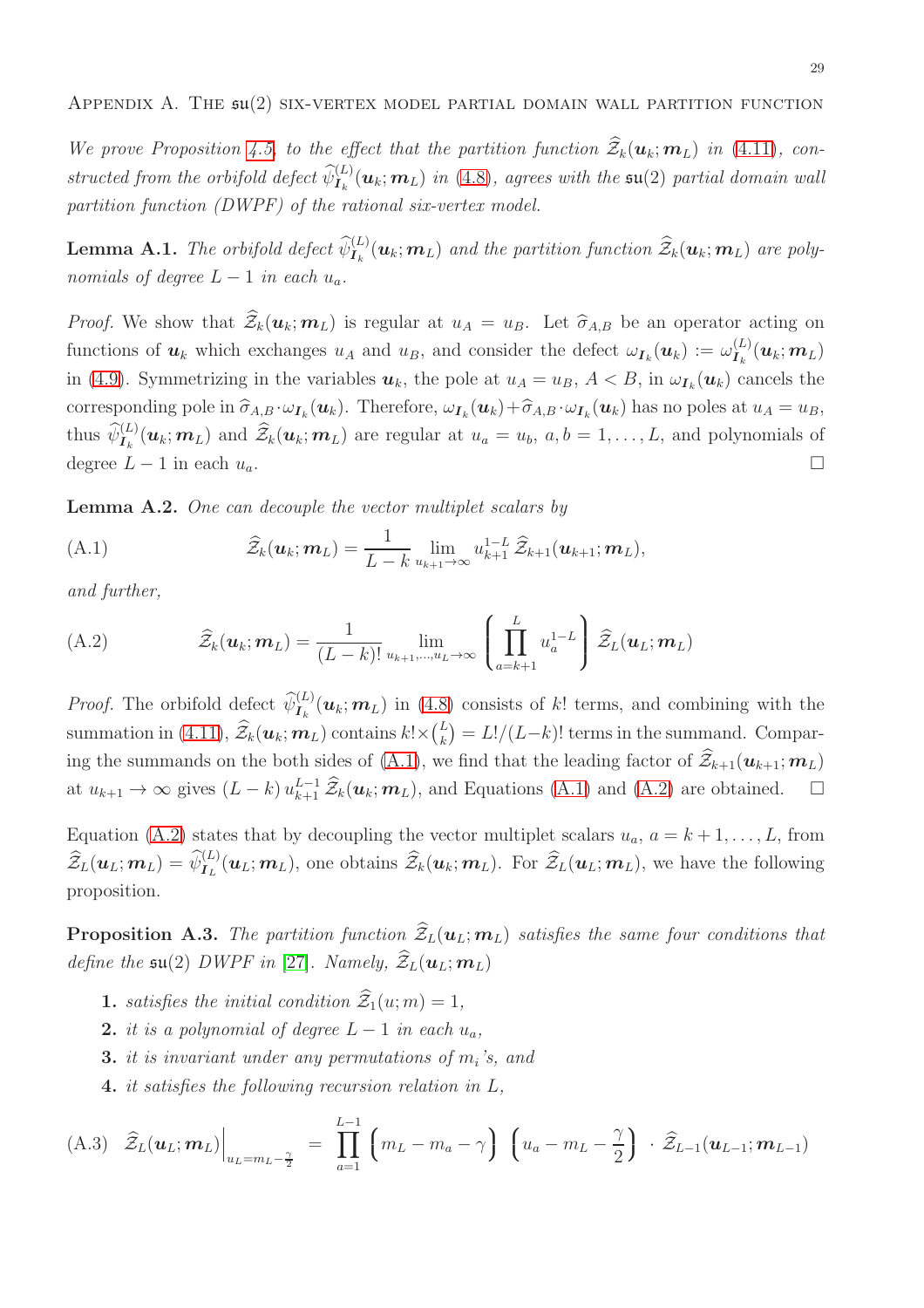*Proof.* Condition 1 follows from the definition of  $\hat{\mathcal{Z}}_L(\boldsymbol{u}_L;\boldsymbol{m}_L)$ , and Condition 2 follows from Lemma [A.1.](#page-28-4) To prove Condition 3, it is sufficient to show that  $\omega_{I_L}(\boldsymbol{u}_L) + \hat{\sigma}_{A,A+1} \cdot \omega_{I_L}(\boldsymbol{u}_L)$ , in  $\widehat{\mathcal{Z}}_L(\bm{u}_L; \bm{m}_L)$ , is invariant under the permutation of  $m_A$  and  $m_{A+1}$ , where  $\omega_{\bm{I}_L}(\bm{u}_L) = \omega_{\bm{I}_L}^{(L)}(\bm{u}_L; \bm{m}_L)$ is defined in [\(4.9\)](#page-11-3). The point is that, once this is shown, then by symmetrizing  $u_A$ ,  $u_{A+1}$ , and  $u_{A+2}$  in  $\omega_{I_L}(\mathbf{u}_L)$ , the symmetrized function becomes invariant under permuting  $m_A$ ,  $m_{A+1}$ , and  $m_{A+2}$ . In  $\omega_{I_L}(\mathbf{u}_L)$ , the factor that contains  $u_A$  and  $u_{A+1}$  is

<span id="page-29-0"></span>(A.4) 
$$
\prod_{a=A,A+1}^{L} \left( \prod_{i=1}^{a-1} \left( u_a - m_i - \frac{\gamma}{2} \right) \cdot \prod_{i=a+1}^{L} \left( u_a - m_i + \frac{\gamma}{2} \right) \right) \cdot \frac{u_{A,A+1} - \gamma}{u_{A,A+1}} \times \prod_{a=1}^{A-1} \frac{\left( u_{a,A} - \gamma \right) \left( u_{a,A+1} - \gamma \right)}{u_{a,A} u_{a,A+1}} \cdot \prod_{a=A+2}^{L} \frac{\left( u_{A,a} - \gamma \right) \left( u_{A+1,a} - \gamma \right)}{u_{A,a} u_{A+1,a}}
$$

Because the factor that contains  $m_A$  and  $m_{A+1}$ , but does not contain  $u_A$  and  $u_{A+1}$ ,

(A.5) 
$$
\prod_{i=A,A+1}^{L} \left( \prod_{a=A+2}^{L} \left( u_a - m_i - \frac{\gamma}{2} \right) \cdot \prod_{i=1}^{A-1} \left( u_a - m_i + \frac{\gamma}{2} \right) \right),
$$

is manifestly symmetric under the exchange of  $m_A$  and  $m_{A+1}$ , in  $\omega_{I_L}(\boldsymbol{u}_L) + \hat{\sigma}_{A,A+1} \cdot \omega_{I_L}(\boldsymbol{u}_L)$ , it is sufficient to consider the following factor in [\(A.4\)](#page-29-0)

(A.6) 
$$
\left(u_{A+1} - m_A - \frac{\gamma}{2}\right) \left(u_A - m_{A+1} + \frac{\gamma}{2}\right) \frac{u_{A,A+1} - \gamma}{u_{A,A+1}} + \left(u_A - m_A - \frac{\gamma}{2}\right) \left(u_{A+1} - m_{A+1} + \frac{\gamma}{2}\right) \frac{u_{A,A+1} + \gamma}{u_{A,A+1}} - \left(m_A + m_{A+1}\right) \left(u_A + u_{A+1}\right) + 2 \left(m_A m_{A+1} + u_A u_{A+1}\right) + \frac{\gamma^2}{2}
$$

Since this factor is symmetric under permuting  $m_A$  and  $m_{A+1}$ , Condition 3 is proved. To prove Condition 4, we assign  $u_L = m_L - \frac{\gamma}{2}$  $\frac{\gamma}{2}$  in  $\mathcal{Z}_L(\boldsymbol{u}_L; \boldsymbol{m}_L)$ , the non-zero terms only come from  $\operatorname{Sym}_{\boldsymbol{u}_{L-1}} \omega_{\boldsymbol{I}_L}(\boldsymbol{u}_L)$ , and by

(A.7) 
$$
\hat{Z}_L(\boldsymbol{u}_L; \boldsymbol{m}_L) \Big|_{u_L = m_L - \frac{\gamma}{2}} =
$$
  

$$
\prod_{a=1}^{L-1} \left( u_L - m_a - \frac{\gamma}{2} \right) \left( u_a - m_L + \frac{\gamma}{2} \right) \left. \frac{u_{a,L} - \gamma}{u_{a,L}} \right|_{u_L = m_L - \frac{\gamma}{2}} \times \hat{Z}_{L-1}(\boldsymbol{u}_{L-1}; \boldsymbol{m}_{L-1}),
$$

the recursion relation  $(A.3)$  is obtained.

By induction in  $L$ , any function which satisfies the four conditions in Proposition [A.3](#page-28-1) is uniquely determined <sup>[9](#page-29-1)</sup>, and the partition function  $\mathcal{Z}_L(\boldsymbol{u}_L; \boldsymbol{m}_L)$  agrees with Izergin's determinant expression for the  $\mathfrak{su}(2)$  DWPF [\[28\]](#page-34-22) (see [\[31\]](#page-35-1) for a review), which satisfies the same four conditions, as well as Kostov's determinant expression [\[18,](#page-34-12) [19\]](#page-34-13), which is equivalent to Izergin's.

<span id="page-29-1"></span> $9$  Condition 1 gives the initial condition of the recursion, Condition 2 implies that the solution of the recursion is uniquely determined by L conditions on the values of any of the variables  $u_a$ , and Conditions 3 and 4 give the necessary  $L$  conditions on the values of the variable  $u<sub>L</sub>$ .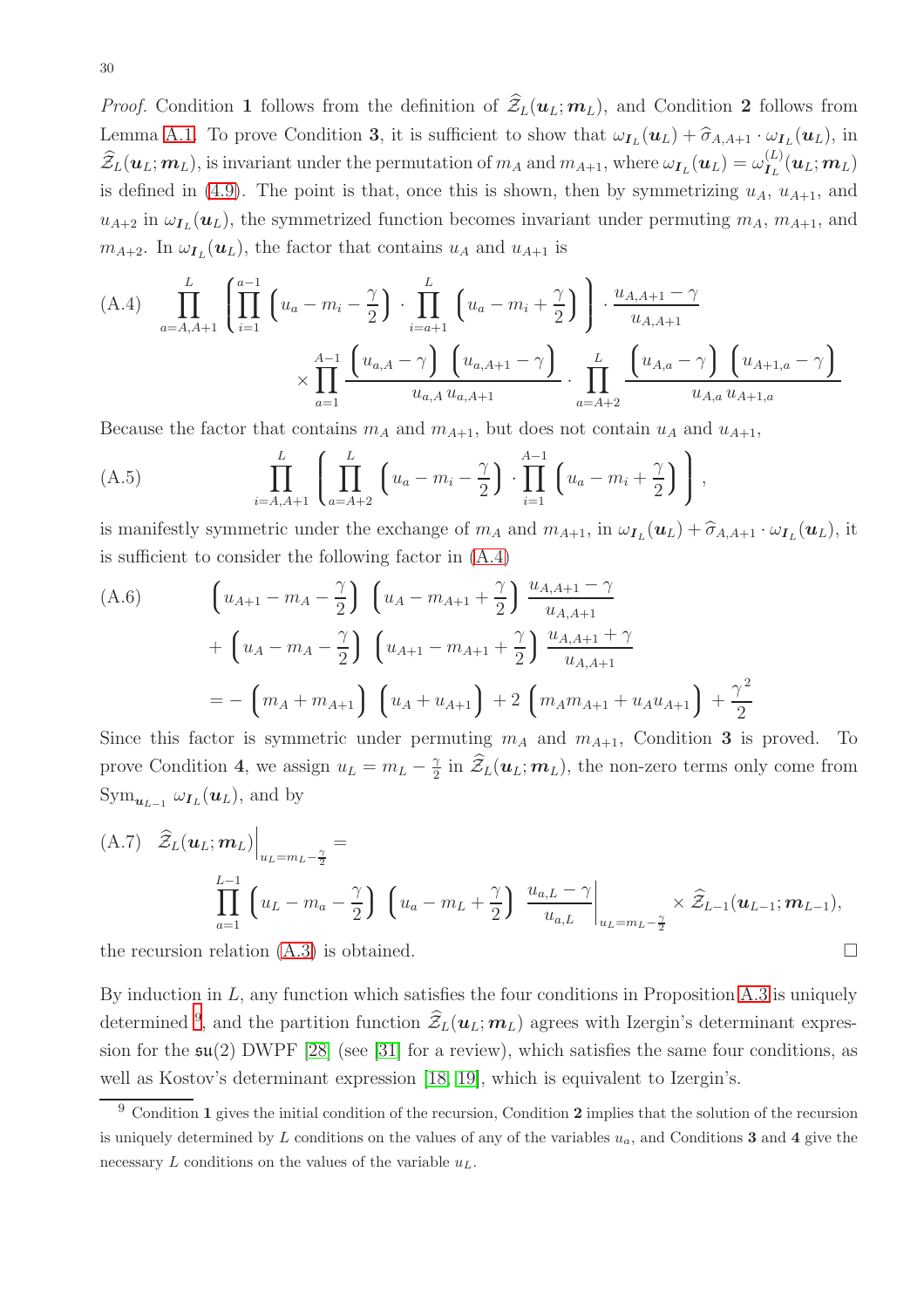<span id="page-30-2"></span>

FIGURE 11. The non-zero vertex (Boltzmann) weights  $w_v(x, y)$  (whose values are given in [\(B.4\)](#page-31-1) in the case of the rational models, and in [\(B.5\)](#page-31-2) in the case of the trigonometric models) that can assigned to a vertex  $v$ . The arrows indicate the directions of rapidity and inhomogeneity parameter flows, and the integers  $i, j = 1, \ldots, M + 1, i \neq j$ , are the state variables, or colours assigned to the bonds.

<span id="page-30-1"></span>**Proposition A.4.** The partition function  $\widehat{Z}_L(\boldsymbol{u}_L; \boldsymbol{m}_L)$  is an Izergin determinant [\[28\]](#page-34-22)

(A.8) 
$$
\hat{Z}_L(\boldsymbol{u}_L; \boldsymbol{m}_L) = \frac{\prod_{a,b=1}^L \left( u_a - m_b - \frac{\gamma}{2} \right) \left( u_a - m_b + \frac{\gamma}{2} \right)}{\prod_{a
$$

or equivalently, a Kostov determinant [\[18,](#page-34-12) [19\]](#page-34-13),

(A.9) 
$$
\hat{Z}_L(\boldsymbol{u}_L; \boldsymbol{m}_L) = \frac{\prod_{a,b=1}^L \left(u_a - m_b + \frac{\gamma}{2}\right)}{\prod_{a
$$

which is an  $\mathfrak{su}(2)$  DWPF, where  $m_{a,b} = m_a - m_b$ .

Proof of Proposition [4.5.](#page-12-0) Taking the decoupling limit [\(A.2\)](#page-28-2) in Proposition [A.4,](#page-30-1) Proposition [4.5](#page-12-0) is proved.  $\Box$ 

<span id="page-30-0"></span>APPENDIX B. THE  $\mathfrak{su}(M+1)$  vertex model associated with the  $A_M$  quiver

We describe the lattice configurations that represent the partition functions of the rational  $\mathfrak{su}(M)$ 1) vertex model that corresponds to the  $\mathfrak{su}(M+1)$  XXX spin-chain with spins in the fundamental representation.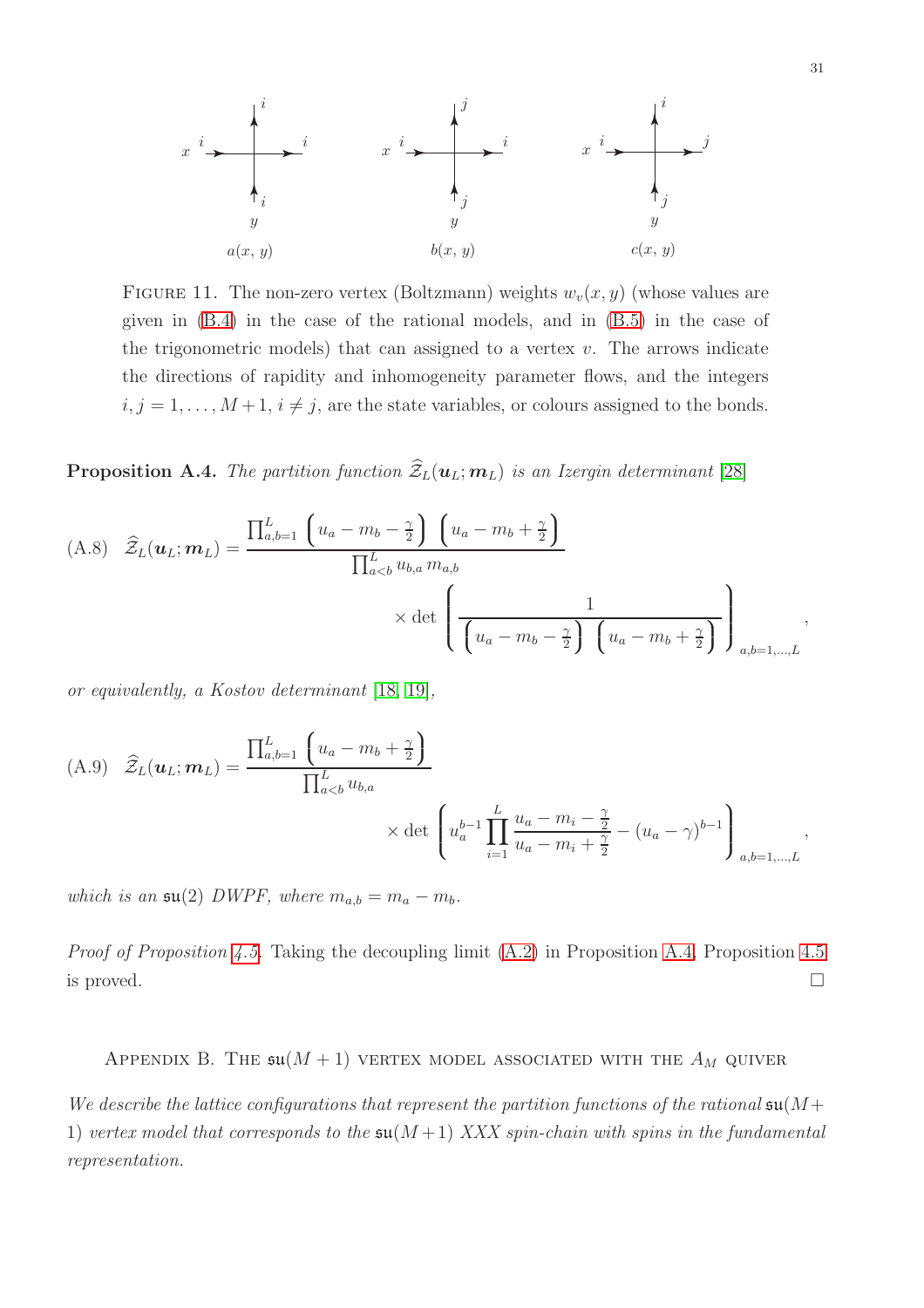## B.1. Notation.

(B.1) 
$$
\mathbf{x}_{\mathbf{k}}^{M} = \{\mathbf{x}_{k_1}^{(1)}, \ldots, \mathbf{x}_{k_M}^{(M)}\}, \quad \mathbf{x}_{k_p}^{(p)} = \{x_1^{(p)}, \ldots, x_{k_p}^{(p)}\}, \mathbf{y}_{\mathbf{L}}^{M} = \{\mathbf{y}_{L_1}^{(1)}, \ldots, \mathbf{y}_{L_M}^{(M)}\}, \quad \mathbf{y}_{L_p}^{(p)} = \{y_1^{(p)}, \ldots, y_{L_p}^{(p)}\}, \quad p = 1, \ldots, M,
$$

where  $x_a^{(p)}$  and  $y_a^{(p)}$  are the rapidities and inhomogeneities, respectively. The translation of the lattice parameters to the gauge theory parameters in Table [1](#page-5-1) is

<span id="page-31-0"></span>(B.2) 
$$
x_a^{(p)} = u_a^{(p)} - \left(\frac{M-p+1}{2}\right) \gamma
$$
,  $y_i^{(p)} = m_i^{(p)} - \left(\frac{M-p}{2}\right) \gamma$ ,  $\gamma = 1$ 

B.2. The vertex model. A square lattice representation of the rational  $\mathfrak{su}(M+1)$  vertex model consists of horizontal lines that carry x-variables that flow from right to left, and vertical lines that carry y-variables that flow from bottom to top. The horizontal lines and the vertical lines intersect in vertices, and each vertex is connected to 4 line-segments that we call bonds. An internal bond is connected to two vertices and a boundary bond is connected to a single vertex. Each bond carries an arrow that indicates direction of the variable flow along it  $^{10}$  $^{10}$  $^{10}$ . Further, each bond carries a colour  $i \in \{1, ..., M+1\}$ , and colour is conserved <sup>[11](#page-31-4)</sup>, that is, if the colours on the bonds with incoming variable flows are  $i$  and  $j$ , the colours on the bonds with outgoing variable flows are  $k$  and  $l$ , then

<span id="page-31-5"></span>
$$
(B.3) \t\t i+j=k+l
$$

Given colour conservation  $(B.3)$ , there are three types of vertices, type-a, type-b and type-c, as in Figure [11,](#page-30-2) with vertex weights that depend (at most) on difference of variables

<span id="page-31-1"></span>(B.4) 
$$
a(x, y) = x - y + 1, \quad b(x, y) = x - y, \quad c(x, y) = 1
$$

**Remark B.1.** The vertex weights in the trigonometric  $\mathfrak{su}(M + 1)$  vertex model, which corresponds to the  $\mathfrak{su}(M+1)$  XXZ spin-chain with spins in the fundamental representation, are

<span id="page-31-2"></span>(B.5) 
$$
a(x, y) = [x - y + 1], \quad b(x, y) = [x - y], \quad c(x, y) = [1],
$$

where  $[x] = 2 \sinh(x/2)$ .

We associate lattice configurations to the  $A_M$  linear quiver in Figure [1,](#page-5-0) where  $k_p \leq L_p + k_{p+1}$ ,  $k_M \leq L_M$ ,  $p = 1, \ldots, M-1$ , as follows. For the first node with  $U(k_1)$  gauge group, we associate one of the lattice configurations in Figure [12.](#page-32-1)

<span id="page-31-3"></span> $10$  This is necessary to make the vertex type and weight, see below, of the different vertices unambiguous.

<span id="page-31-4"></span><sup>&</sup>lt;sup>11</sup> This is the case in rational and trigonometric vertex  $\mathfrak{su}(M+1)$  models, with three types of vertices, but not in elliptic vertex models which has a fourth type of vertices that conserve colour only modulo  $M + 1$ .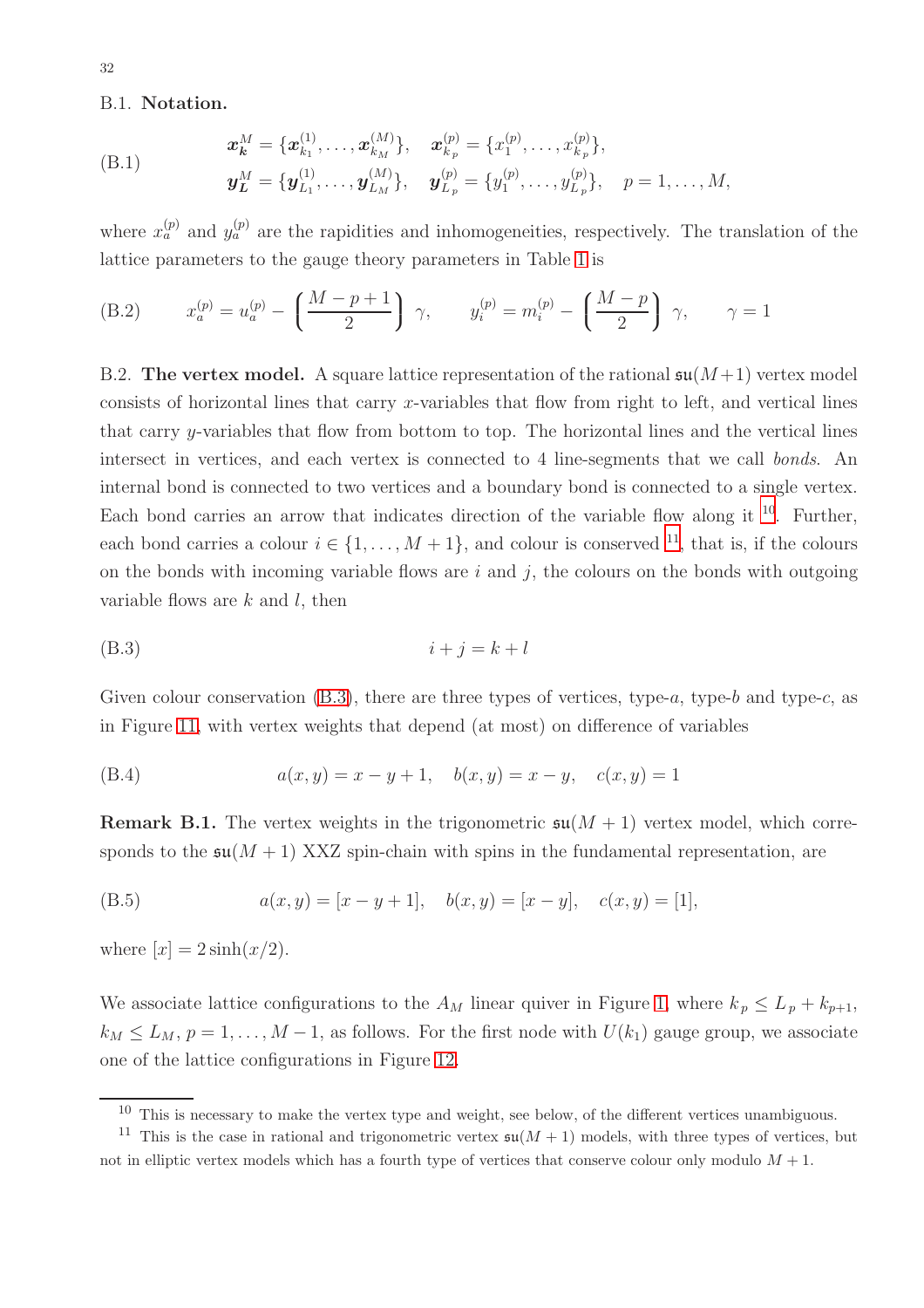<span id="page-32-1"></span>

FIGURE 12. Two possible lattice configurations that can be associated with the first quiver node.

All bonds on the left boundary are assigned the (fixed and same) colour 1, all bonds on the right and lower boundaries are assigned the (fixed and same) colour 2, and the  $L_1$  bonds on the top boundary are assigned (fixed but varying) colours  $i_{\ell}^{(1)} \in \{1,2\}, \ell = 1, \ldots, L_1$ . Each dashed line that carries a rapidity variable  $x_a^{(2)}$  is connected with another dashed line that carries a rapidity variable  $x_a^{(2)}$  associated with the second quiver node. For the p-th quiver node with a  $U(k_p)$ gauge group,  $p = 2, \ldots, M-1$ , we associate one of the lattice configurations in Figure [13,](#page-32-0) where, each dashed line that carries a rapidity  $x_a^{(p)}$  is connected with another dashed line that carries a rapidity variable  $x_a^{(p)}$ .

<span id="page-32-0"></span>

FIGURE 13. Two possible lattice configurations that can be associated with the p-th quiver node, where  $p = 2, \ldots, M - 1$ .

All bonds on the right boundary and on the lower boundary are assigned the (fixed and same) colour  $p + 1$ , the  $L_p$  bonds on the top boundary are assigned (fixed but varying) colours  $i_{\ell}^{(L_p)} \in \{1, \ldots, p+1\}, \, \ell = 1, \ldots, L_p$ , and we label the above left (resp. right) associated lattice configuration by  $s_p = 1$  (resp.  $s_p = 2$ ). For the M-th quiver node with  $U(k_M)$  gauge group, we associate the unique lattice configuration in Figure [14.](#page-33-6)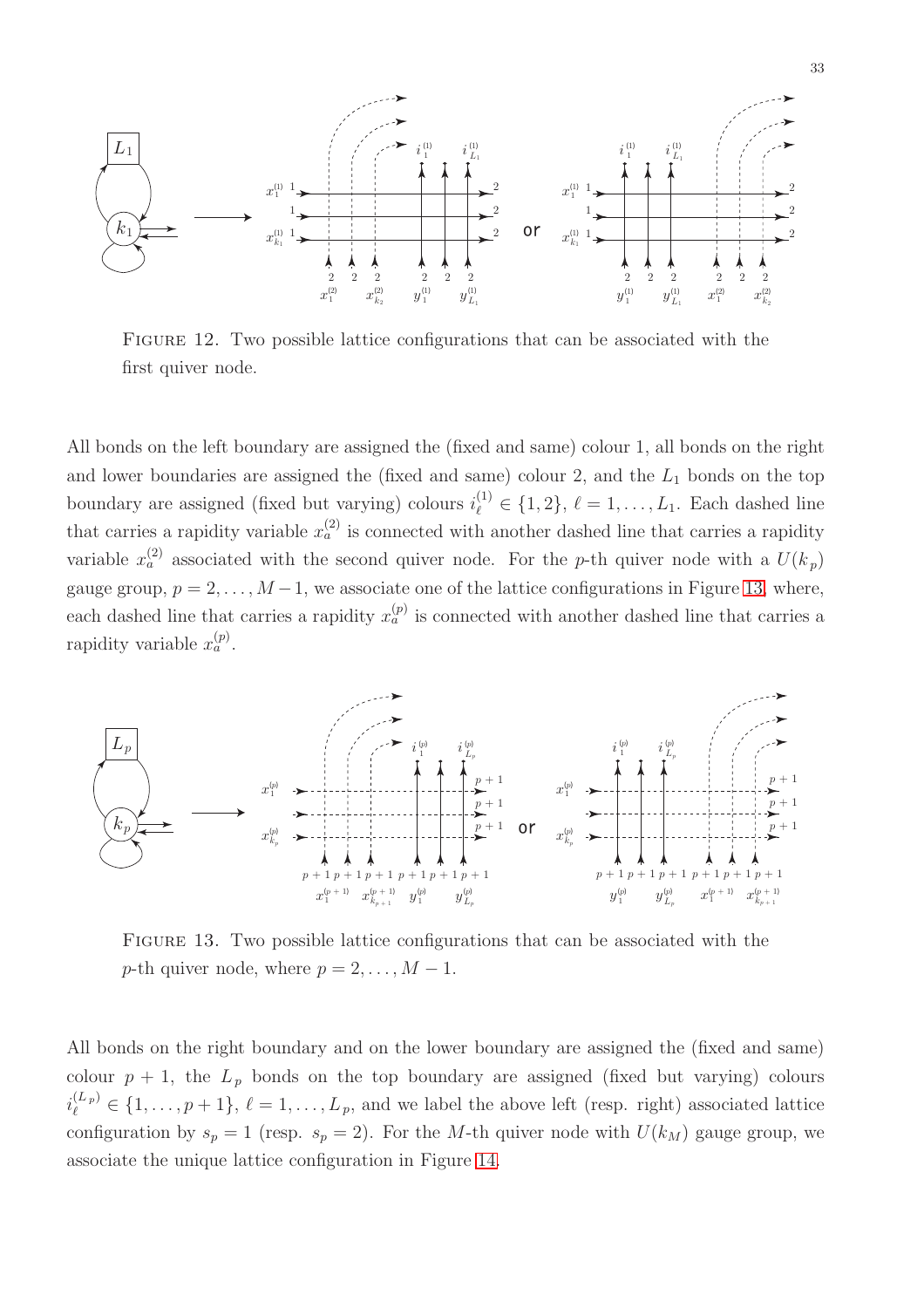<span id="page-33-6"></span>

FIGURE 14. A lattice configuration associated with the M-th node.

The bonds on the right and lower boundaries are assigned the (fixed and same) colour  $M+1$ , and the  $L_M$  bonds on the top boundary are assigned (fixed but varying) colours  $i_{\ell}^{(L_M)} \in \{1, \ldots, M +$  $1\}, \ell = 1, \ldots, L_M$ . From colour conservation,

(B.6) 
$$
\sum_{p=1}^{M} \#_1 \left( \boldsymbol{i}_{L_p}^{(p)} \right) = k_1, \quad \sum_{p=q-1}^{M} \#_q \left( \boldsymbol{i}_{L_p}^{(p)} \right) = k_q - k_{q-1}, \quad q = 2, \ldots, M,
$$

$$
\#_{M+1} \left( \boldsymbol{i}_{L_M}^{(M)} \right) = L_M - k_M,
$$

where  $\#_q(i_{L_n}^{(p)})$  $\mathcal{L}_{L_p}^{(p)}$  is the number of colours q in the set  $\mathbf{i}_{L_p}^{(p)} = \{i_1^{(p)}\}$  $\binom{p}{1}, \ldots, \binom{p}{L_p}$ . Examples of  $\mathfrak{su}(2)$  and  $\mathfrak{su}(3)$  lattice configurations are in Figures [3](#page-11-2) and [7,](#page-22-0) respectively.

**Definition B.2.** The partition function for the rational/trigonometric  $\mathfrak{su}(M+1)$  lattice configuration associated with the  $A_M$  linear quiver in Figure [1](#page-5-0) is defined by

<span id="page-33-5"></span>(B.7) 
$$
\widehat{\psi}_{\mathrm{L},i_L^M}^{(S|L)} \left( \boldsymbol{x}_k^M; \boldsymbol{y}_L^M \right) = \sum_{\sigma|_{i_L^M}} \prod_{v \in \boldsymbol{v}|_{\sigma}} w_v \left( \mathsf{x}_1^{(v)}, \mathsf{x}_2^{(v)} \right),
$$

where  $\boldsymbol{i}^M_{\boldsymbol{L}} = \{\boldsymbol{i}^{(1)}_{L_1}$  $\overset{(1)}{\iota_1},\ldots,\overset{(M)}{\iota_M}$  $\{\mathcal{S}_{L_M}\}\$ and  $\mathcal{S} = \{s_1, \ldots, s_{M-1}\}\text{, } s_p \in \{1,2\}\text{. }$   $\sigma|_{i_L^M}$  is a lattice configuration with fixed boundary colours  $\mathbf{i}_L^M$ , and  $\mathbf{v}|_{\sigma}$  is the set of all vertices on the lattice with the lattice configuration  $\boldsymbol{\sigma}$ .  $w_v(\mathsf{x}_1^{(v)})$  $\mathsf{X}_1^{(v)}, \mathsf{X}_2^{(v)}$  $\binom{v}{2}$  is the vertex weight on the vertex v defined in Figure [11,](#page-30-2) where  $\mathsf{x}_{1}^{\left(v\right)}$  and  $\mathsf{x}_{2}^{\left(v\right)}$  are the corresponding variables.

#### **REFERENCES**

- <span id="page-33-1"></span><span id="page-33-0"></span>[1] N Nekrasov, Bethe States As Defects In Gauge Theories, (2013) [http://scgp.stonybrook.edu/video\\_portal/video.php?id=1775](http://scgp.stonybrook.edu/video_portal/video.php?id=1775)
- <span id="page-33-2"></span>[2] N Nekrasov, Bethe wavefunctions from gauged linear sigma models via Bethe/Gauge correspondence, (2014) [http://scgp.stonybrook.edu/video\\_portal/video.php?id=1360](http://scgp.stonybrook.edu/video_portal/video.php?id=1360)
- <span id="page-33-3"></span>[3] M Bullimore, H C Kim and T Lukowski, Expanding the Bethe/Gauge Dictionary, Journal of High Energy Physics 1711, 055 (2017), arXiv:1708.00445 [hep-th]
- <span id="page-33-4"></span>[4] N A Nekrasov and S L Shatashvili, Supersymmetric vacua and Bethe ansatz, Nuclear Physics Proceedings Supplement 192-193, 91 (2009), arXiv:0901.4744 [hep-th]
- [5] N A Nekrasov and S L Shatashvili, Quantum integrability and supersymmetric vacua, Progress Theoretical Physics Supplement 177, 105 (2009), arXiv:0901.4748 [hep-th]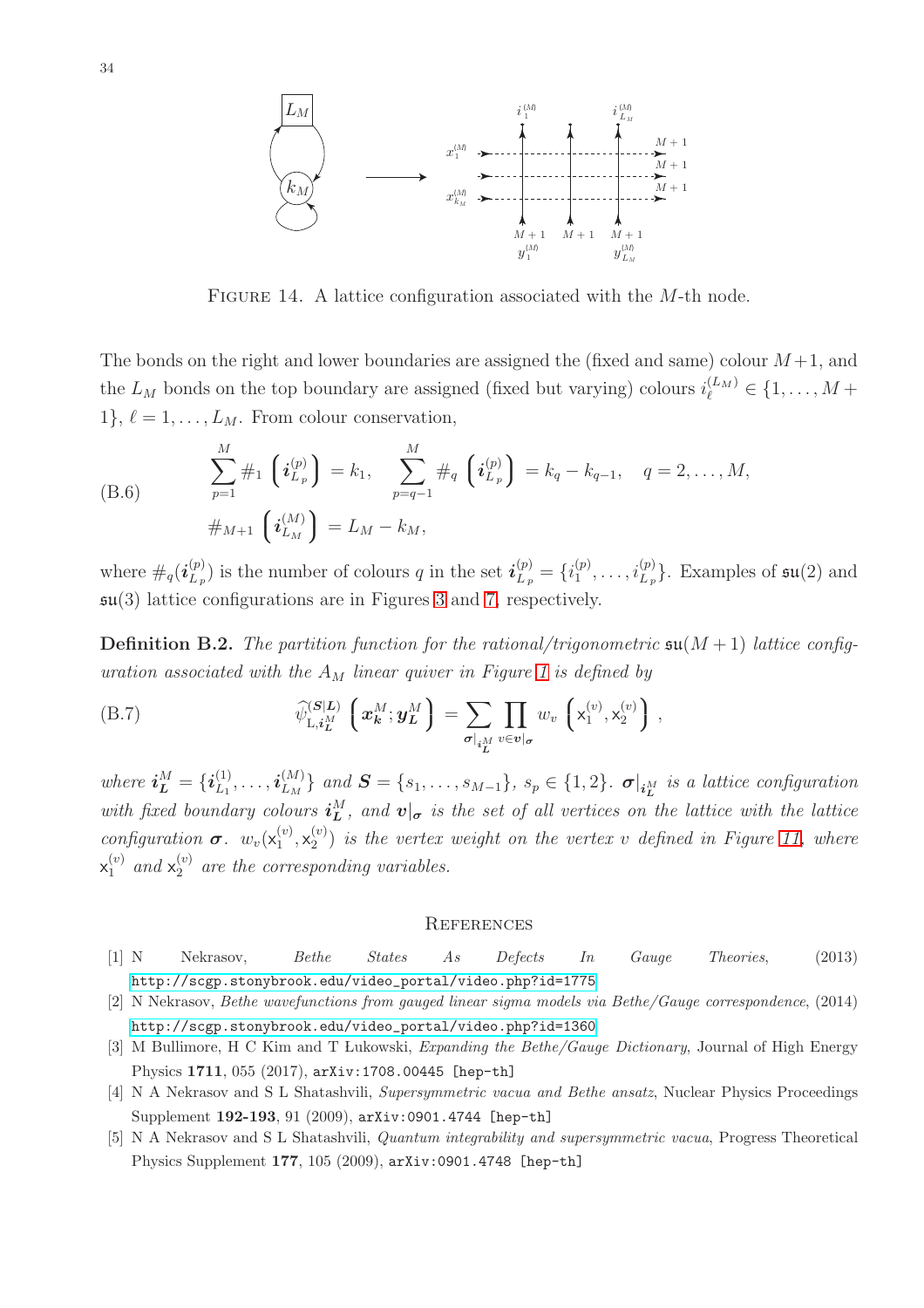- <span id="page-34-1"></span><span id="page-34-0"></span>[6] M Gaudin, The Bethe wavefunction, translated from French by J S Caux, Cambridge University Press, 2014, ISBN-10: 1107045851
- <span id="page-34-2"></span>[7] F H L Essler, H Frahm, F Göhmann, A Klumper, and V E Korepin, The one-dimensional Hubbard model, Cambridge University Press, 2005, ISBN-10: 0521802628
- <span id="page-34-3"></span>[8] C Closset, S Cremonesi and D S Park, The equivariant A-twist and gauged linear sigma models on the two-sphere, Journal of High Energy Physics 1506, 076 (2015), arXiv:1504.06308 [hep-th]
- <span id="page-34-4"></span>[9] F Benini and A Zaffaroni, A topologically twisted index for three-dimensional supersymmetric theories, Journal of High Energy Physics 1507, 127 (2015), arXiv:1504.03698 [hep-th]
- <span id="page-34-5"></span>[10] E Witten, *Phases of*  $N = 2$  theories in two-dimensions, Nuclear Physics **B** 403, 159 (1993), hep-th/9301042
- <span id="page-34-6"></span>[11] D R Morrison and M R Plesser, Summing the instantons: Quantum cohomology and mirror symmetry in toric varieties, Nuclear Physics B 440, 279 (1995), hep-th/9412236
- <span id="page-34-7"></span>[12] L C Jeffrey and F C Kirwan, Localization for nonabelian group actions, Topology 34, no. 2, 291-327 (1995), arXiv:alg-geom/9307001
- <span id="page-34-8"></span>[13] M Brion and M Vergne, Arrangements of hyperplanes I: Rational functions and Jeffrey-Kirwan residue, Annales Scientifiques de l'École Normale Supérieure (4) 32, 715-741 (1999), arXiv:math/9903178 [math.DG]
- <span id="page-34-9"></span>[14] A Szenes and M Vergne, Toric reduction and a conjecture of Batyrev and Materov, Inventiones mathematicae 158, no. 3, 453-495 (2004), arXiv:math/0306311 [math.AT]
- <span id="page-34-10"></span>[15] F Benini, R Eager, K Hori and Y Tachikawa, *Elliptic Genera of 2d*  $\mathcal{N}=2$  *Gauge Theories*, Communications in Mathematical Physics 333, no. 3, 1241 (2015), arXiv:1308.4896 [hep-th]
- <span id="page-34-11"></span>[16] D Gaiotto and P Koroteev, On Three Dimensional Quiver Gauge Theories and Integrability, Journal of High Energy Physics 1305, 126 (2013), arXiv:1304.0779 [hep-th]
- <span id="page-34-12"></span>[17] O Foda and M Wheeler, Partial domain wall partition functions, Journal of High Energy Physics 1207, 186 (2012), arXiv:1205.4400 [math-ph]
- <span id="page-34-13"></span>[18] I Kostov, Classical Limit of the Three-Point Function of  $\mathcal{N}=4$  Supersymmetric Yang-Mills Theory from Integrability, Physical Review Letters 108, 261604 (2012), arXiv:1203.6180 [hep-th]
- <span id="page-34-14"></span>[19] I Kostov, Three-point function of semiclassical states at weak coupling, Journal of Physics A 45, 494018 (2012), arXiv:1205.4412 [hep-th]
- [20] M Mestyán, B Bertini, L Piroli and P Calabrese, *Exact solution for the quench dynamics of a nested* integrable system, Journal of Statistical Mechanics  $1708$ , no. 8, 083103 (2017),  $arXiv:1705.00851$ [cond-mat.stat-mech]
- <span id="page-34-16"></span><span id="page-34-15"></span>[21] D Shenfeld, Abelianization of Stable Envelopes in Symplectic Resolutions, PhD thesis, Princeton, 2013
- <span id="page-34-17"></span>[22] D Maulik and A Okounkov, Quantum Groups and Quantum Cohomology, arXiv:1211.1287 [math.AG]
- <span id="page-34-18"></span>[23] R Rimanyi, V Tarasov and A Varchenko, Partial flag varieties, stable envelopes and weight functions, Quantum Topology 6, no. 2, 333-364 (2015), arXiv:1212.6240 [math.AG]
- <span id="page-34-19"></span>[24] M Aganagic and A Okounkov, Quasimap counts and Bethe eigenfunctions, Moscow Mathematical Journal 17, no. 4, 565 (2017), arXiv:1704.08746 [math-ph]
- <span id="page-34-20"></span>[25] O Foda and M Wheeler, Colour-independent partition functions in coloured vertex models, Nuclear Physics B 871, 330 (2013), arXiv:1301.5158 [math-ph]
- <span id="page-34-21"></span>[26] A Hanany and E Witten, Type IIB superstrings, BPS monopoles, and three-dimensional gauge dynamics, Nuclear Physics B 492, 152 (1997), hep-th/9611230
- <span id="page-34-22"></span>[27] V E Korepin, Calculation Of Norms Of Bethe Wave Functions, Communications in Mathematical Physics 86, 391 (1982)
- <span id="page-34-23"></span>[28] A G Izergin, Partition function of the six-vertex model in a finite volume, Soviet Physics Doklady 32, 878 (1987)
- [29] G Bonelli, A Sciarappa, A Tanzini and P Vasko, Quantum Cohomology and Quantum Hydrodynamics from Supersymmetric Quiver Gauge Theories, Journal of Geometry and Physics 109, 3 (2016), arXiv:1505.07116 [hep-th]